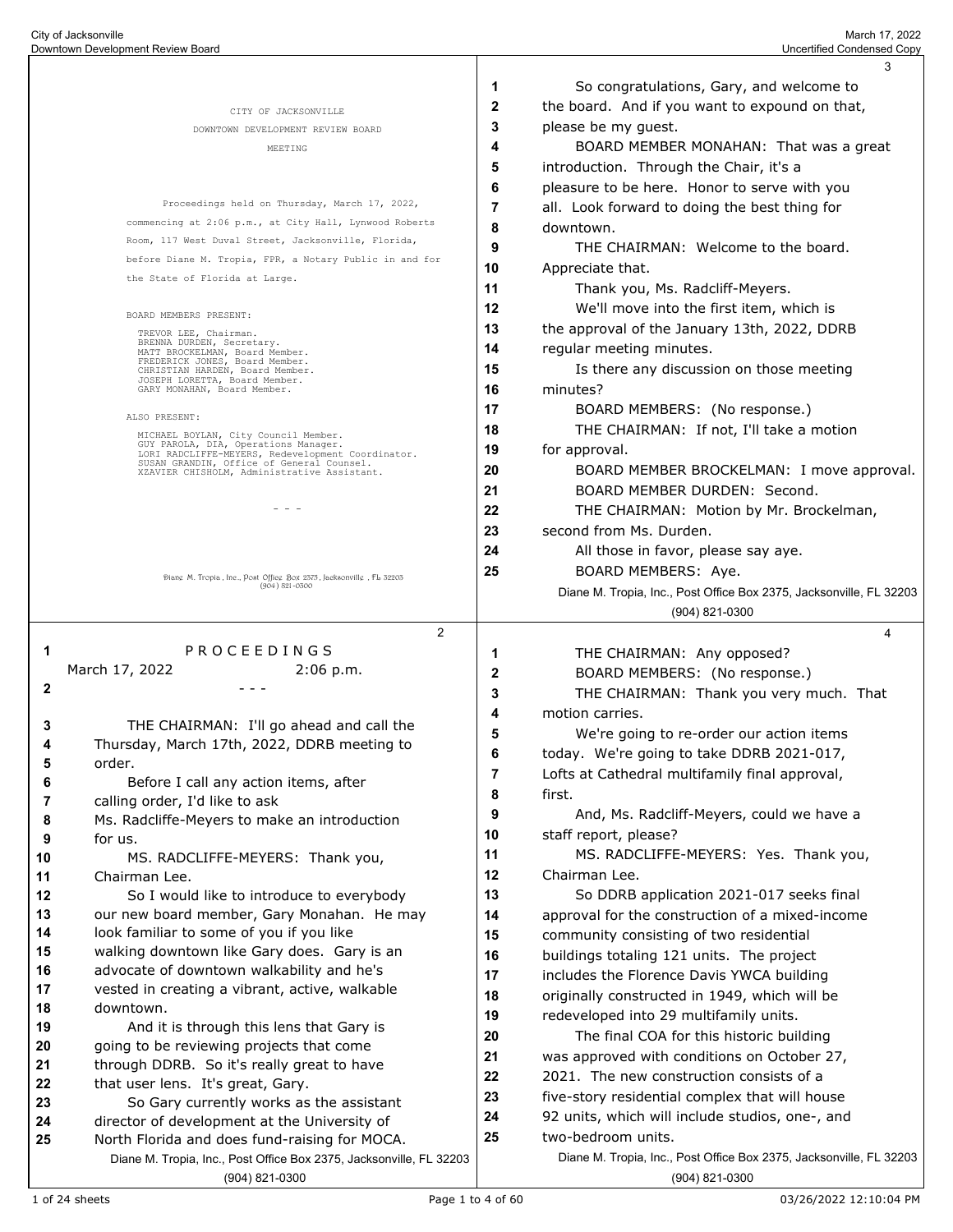|              | 5                                                                                                                   |    | $\overline{7}$                                                                               |
|--------------|---------------------------------------------------------------------------------------------------------------------|----|----------------------------------------------------------------------------------------------|
| 1            | The project was presented to DDRB on                                                                                | 1  | and adds to the urban character of the                                                       |
| $\mathbf{2}$ | January 13, 2022, for conceptual approval and                                                                       | 2  | building. The addition of awnings also really                                                |
| 3            | was approved with the following                                                                                     | 3  | provides a downtown vibe. All of these                                                       |
| 4            | recommendations:                                                                                                    | 4  | architectural features create interest, provide                                              |
| 5            | At final review the developer shall submit                                                                          | 5  | shadow relief, and help to define distinct                                                   |
|              | findings that support the request for a                                                                             | 6  | modules of the building.                                                                     |
| 6            |                                                                                                                     |    |                                                                                              |
| 7            | deviation from Section 656.361.6.2.A.2(m) to                                                                        | 7  | The pedestrian connection to the new                                                         |
| 8            | allow for the residential units of the                                                                              | 8  | building has been addressed by removing some of                                              |
| 9            | five-story building be raised more than the                                                                         | 9  | the lower-level parking spaces at the corner of                                              |
| 10           | allowed maximum of 6 feet above a sidewalk                                                                          | 10 | Duval and Liberty Street to create a two-story                                               |
| 11           | public realm to provide a shade study which                                                                         | 11 | amenity space. This space provides a                                                         |
| 12           | shows the pedestrian realm meets the 40 percent                                                                     | 12 | connection between the public and private realm                                              |
| 13           | shade coverage requirement; that the applicant                                                                      | 13 | and will house a lounge, office space, and a                                                 |
| 14           | will ensure that the landscape treatment along                                                                      | 14 | fitness center.                                                                              |
| 15           | Church Street sufficiently screens the surface                                                                      | 15 | The developer is also increasing the                                                         |
| 16           | parking lot; and that the applicant will work                                                                       | 16 | sidewalk width along Church Street to 7 feet                                                 |
| 17           | with staff on the feasibility of placing at                                                                         | 17 | where currently the width of the sidewalk is                                                 |
| 18           | least 50 percent of the parking underground.                                                                        | 18 | 3 feet. This creates an enhanced pedestrian                                                  |
| 19           | As a reminder, there was also a working                                                                             | 19 | experience, which as seen in the images here,                                                |
| 20           | meeting that was held on October 4th, 2021,                                                                         | 20 | will really benefit the surrounding areas.                                                   |
| 21           | where the need for the deviation was discussed.                                                                     | 21 | Additional landscape is proposed as well                                                     |
|              | The applicant has provided the required                                                                             | 22 | to ensure the surface parking lot is                                                         |
| 22           |                                                                                                                     | 23 |                                                                                              |
| 23           | findings supporting the need for the deviation.                                                                     |    | sufficiently screened from the neighboring                                                   |
| 24           | At the conceptual meeting, the board added                                                                          | 24 | residential complex.                                                                         |
| 25           | a recommendation that the developer run a cost                                                                      | 25 | At the conceptual approval meeting, there                                                    |
|              | Diane M. Tropia, Inc., Post Office Box 2375, Jacksonville, FL 32203                                                 |    | Diane M. Tropia, Inc., Post Office Box 2375, Jacksonville, FL 32203                          |
|              |                                                                                                                     |    |                                                                                              |
|              | (904) 821-0300                                                                                                      |    | (904) 821-0300                                                                               |
|              | 6                                                                                                                   |    | 8                                                                                            |
| 1            | estimate and provide information on                                                                                 |    | was discussion regarding the Church Street side                                              |
| 2            | undergrounding at least 50 percent of the                                                                           | 2  | of the building. The developer listened to the                                               |
| 3            | parking. The developer worked with Summit                                                                           | 3  | requests and has added some of the details that                                              |
| 4            | Contracting Group on the cost implications and                                                                      | 4  | are used on the primary facades to help provide                                              |
| 5            | these were presented to staff.                                                                                      | 5  | interest and shadow relief along this street                                                 |
| 6            | To underground an additional 35 parking                                                                             | 6  | frontage. So they've added cornice details,                                                  |
| 7            | spaces would cost the developer \$1,752,430,                                                                        |    | the faux balconies, and then the color changes                                               |
| 8            | with each space costing roughly \$50,000. This                                                                      | 8  | as well facing Church Street.                                                                |
| 9            | estimate was also discussed with Robin G.                                                                           | 9  | Based on information provided, the                                                           |
| 10           | Smith, City engineer and chief of engineering                                                                       | 10 | Downtown Development Review Board staff                                                      |
| 11           |                                                                                                                     | 11 |                                                                                              |
| 12           | and construction for the City of Jacksonville                                                                       | 12 | recommends final approval of DDRB application<br>2021-017 with the following deviation and   |
| 13           | in the Department of Public Works, and he felt<br>that the estimate was reasonable. But he also                     | 13 | conditions:                                                                                  |
| 14           | noted that it seemed that it did not include                                                                        | 14 |                                                                                              |
| 15           |                                                                                                                     | 15 | Deviation to Section $656.361.6.2.A.2(m)$ to<br>allow for the residential units to be raised |
|              | design work, which could add an additional 10                                                                       | 16 |                                                                                              |
| 16           | to 20 percent to the cost.                                                                                          |    | more than the allowed maximum of 6 feet above                                                |
| 17           | So the developer has continued to work                                                                              | 17 | the sidewalk; that they will continue to work                                                |
| 18           | with staff to ensure the design of the building                                                                     | 18 | with staff on the integrated screening                                                       |
| 19           | provides details which enhance the urban                                                                            | 19 | technique used on the building to screen the                                                 |
| 20           | quality of the building. Again, brick                                                                               | 20 | surface parking areas; and that street                                                       |
| 21           | bump-outs, cornice details, parapets and                                                                            | 21 | furnishings shall be in accordance with the                                                  |
| 22           | overhangs, and changes in colors and materials                                                                      | 22 | updated downtown streetscape design guidelines.                                              |
| 23           | create a dynamic building facade.                                                                                   | 23 | And this concludes the staff report, and                                                     |
| 24           | The large limestone base pays reverence to                                                                          | 24 | staff is available for questions.                                                            |
| 25           | the Cathedral District and the historic YWCA<br>Diane M. Tropia, Inc., Post Office Box 2375, Jacksonville, FL 32203 | 25 | Thank you.<br>Diane M. Tropia, Inc., Post Office Box 2375, Jacksonville, FL 32203            |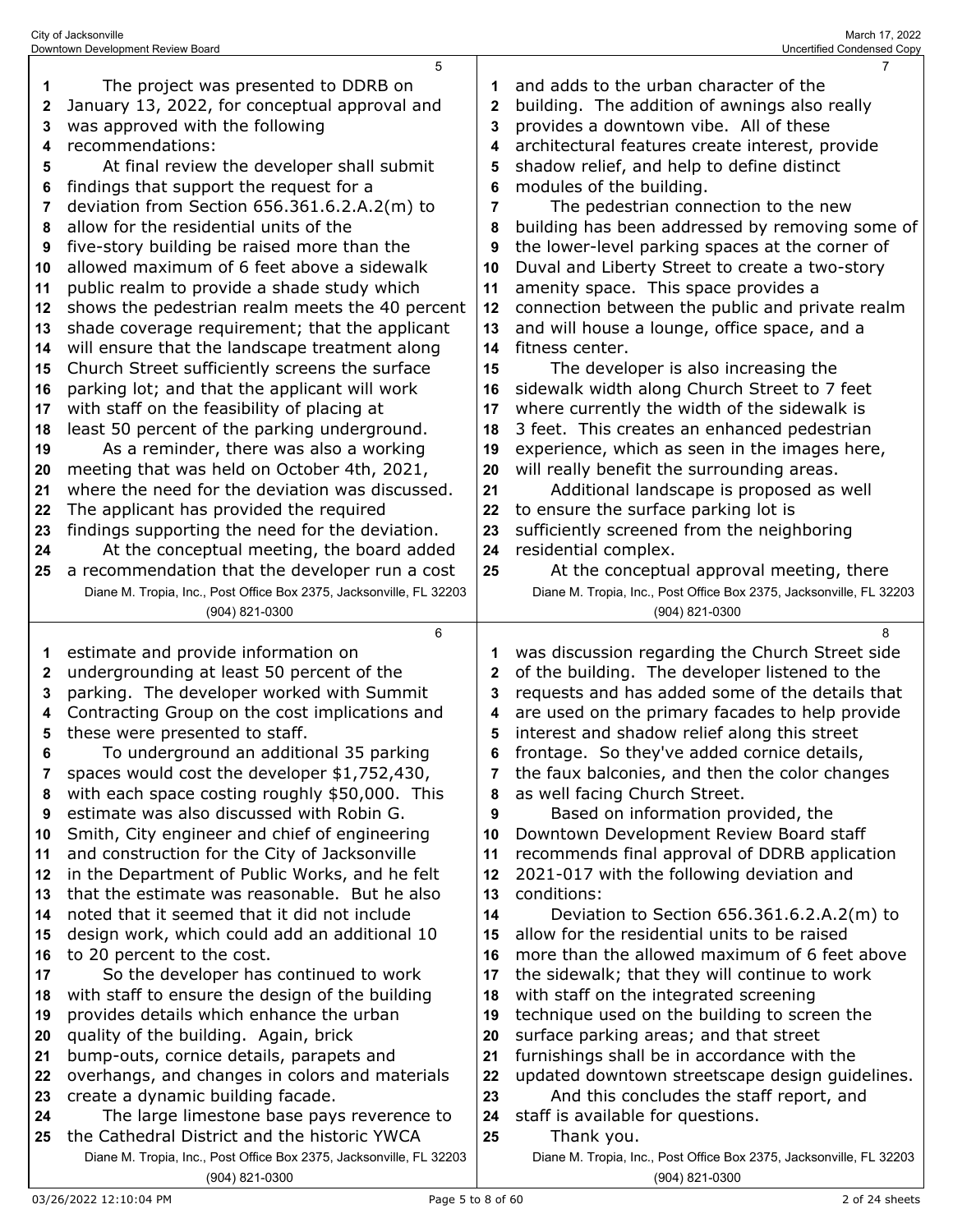|    | 9                                                                                                               |              | 11                                                                                                                   |
|----|-----------------------------------------------------------------------------------------------------------------|--------------|----------------------------------------------------------------------------------------------------------------------|
| 1  | THE CHAIRMAN: Thank you,                                                                                        | 1            | working to make sure that we brought those                                                                           |
| 2  | Ms. Radcliff-Meyers. Appreciate that.                                                                           | $\mathbf{2}$ | architectural features from the southern and                                                                         |
| 3  | If we could have the applicant                                                                                  | 3            | eastern facades onto that northern facade and                                                                        |
| 4  | presentation, Ms. Trimmer. And we've seen the                                                                   | 4            | paid respect to those. We have added the                                                                             |
| 5  | project before, and so if you can focus on the                                                                  | 5            | brick, the brick coloring, and the additional                                                                        |
| 6  | things that have been updated and the things                                                                    | 6            | window architectural features and faux                                                                               |
| 7  | that have changed, I think that would help us.                                                                  | 7            | balconies, where appropriate, on those sides.                                                                        |
| 8  | MS. TRIMMER: Checking to see if we'll be                                                                        | 8            | Slide. Thank you.                                                                                                    |
| 9  | able to upload and if I'll be able to click or                                                                  | 9            | Going through each of the streets, you                                                                               |
| 10 | not.                                                                                                            | 10           | have a slip sheet in front of you for Duval,                                                                         |
| 11 | THE CHAIRMAN: Tell me if --                                                                                     | 11           | and then we have Liberty and Church Streets.                                                                         |
| 12 | MS. TRIMMER: It's perfectly okay.                                                                               | 12           | Each of those is deficient and are (inaudible)                                                                       |
| 13 | Go ahead and go forward. Keep going.                                                                            | 13           | or exceeding. So the cutouts that we have from                                                                       |
| 14 | Stop. We can start with that one.                                                                               | 14           | each of the vantage points show the frontage                                                                         |
| 15 | Through the Chair, Cyndy Trimmer,                                                                               | 15           | amenity and pedestrian clear zones, which will                                                                       |
| 16 | 1 Independent Drive, Suite 1200, on behalf of                                                                   | 16           | be substantial improvements to the existing                                                                          |
| 17 | the applicant.                                                                                                  | 17           | condition.                                                                                                           |
| 18 | Thank you so much for the indulgence of                                                                         | 18           | Go ahead.                                                                                                            |
| 19 | letting me get in and out today. I really                                                                       | 19           | For example, if you look at Church Street,                                                                           |
| 20 | appreciate it.                                                                                                  | 20           | which is the most deficient in the existing                                                                          |
| 21 | I have with me Ryan Hoover from Vestcor                                                                         | 21           | condition, there is currently a 3-foot swath                                                                         |
| 22 | and Gabriel Divone from Group 4.                                                                                | 22           | that goes up in some spaces, but largely is not                                                                      |
| 23 | And Lori did an amazing job running                                                                             | 23           | ADA-compliant today. So with the improvements,                                                                       |
| 24 | through the changes and giving the high level,                                                                  | 24           | we'll be bringing that into compliance and                                                                           |
| 25 | so we'll just focus in on the enhanced                                                                          | 25           | providing the appropriate pedestrian clear zone                                                                      |
|    | Diane M. Tropia, Inc., Post Office Box 2375, Jacksonville, FL 32203                                             |              | Diane M. Tropia, Inc., Post Office Box 2375, Jacksonville, FL 32203                                                  |
|    |                                                                                                                 |              |                                                                                                                      |
|    | (904) 821-0300                                                                                                  |              | (904) 821-0300                                                                                                       |
|    | 10                                                                                                              |              | 12 <sup>2</sup>                                                                                                      |
| 1  | landscaping that's been provided, which you can                                                                 | 1            | and substantial tree canopy, which you can see                                                                       |
| 2  | see on the sheet and we'll get into when we get                                                                 | 2            | in the next slides.                                                                                                  |
| 3  | into the elevations.                                                                                            | 3            | Go ahead.                                                                                                            |
| 4  | If you want to continue. Perfect.                                                                               | 4            | These are largely unchanged.                                                                                         |
| 5  | There have been questions when we were                                                                          | 5            | Thank you.                                                                                                           |
|    | here for the last one about the material that                                                                   | 6            | The front ones I won't belabor because                                                                               |
| 7  | would be used on the new multifamily                                                                            | 7            | they are largely unchanged. The rear one,                                                                            |
| 8  | construction and how that was going to interact                                                                 | 8            | Ms. Radcliff-Meyers and Mr. Hoover did walks of                                                                      |
| 9  | with the existing YWCA building.                                                                                | 9            | the site to look for opportunities for                                                                               |
| 10 | So Gabriel's put together slides showing                                                                        | 10           | additional landscaping to be added to the                                                                            |
| 11 | the different brick palettes we're working                                                                      | 11           | Church Street frontage and working through what                                                                      |
| 12 | with. Obviously, there's a lot of shortages in                                                                  | 12           | the experience of the townhomes would be behind                                                                      |
| 13 | the market so we don't know which of these is                                                                   | 13           | Church Street, north of the project.                                                                                 |
| 14 | going to be available at the time of                                                                            | 14           | So there is additional enhanced                                                                                      |
| 15 | construction, but you can see from the imagery                                                                  | 15           | landscaping along each of the frontages with                                                                         |
| 16 | that each of them has been chosen very                                                                          | 16           | additional plantings that you can see here to                                                                        |
| 17 | carefully to make sure that we are harmonious                                                                   | 17           | truly obscure all of that and create that                                                                            |
| 18 | with the existing historic structure.                                                                           | 18           | beautiful pedestrian experience.                                                                                     |
| 19 | Stop. So that's perfect. Thank you.                                                                             | 19           | This will be the view coming down Church                                                                             |
| 20 | The Duval Street and Liberty Street                                                                             | 20           | Street when you're approaching the project, and                                                                      |
| 21 | facades are largely as seen before with some                                                                    | 21           | then on the next slide we show an example of an                                                                      |
| 22 | enhancements that Lori pointed out. I do want                                                                   | 22           | elevated -- we understand the townhomes, again,                                                                      |
| 23 | to focus on the Church side because that was                                                                    | 23           | are on the second and third floors, to try to                                                                        |
| 24 | the one that had the most feedback in the last                                                                  | 24           | give a better idea of what their experience                                                                          |
| 25 | hearing. And we did hear you in terms of<br>Diane M. Tropia, Inc., Post Office Box 2375, Jacksonville, FL 32203 | 25           | would be so that you can see those additional<br>Diane M. Tropia, Inc., Post Office Box 2375, Jacksonville, FL 32203 |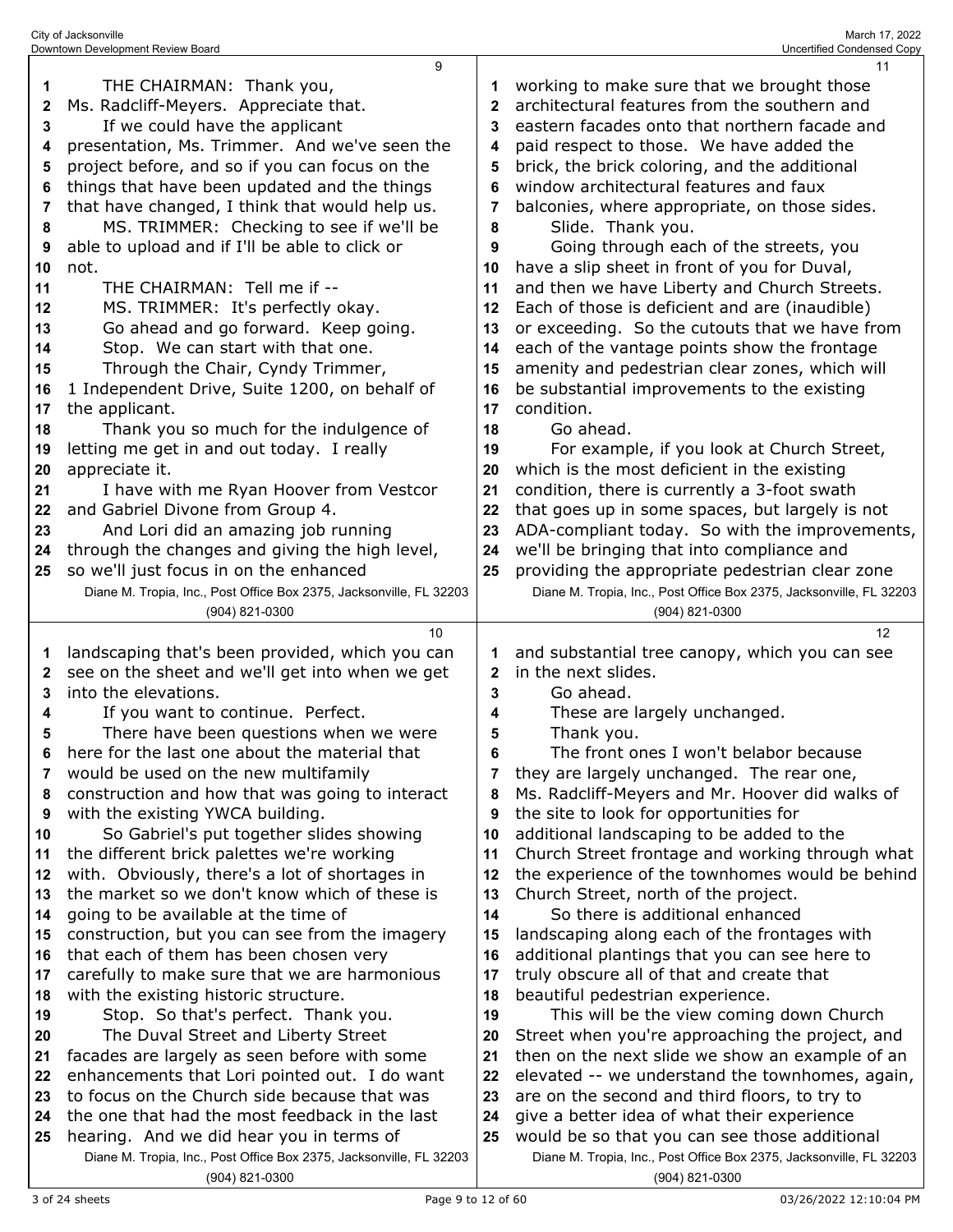| 1        | architectural features on the side that they                                                                    | 1            | the number of trees and foliage, and I think                                     |
|----------|-----------------------------------------------------------------------------------------------------------------|--------------|----------------------------------------------------------------------------------|
| 2        | would be facing.                                                                                                | $\mathbf{2}$ | that's certainly -- that's a character there.                                    |
| 3        | I want to draw your attention briefly to                                                                        | 3            | All in all, I'd say just please give                                             |
| 4        | the packet that was handed out. You have in                                                                     | 4            | consideration to the subtleties of the                                           |
| 5        | that the March 4, 2022, deviation criteria                                                                      | 5            | proportions that you have and the proportions                                    |
| 6        | outline. I'm not going to go over them. I                                                                       | 6            | of the churches and other buildings. Their                                       |
| 7        | would just ask that in working through the                                                                      | 7            | fenestration is a lot more delicate and smaller                                  |
| 8        | approval -- being that presumptuous -- that you                                                                 | 8            | of scale.                                                                        |
| 9        | will adopt the findings that were in the staff                                                                  | 9            | So at this point, I just want to say thank                                       |
| 10       | report and also each of the itemized criteria                                                                   | 10           | you for the improvements that you've made.                                       |
| 11       | that were outlined in detail for you in the                                                                     | 11           | Thank you.                                                                       |
| 12       | March 4, 2022, letter.                                                                                          | 12           | THE CHAIRMAN: Thank you, Mr. Pappas.                                             |
| 13       | And then you also have the February 28,                                                                         | 13           | Appreciate those comments.                                                       |
| 14       | 2022, Summit report detailing that homework                                                                     | 14           | MR. CHISHOLM: Next, we have Nancy Powell.                                        |
| 15       | assignment that we all went back and did. And,                                                                  | 15           | (Audience member approaches the podium.)                                         |
| 16       | again, that was (inaudible) by the City's                                                                       | 16           | AUDIENCE MEMBER: Nancy Powell, 1848                                              |
| 17       | Public Works Department city engineer to make                                                                   | 17           | Challen Avenue, Jacksonville, Florida.                                           |
| 18       | sure that the numbers were appropriate and not                                                                  | 18           | I'm also with Scenic Jacksonville, and I                                         |
| 19       | overinflated.                                                                                                   | 19           | just want to say I appreciate some of these                                      |
| 20       | And with that, I will be available for                                                                          | 20           | changes that have been made. We've been                                          |
| 21       | questions.                                                                                                      | 21           | following this project. We particularly like                                     |
| 22       | THE CHAIRMAN: Thank you, Ms. Trimmer. I                                                                         | 22           | the shade trees and (inaudible) that,                                            |
| 23       | appreciate that. Thank you for that                                                                             | 23           | especially on the sidewalks and on Church -- on                                  |
| 24       | presentation.                                                                                                   | 24           | all the sides will make a big difference for                                     |
| 25       | Mr. Chisholm, do we have any public                                                                             | 25           | walkability.                                                                     |
|          | Diane M. Tropia, Inc., Post Office Box 2375, Jacksonville, FL 32203                                             |              | Diane M. Tropia, Inc., Post Office Box 2375, Jacksonville, FL 32203              |
|          | (904) 821-0300                                                                                                  |              | (904) 821-0300                                                                   |
|          | 14                                                                                                              |              | 16                                                                               |
|          |                                                                                                                 |              |                                                                                  |
| 1        |                                                                                                                 | 1            |                                                                                  |
|          | comments?                                                                                                       | 2            | The entrances -- you know, putting                                               |
| 2<br>3   | MR. CHISHOLM: Yes, Mr. Chair.                                                                                   | 3            | entrances on two of those streets was                                            |
| 4        | THE CHAIRMAN: For those of you speaking                                                                         | 4            | important. We hope that they will be -- it was                                   |
| 5        | today, please make sure that you state your                                                                     | 5            | hard to see, and we -- in the renderings that I                                  |
|          | name and address for the record when you come                                                                   |              | saw that made us want to really see those                                        |
| 6        | to speak. You will be given three minutes.                                                                      |              | entrances, but those are a good addition to                                      |
| 7        | MR. CHISHOLM: First, we have Ted Pappas.                                                                        |              | this project, in addition to the wider                                           |
| 8        | AUDIENCE MEMBER: Ted Pappas, 1807                                                                               | 8<br>9       | sidewalks.                                                                       |
| 9        | Elizabeth Place.                                                                                                |              | I think there remains a concern about the                                        |
| 10       | I want to say that I had an opportunity at                                                                      | 10           | compatibility between the historic district,                                     |
| 11       | looking at the drawings that have been                                                                          | 11           | the historic -- the YWCA and this building.                                      |
| 12       | modified, and I think the improvements have                                                                     | 12           | And one of the things I would like to just ask                                   |
| 13       | certainly been significant. I do want to                                                                        | 13           | you, probably more for the future than for now,                                  |
| 14       | remind everyone that Jacksonville has a                                                                         | 14           | although it could still be changed, is there is                                  |
| 15       | historic character district. It's going to be                                                                   | 15<br>16     | a tendency for all the new buildings to have                                     |
| 16       | in the Cathedral District, and there are six                                                                    |              | three materials and three colors and the                                         |
| 17<br>18 | important buildings in that district that are                                                                   | 17           | contrast in colors.                                                              |
|          | clustered very close together.                                                                                  | 18           | And if you look at some of the best                                              |
| 19       | We're hoping that the subtleties of color                                                                       | 19           | architecture, it does not necessarily have                                       |
| 20       | and matching and blending are seriously taken,                                                                  | 20           | those. And so I would argue, in this case,                                       |
| 21       | especially if you have the -- the YWCA building                                                                 | 21           | fewer colors might improve this project. The                                     |
| 22       | has a certain color brick. Our hope is that if                                                                  | 22           | brick is very important, so we would definitely                                  |
| 23       | you're trying to blend with that, the contrast                                                                  | 23           | want to see the brick match the historic                                         |
| 24       | would not be serious.                                                                                           | 24           | district. But I think that's an overall                                          |
| 25       | I appreciate the fact that you increased<br>Diane M. Tropia, Inc., Post Office Box 2375, Jacksonville, FL 32203 | 25           | question.<br>Diane M. Tropia, Inc., Post Office Box 2375, Jacksonville, FL 32203 |

(904) 821-0300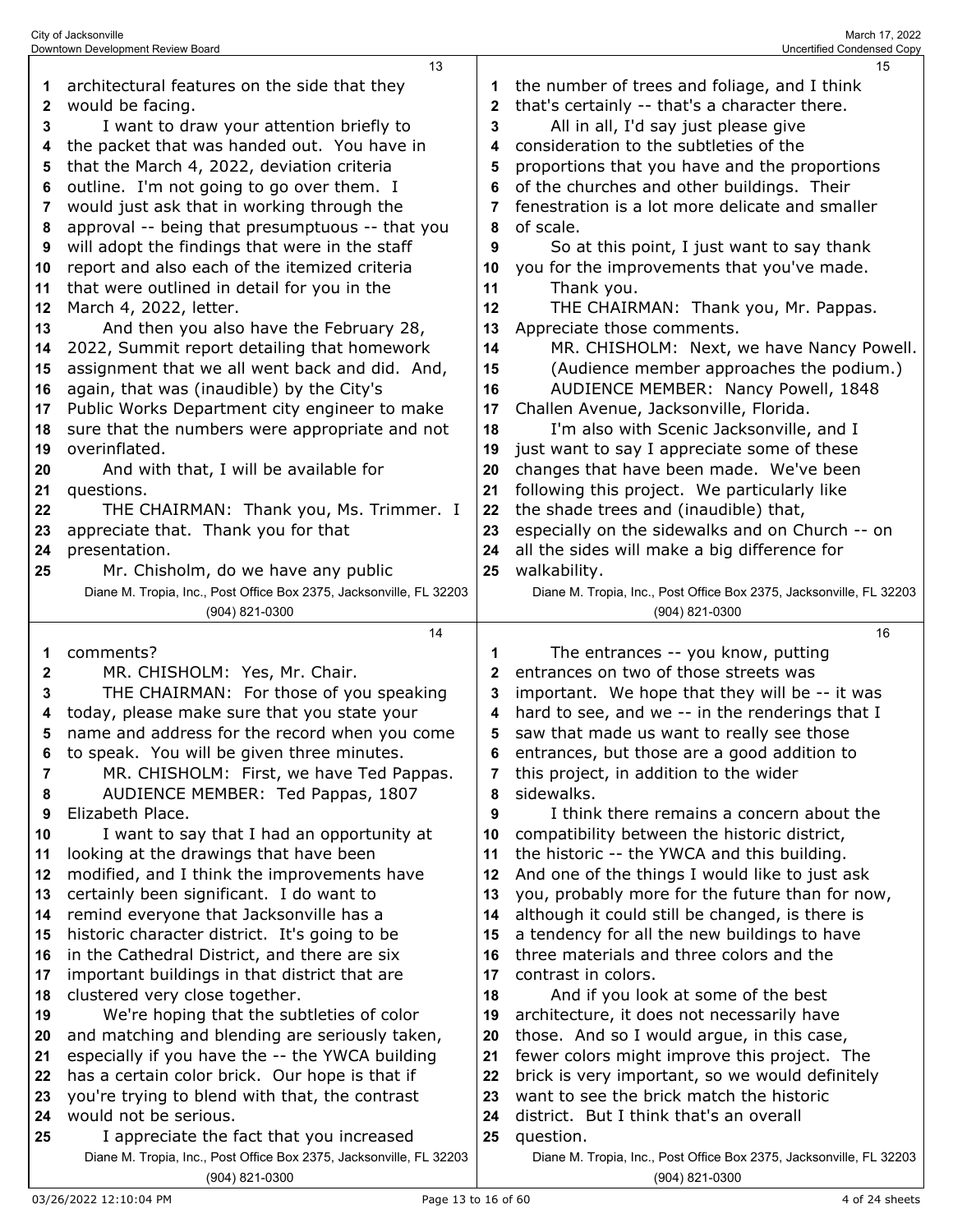|          | 17                                                                                                               |             | 19                                                                                                                     |
|----------|------------------------------------------------------------------------------------------------------------------|-------------|------------------------------------------------------------------------------------------------------------------------|
| 1        | When you look at articulation and                                                                                | 1           | DDRB's legacy and, painfully, the legacy of the                                                                        |
| 2        | variability, it doesn't all have to be this                                                                      | $\mathbf 2$ | Cathedral District.                                                                                                    |
| 3        | because, even though they have three different                                                                   | 3           | THE CHAIRMAN: Thank you for those                                                                                      |
| 4        | materials and three different colors, they all                                                                   | 4           | comments, Ms. Myrick.                                                                                                  |
| 5        | seem to look like.                                                                                               | 5           | Mr. Chisholm, any other comments?                                                                                      |
| 6        | Anyway, thank you.                                                                                               | 6           | MR. CHISHOLM: That's all, Mr. Chair.                                                                                   |
| 7        | THE CHAIRMAN: Thank you, Ms. Powell.                                                                             | 7           | THE CHAIRMAN: Thank you.                                                                                               |
| 8        | Appreciate those comments.                                                                                       | 8           | Before we move into board comments, I'd                                                                                |
| 9        | Mr. Chisholm, any other comments?                                                                                | 9           | like to just recognize Council Member Boylan.                                                                          |
| 10       | MR. CHISHOLM: Yes. We have Ginny Myrick                                                                          | 10          | I appreciate you joining us. Great to have                                                                             |
| 11       | online. You have three minutes.                                                                                  | 11          | you. And that being said, we'll move into                                                                              |
| 12       | MS. MYRICK: Thank you.                                                                                           | 12          | board comments.                                                                                                        |
| 13       | I'm Ginny Myrick and I'm president and CEO                                                                       | 13          | And we'll start with you, Mr. Jones.                                                                                   |
| 14       | of the Cathedral District Jax. Our address is                                                                    | 14          | BOARD MEMBER JONES: Thank you, Chairman                                                                                |
| 15       | 4446 Hendricks Avenue, 32207.                                                                                    | 15          | Lee.                                                                                                                   |
| 16       | And first I'd like to say thank you to the                                                                       | 16          | Again, I think, based on the comments that                                                                             |
| 17       | DDRB staff for these changes. They worked hard                                                                   | 17          | I had the last time -- and I understand the                                                                            |
| 18       | to get these changes made, and we appreciate                                                                     | 18          | challenge of this site and a lot of the goals                                                                          |
| 19       | it. And as a former City Councilwoman, I                                                                         | 19          | that we're trying to meet in terms of downtown,                                                                        |
| 20       | understand the power that the DDRB has to                                                                        | 20          | I really think they went above and beyond the                                                                          |
| 21       | influence the look of downtown.                                                                                  | 21          | call of duty here in terms of the execution of                                                                         |
| 22       | DDRB has a great responsibility to deliver                                                                       | 22          | this final project.                                                                                                    |
| 23       | excellence for downtown. Affordable housing                                                                      | 23          | I had some concerns about sidewalks and                                                                                |
| 24       | only works when it partners with the government                                                                  | 24          | screenings. And, of course, I think the                                                                                |
| 25       | for that gap funding. It allows the developer                                                                    | 25          | biggest thing that we heard from a lot of the                                                                          |
|          | Diane M. Tropia, Inc., Post Office Box 2375, Jacksonville, FL 32203                                              |             | Diane M. Tropia, Inc., Post Office Box 2375, Jacksonville, FL 32203                                                    |
|          | (904) 821-0300                                                                                                   |             | (904) 821-0300                                                                                                         |
|          |                                                                                                                  |             |                                                                                                                        |
|          | 18                                                                                                               |             | 20                                                                                                                     |
| 1        | to discount some of the apartments. The Lofts                                                                    | 1           | residents was matching up the materials, and I                                                                         |
| 2        | at Cathedral is a \$28 million project;                                                                          | 2           | think they did a good job of that, so I don't                                                                          |
| 3        | 66 percent of it is government money.                                                                            | 3           | have any other comments at this point.                                                                                 |
| 4        | DDRB is the downtown voice of government.                                                                        | 4           | Thank you.                                                                                                             |
| 5        | DDRB should care and be a watch dog over the                                                                     | 5           | THE CHAIRMAN: Thank you, Mr. Jones.                                                                                    |
| 6        | design of these types of projects. Development                                                                   | 6           | Mr. Harden.                                                                                                            |
| 7        | in the Cathedral District should not be a                                                                        | 7           | BOARD MEMBER HARDEN: Yeah, I would echo                                                                                |
| 8        | stand-alone project. It should be part of a                                                                      | 8           | what Mr. Jones mentioned. I think that we need                                                                         |
| 9        | place-making. It should be integrated and                                                                        | 9           | to give a lot of credit to staff and to the                                                                            |
| 10       | contributing to the neighborhood. Affordable                                                                     | 10          | applicant for the time that's been put on. And                                                                         |
| 11       | housing should not stand out as affordable                                                                       | 11          | I heard of multiple site visits. I know                                                                                |
| 12       | housing.                                                                                                         | 12          | there's been a lot of conversation back and                                                                            |
| 13       | The Lofts at Cathedral design can be                                                                             | 13          | forth. This has been a several-month process,                                                                          |
| 14       | dropped down in any suburban, exurban, or rural                                                                  | 14          | so definitely appreciate that.                                                                                         |
| 15       | part of Duval, and it has. Just look at                                                                          | 15          | And I appreciate the fact that, you know,                                                                              |
| 16       | Edgewood Avenue in Murray Hill. It's a                                                                           | 16          | some of the comments were about the market.                                                                            |
| 17       | repetitive design. It's not integrated into a                                                                    | 17          | But if the market was such that we could build                                                                         |
| 18       | historic neighborhood. The Cathedral District                                                                    | 18          | a product that would be architecturally                                                                                |
| 19       | is the most concentrated collection of historic                                                                  | 19          | significant in this market, then we would have                                                                         |
| 20       | buildings in DIA's boundaries. It contains                                                                       | 20          | every block with an application for a product                                                                          |
| 21       | five historic churches and six historic                                                                          | 21          | at this board. And we don't yet. So I hope                                                                             |
| 22       | commercial structures, many of which are                                                                         | 22          | that it gets there. But I do appreciate the                                                                            |
| 23       | landmarked, including the YWCA.                                                                                  | 23          | modifications that have been made.                                                                                     |
| 24<br>25 | This apartment complex will live for                                                                             | 24          | Again, just thank you to staff and the                                                                                 |
|          | 50-plus years in downtown. It will be the<br>Diane M. Tropia, Inc., Post Office Box 2375, Jacksonville, FL 32203 | 25          | applicant for all the time that's been put into<br>Diane M. Tropia, Inc., Post Office Box 2375, Jacksonville, FL 32203 |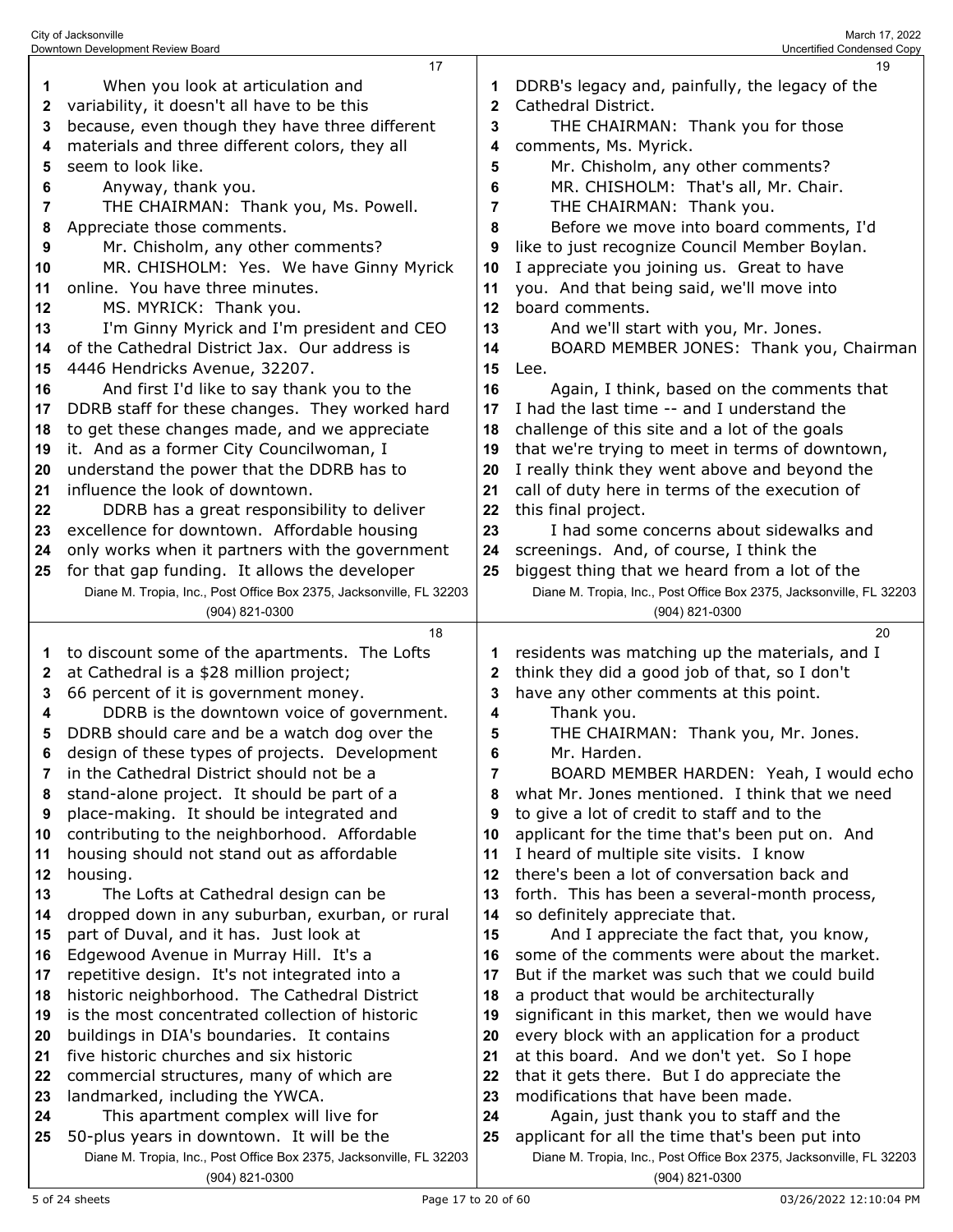| 1<br>2<br>3<br>4<br>5<br>6<br>7<br>8<br>9<br>10<br>11<br>12<br>13<br>14<br>15<br>16<br>17<br>18<br>19 | it to bring it back to this board.<br>THE CHAIRMAN: Thank you, Mr. Harden.<br>Mr. Brockelman.<br>BOARD MEMBER BROCKELMAN: Thank you,<br>Mr. Chairman.<br>Mr. Harden, I think, did a great job<br>summing up my thoughts as well, so I'll just<br>leave it there at this time.<br>THE CHAIRMAN: Ms. Durden.<br>BOARD MEMBER DURDEN: Thank you,<br>Mr. Chairman.<br>Quite frankly, I really struggle with how<br>I should vote on this project. I am going to<br>vote for it. But having said that, I want to<br>say some things about how I see this project<br>affecting our city.<br>What I see happening with so many Vestcor<br>projects is that there's a repetition that I<br>think is very hurtful, extremely detrimental to | 1<br>2<br>3<br>4<br>5<br>6<br>7<br>8<br>9<br>10<br>11<br>12<br>13<br>14<br>15<br>16<br>17<br>18<br>19 | doesn't provide that kind of inspiration and,<br>quite frankly, pride that I think all of us<br>want to have in our downtown.<br>This is not about me. It's not even about<br>us as a board. What it really is is that these<br>decisions end up coming to us. We end up being<br>the bottom line of what our downtown is going<br>to look like. That's what the City Council has<br>asked us to do, is be the bottom line, to look<br>at the design. We will be the voices that<br>demonstrate what our downtown is going to look<br>like in the future.<br>So if I may, because I know Ryan well, I<br>know Steve Moore well -- I don't know Mr. Rood.<br>But to you and your team and the G 4<br>architects and all of your team, this is your<br>home town. It is your home town. And I would<br>like you to consider in the future, you know,<br>what your legacy is going to look like, because |
|-------------------------------------------------------------------------------------------------------|------------------------------------------------------------------------------------------------------------------------------------------------------------------------------------------------------------------------------------------------------------------------------------------------------------------------------------------------------------------------------------------------------------------------------------------------------------------------------------------------------------------------------------------------------------------------------------------------------------------------------------------------------------------------------------------------------------------------------------|-------------------------------------------------------------------------------------------------------|-------------------------------------------------------------------------------------------------------------------------------------------------------------------------------------------------------------------------------------------------------------------------------------------------------------------------------------------------------------------------------------------------------------------------------------------------------------------------------------------------------------------------------------------------------------------------------------------------------------------------------------------------------------------------------------------------------------------------------------------------------------------------------------------------------------------------------------------------------------------------------------------------------|
| 20                                                                                                    | the long-term development of our downtown in                                                                                                                                                                                                                                                                                                                                                                                                                                                                                                                                                                                                                                                                                       | 20                                                                                                    | you will have a legacy.                                                                                                                                                                                                                                                                                                                                                                                                                                                                                                                                                                                                                                                                                                                                                                                                                                                                               |
| 21                                                                                                    | particular.                                                                                                                                                                                                                                                                                                                                                                                                                                                                                                                                                                                                                                                                                                                        | 21                                                                                                    | And I would ask that you think about and                                                                                                                                                                                                                                                                                                                                                                                                                                                                                                                                                                                                                                                                                                                                                                                                                                                              |
| 22<br>23                                                                                              | We see it not only in our downtown, but<br>we're also seeing it at other parts of our                                                                                                                                                                                                                                                                                                                                                                                                                                                                                                                                                                                                                                              | 22<br>23                                                                                              | bring forth your greatest creativity to add to<br>and to allow us to be prideful and proud of                                                                                                                                                                                                                                                                                                                                                                                                                                                                                                                                                                                                                                                                                                                                                                                                         |
| 24                                                                                                    | city. In multiple Vestcor projects we see the                                                                                                                                                                                                                                                                                                                                                                                                                                                                                                                                                                                                                                                                                      | 24                                                                                                    | what our downtown is going to look like.                                                                                                                                                                                                                                                                                                                                                                                                                                                                                                                                                                                                                                                                                                                                                                                                                                                              |
| 25                                                                                                    | similarity in what -- in the style of the                                                                                                                                                                                                                                                                                                                                                                                                                                                                                                                                                                                                                                                                                          | 25                                                                                                    | THE CHAIRMAN: Thank you, Ms. Durden.                                                                                                                                                                                                                                                                                                                                                                                                                                                                                                                                                                                                                                                                                                                                                                                                                                                                  |
|                                                                                                       | Diane M. Tropia, Inc., Post Office Box 2375, Jacksonville, FL 32203                                                                                                                                                                                                                                                                                                                                                                                                                                                                                                                                                                                                                                                                |                                                                                                       | Diane M. Tropia, Inc., Post Office Box 2375, Jacksonville, FL 32203                                                                                                                                                                                                                                                                                                                                                                                                                                                                                                                                                                                                                                                                                                                                                                                                                                   |
|                                                                                                       | (904) 821-0300                                                                                                                                                                                                                                                                                                                                                                                                                                                                                                                                                                                                                                                                                                                     |                                                                                                       | (904) 821-0300                                                                                                                                                                                                                                                                                                                                                                                                                                                                                                                                                                                                                                                                                                                                                                                                                                                                                        |
| 1                                                                                                     | 22<br>building with some minor modifications to the                                                                                                                                                                                                                                                                                                                                                                                                                                                                                                                                                                                                                                                                                | 1                                                                                                     | 24<br>Mr. Loretta.                                                                                                                                                                                                                                                                                                                                                                                                                                                                                                                                                                                                                                                                                                                                                                                                                                                                                    |
| 2                                                                                                     | facade.                                                                                                                                                                                                                                                                                                                                                                                                                                                                                                                                                                                                                                                                                                                            | 2                                                                                                     | BOARD MEMBER LORETTA: Thank you.                                                                                                                                                                                                                                                                                                                                                                                                                                                                                                                                                                                                                                                                                                                                                                                                                                                                      |
| 3<br>4                                                                                                | And I think that in the long-term that<br>this is very -- it's opposite of what I think                                                                                                                                                                                                                                                                                                                                                                                                                                                                                                                                                                                                                                            | 3<br>4                                                                                                | If I see this correctly, we do have three<br>recommendations from staff, the third of which                                                                                                                                                                                                                                                                                                                                                                                                                                                                                                                                                                                                                                                                                                                                                                                                           |
| 5                                                                                                     | that we, as a board, are trying to make happen.                                                                                                                                                                                                                                                                                                                                                                                                                                                                                                                                                                                                                                                                                    | 5                                                                                                     | talks about site furnishings. That's kind of a                                                                                                                                                                                                                                                                                                                                                                                                                                                                                                                                                                                                                                                                                                                                                                                                                                                        |
| 6                                                                                                     | And not just this board, but I think all of our                                                                                                                                                                                                                                                                                                                                                                                                                                                                                                                                                                                                                                                                                    | 6                                                                                                     | condition; is that correct?                                                                                                                                                                                                                                                                                                                                                                                                                                                                                                                                                                                                                                                                                                                                                                                                                                                                           |
|                                                                                                       |                                                                                                                                                                                                                                                                                                                                                                                                                                                                                                                                                                                                                                                                                                                                    |                                                                                                       |                                                                                                                                                                                                                                                                                                                                                                                                                                                                                                                                                                                                                                                                                                                                                                                                                                                                                                       |
|                                                                                                       |                                                                                                                                                                                                                                                                                                                                                                                                                                                                                                                                                                                                                                                                                                                                    | 7                                                                                                     | MS. RADCLIFFE-MEYERS: Correct.                                                                                                                                                                                                                                                                                                                                                                                                                                                                                                                                                                                                                                                                                                                                                                                                                                                                        |
| 8                                                                                                     | city. I think our elected officials are hoping<br>that, you know -- and striving for a beautiful                                                                                                                                                                                                                                                                                                                                                                                                                                                                                                                                                                                                                                   | 8                                                                                                     | BOARD MEMBER LORETTA: And so I'd love to                                                                                                                                                                                                                                                                                                                                                                                                                                                                                                                                                                                                                                                                                                                                                                                                                                                              |
| 9                                                                                                     | architecture that will inspire future                                                                                                                                                                                                                                                                                                                                                                                                                                                                                                                                                                                                                                                                                              | 9                                                                                                     | add just one more condition, which would just                                                                                                                                                                                                                                                                                                                                                                                                                                                                                                                                                                                                                                                                                                                                                                                                                                                         |
| 10                                                                                                    | development.                                                                                                                                                                                                                                                                                                                                                                                                                                                                                                                                                                                                                                                                                                                       | 10                                                                                                    | be that if during construction one of these                                                                                                                                                                                                                                                                                                                                                                                                                                                                                                                                                                                                                                                                                                                                                                                                                                                           |
| 11                                                                                                    | The repetition, as I said, does not in any                                                                                                                                                                                                                                                                                                                                                                                                                                                                                                                                                                                                                                                                                         | 11                                                                                                    | four oak trees along Church Street were to be                                                                                                                                                                                                                                                                                                                                                                                                                                                                                                                                                                                                                                                                                                                                                                                                                                                         |
| 12                                                                                                    | way improve upon or advance our goals of an                                                                                                                                                                                                                                                                                                                                                                                                                                                                                                                                                                                                                                                                                        | 12                                                                                                    | severely impacted, that, at minimum, they have                                                                                                                                                                                                                                                                                                                                                                                                                                                                                                                                                                                                                                                                                                                                                                                                                                                        |
| 13                                                                                                    | engaging and activated downtown, one where                                                                                                                                                                                                                                                                                                                                                                                                                                                                                                                                                                                                                                                                                         | 13                                                                                                    | to come back with a 6-inch oak tree as a                                                                                                                                                                                                                                                                                                                                                                                                                                                                                                                                                                                                                                                                                                                                                                                                                                                              |
| 14                                                                                                    | people truly are attracted to come downtown to                                                                                                                                                                                                                                                                                                                                                                                                                                                                                                                                                                                                                                                                                     | 14                                                                                                    | replacement. Right now, there's 12 to                                                                                                                                                                                                                                                                                                                                                                                                                                                                                                                                                                                                                                                                                                                                                                                                                                                                 |
| 15                                                                                                    | live and work and play. And as I said, it                                                                                                                                                                                                                                                                                                                                                                                                                                                                                                                                                                                                                                                                                          | 15                                                                                                    | 16 inches in size, and by all accounts they're                                                                                                                                                                                                                                                                                                                                                                                                                                                                                                                                                                                                                                                                                                                                                                                                                                                        |
| 16                                                                                                    | doesn't do anything to help inspire the next                                                                                                                                                                                                                                                                                                                                                                                                                                                                                                                                                                                                                                                                                       | 16                                                                                                    | going to be making minimum adjustments around.                                                                                                                                                                                                                                                                                                                                                                                                                                                                                                                                                                                                                                                                                                                                                                                                                                                        |
| 17<br>18                                                                                              | project that's going to come along.                                                                                                                                                                                                                                                                                                                                                                                                                                                                                                                                                                                                                                                                                                | 17<br>18                                                                                              | So I'd just like to make sure that they are                                                                                                                                                                                                                                                                                                                                                                                                                                                                                                                                                                                                                                                                                                                                                                                                                                                           |
| 19                                                                                                    | I totally understand the financial                                                                                                                                                                                                                                                                                                                                                                                                                                                                                                                                                                                                                                                                                                 | 19                                                                                                    | maintained and not impacted.                                                                                                                                                                                                                                                                                                                                                                                                                                                                                                                                                                                                                                                                                                                                                                                                                                                                          |
| 20                                                                                                    | pressures. I've been in this business longer<br>than I care to actually admit. I'm a trained                                                                                                                                                                                                                                                                                                                                                                                                                                                                                                                                                                                                                                       | 20                                                                                                    | Other than that, I tend to concur with the<br>majority of the group and I do feel like the                                                                                                                                                                                                                                                                                                                                                                                                                                                                                                                                                                                                                                                                                                                                                                                                            |
| 21                                                                                                    | city planner. I'm not an architect. But                                                                                                                                                                                                                                                                                                                                                                                                                                                                                                                                                                                                                                                                                            | 21                                                                                                    | architecture is reasonably elevated for the                                                                                                                                                                                                                                                                                                                                                                                                                                                                                                                                                                                                                                                                                                                                                                                                                                                           |
| 22                                                                                                    | because of the training that I have and the                                                                                                                                                                                                                                                                                                                                                                                                                                                                                                                                                                                                                                                                                        | 22                                                                                                    | surrounding area in this specific section.                                                                                                                                                                                                                                                                                                                                                                                                                                                                                                                                                                                                                                                                                                                                                                                                                                                            |
| 23                                                                                                    | experience that I have in land development for                                                                                                                                                                                                                                                                                                                                                                                                                                                                                                                                                                                                                                                                                     | 23                                                                                                    | So I appreciate everybody's time.                                                                                                                                                                                                                                                                                                                                                                                                                                                                                                                                                                                                                                                                                                                                                                                                                                                                     |
| 24                                                                                                    | all of these years, I feel like I have an                                                                                                                                                                                                                                                                                                                                                                                                                                                                                                                                                                                                                                                                                          | 24                                                                                                    | THE CHAIRMAN: Thank you, Mr. Loretta.                                                                                                                                                                                                                                                                                                                                                                                                                                                                                                                                                                                                                                                                                                                                                                                                                                                                 |
| 25                                                                                                    | ability to know what works really well and what<br>Diane M. Tropia, Inc., Post Office Box 2375, Jacksonville, FL 32203                                                                                                                                                                                                                                                                                                                                                                                                                                                                                                                                                                                                             | 25                                                                                                    | Mr. Monahan.<br>Diane M. Tropia, Inc., Post Office Box 2375, Jacksonville, FL 32203                                                                                                                                                                                                                                                                                                                                                                                                                                                                                                                                                                                                                                                                                                                                                                                                                   |

(904) 821-0300

(904) 821-0300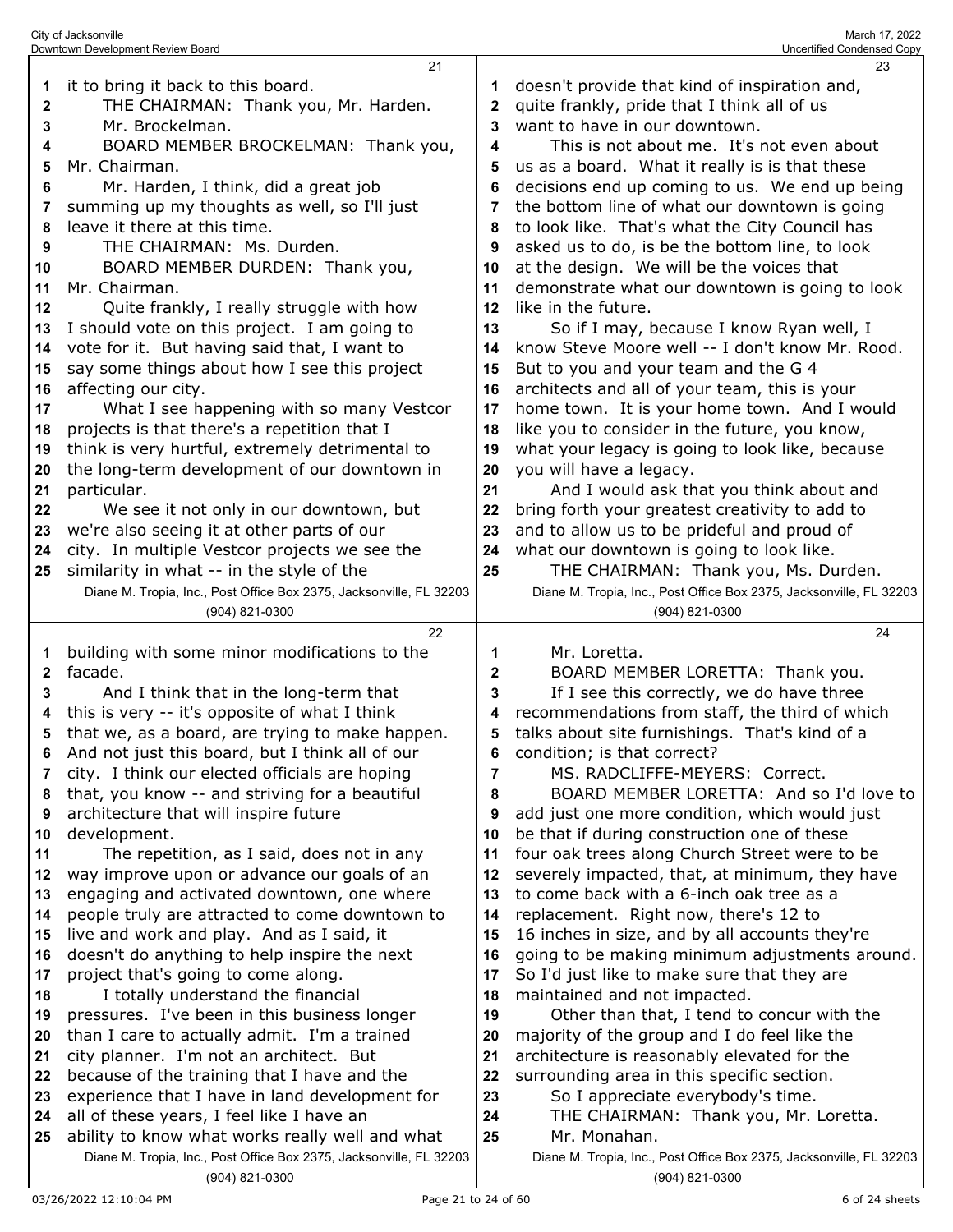|        | City of Jacksonville<br>Downtown Development Review Board                          |        | March 17, 2022<br>Uncertified Condensed Copy                                         |
|--------|------------------------------------------------------------------------------------|--------|--------------------------------------------------------------------------------------|
|        | 25                                                                                 |        | 27                                                                                   |
| 1      | BOARD MEMBER MONAHAN: I echo the                                                   | 1      | (Simultaneous speaking.)                                                             |
| 2      | sentiments of my colleagues. I think this is a                                     | 2      | MS. GRANDIN: Mr. Chair, I had a couple of                                            |
| 3      | good project for the district.                                                     | 3      | questions about that. So the impacting, like                                         |
| 4      | THE CHAIRMAN: Thank you, Mr. Monahan.                                              | 4      | he had a question about that. It takes a                                             |
| 5      | Council Member Boylan.                                                             | 5      | couple of years for trees to actually die from                                       |
| 6      | COUNCIL MEMBER BOYLAN: Thank you,                                                  |        | an impact, you know, construction impact. So I                                       |
| 7      | Mr. Chair.                                                                         | 7      | think maybe putting some kind of time frame on                                       |
| 8      | First of all, I want to commend and add my                                         | 8      | it -- like, it doesn't have to be next week,                                         |
| 9      | sentiment to Ms. Myrick's comments with respect                                    | 9      | but if it, you know, declines over a period of                                       |
| 10     | to the role that you play in our community. I                                      | 10     | two years, then it's, I guess, impacted.                                             |
| 11     | appreciate very much what you do.                                                  | 11     | Is that what you were thinking?                                                      |
| 12     | Ms. Durden, I do appreciate the caution                                            | 12     | BOARD MEMBER LORETTA: Yeah, I mean,                                                  |
| 13     | you offer up to the Vestcor people recognizing                                     | 13     | that's fine. I think in the end, generally, I                                        |
| 14     | the legacy they are going to be having for this                                    | 14     | just would hope that we have proper tree                                             |
| 15     | area. I do appreciate this, and I -- you're                                        | 15     | barricades around the landscape islands where                                        |
| 16     | right. This is not typical Vestcor in terms of                                     | 16     | these trees are and we take proper control.                                          |
| 17     | the design. And their willingness to be                                            | 17     | And if they are, you know, I mean, I guess -- I                                      |
| 18     | attentive to that and melding this into this                                       | 18     | was envisioning that if a backhoe runs into it                                       |
| 19     | community I think is a credit to this board as                                     | 19     | and rips off half of the side, then, you know,                                       |
| 20     | much as anything to get them to where they need                                    | 20     | they're replacing it, you know.                                                      |
| 21     | to be in this process.                                                             | 21     | We've got four large trees that provide a                                            |
| 22     | So thank you for the opportunity.                                                  | 22     | pretty significant canopy, and so I'm glad to                                        |
| 23     | THE CHAIRMAN: Thank you, Council Member                                            | 23     | add the two-year time frame to that, but I'm                                         |
| 24     | Boylan.                                                                            | 24     | just wanting -- you know, it seems as though                                         |
| 25     | Ms. Trimmer, just a question. The                                                  | 25     | overall everybody is super happy about that.                                         |
|        | Diane M. Tropia, Inc., Post Office Box 2375, Jacksonville, FL 32203                |        | Diane M. Tropia, Inc., Post Office Box 2375, Jacksonville, FL 32203                  |
|        | (904) 821-0300                                                                     |        | (904) 821-0300                                                                       |
|        | 26                                                                                 |        | 28                                                                                   |
| 1      | photographs that were taken of the samples in                                      | 1      | And that's one of the saving graces to allow                                         |
| 2      | front of the brick, is this the brick on the                                       | 2      | this, you know, partially to go through.                                             |
| 3      | front of the YWCA?                                                                 | 3      | So let's just not make sure that they<br>destroy it and replace it with a 3-inch oak |
| 4<br>5 | MS. TRIMMER: Through the Chair, yes,<br>those are samples on the YWCA brick today. | 4<br>5 | tree.                                                                                |
| 6      | THE CHAIRMAN: Okay. I think -- based on                                            | 6      | MS. GRANDIN: Okay. So with the 6-inch                                                |
| 7      | the photos, I think they look great. So as                                         | 7      | replacement, it was a 6-inch live oak that you                                       |
| 8      | close as you can get to buying this product --                                     | 8      | were thinking?                                                                       |
| 9      | I know there's supply chain issues with that.                                      | 9      | BOARD MEMBER LORETTA: Yeah.                                                          |
| 10     | But I appreciate you guys taking a photo of                                        | 10     | MS. GRANDIN: So the condition might be --                                            |
| 11     | that. I think it looks great.                                                      | 11     | sorry, Guy.                                                                          |
| 12     | I think everybody summed up the project                                            | 12     | If one of the trees -- if I got this                                                 |
| 13     | well. I appreciate the hard work by staff and                                      | 13     | correct, let me know.                                                                |
| 14     | by Vestcor and by you as we continue to work                                       | 14     | If one of the trees along Church Street is                                           |
| 15     | with the parties to get us to this point, and                                      | 15     | impacted, then the developer would have to                                           |
| 16     | so I appreciate that.                                                              | 16     | provide a 6-inch live oak tree replacement.                                          |
| 17     | MS. TRIMMER: Through the Chair, if I may                                           | 17     | I don't know, does that capture --                                                   |
| 18     | just say, Vestcor is completely comfortable                                        | 18     | BOARD MEMBER LORETTA: I mean, I feel like                                            |
| 19     | with the condition recommended by Board Member                                     | 19     | staff could make that decision at that time, if                                      |
| 20     | Loretta in terms of preserving that tree                                           | 20     | staff is okay with that. But if staff's not                                          |
| 21     | canopy.                                                                            | 21     | okay --                                                                              |
| 22     | THE CHAIRMAN: Yeah, I was going to try to                                          | 22     | MR. PAROLA: Yeah. So I think, if I                                                   |
| 23     | address that. I don't know exactly how to                                          | 23     | could, through the Chair, (inaudible), she's a                                       |
| 24     | phrase a -- a recommendation or a criteria that                                    | 24     | landscape architect. So at the beginning and                                         |
| 25     | says "impacting an oak tree," but --                                               | 25     | the end of this project, she will walk it with                                       |
|        | Diane M. Tropia, Inc., Post Office Box 2375, Jacksonville, FL 32203                |        | Diane M. Tropia, Inc., Post Office Box 2375, Jacksonville, FL 32203                  |
|        | (904) 821-0300                                                                     |        | (904) 821-0300                                                                       |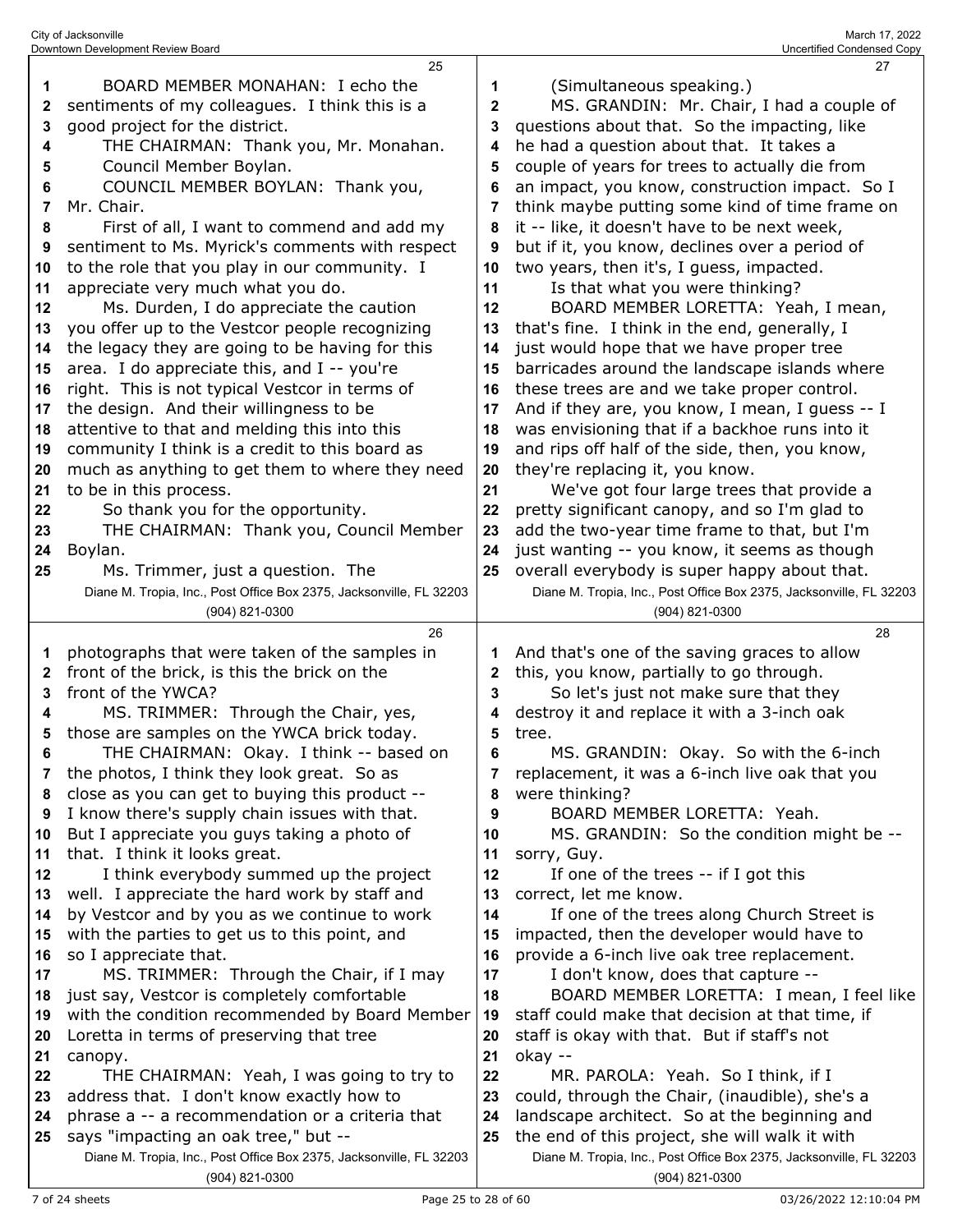|    | 29                                                                                                                     |              | 31                                                                                                                |
|----|------------------------------------------------------------------------------------------------------------------------|--------------|-------------------------------------------------------------------------------------------------------------------|
| 1  | the City arborist. And if there's a tree that                                                                          | 1            | have them --                                                                                                      |
| 2  | doesn't look like it will make it, that tree                                                                           | $\mathbf{2}$ | THE CHAIRMAN: They're in here.                                                                                    |
| 3  | will get replaced. I mean, it's in everybody's                                                                         | 3            | MS. GRANDIN: Okay. So --                                                                                          |
| 4  | enlightened self-interest to do that in lieu of                                                                        | 4            | THE CHAIRMAN: Well, I guess my question                                                                           |
| 5  | paying into a tree fund, so we'll do that.                                                                             | 5            | is, as we go through these and affirm these, do                                                                   |
|    |                                                                                                                        |              | we need to vote on each one of these?                                                                             |
| 6  | THE CHAIRMAN: I think that's okay. I                                                                                   | 6            |                                                                                                                   |
| 7  | mean, I don't know if we have to have an                                                                               | 7            | MS. GRANDIN: Yes.                                                                                                 |
| 8  | additional recommendation on top of that                                                                               | 8            | THE CHAIRMAN: Each one of the criteria?                                                                           |
| 9  | process, do we?                                                                                                        | 9            | MS. GRANDIN: Well, you have to make a                                                                             |
| 10 | MS. GRANDIN: Well, I think adding the                                                                                  | 10           | positive determination. I don't know that you                                                                     |
| 11 | extra condition in there isn't a bad thing to                                                                          | 11           | have to vote on each one. If there's a                                                                            |
| 12 | put that.                                                                                                              | 12           | unanimity of thought amongst everybody, then                                                                      |
| 13 | So you would be -- just so you have got                                                                                | 13           | you wouldn't have to vote on each one.                                                                            |
| 14 | the process down -- and you know this. You                                                                             | 14           | THE CHAIRMAN: Okay. And then rolling up                                                                           |
| 15 | just have to go through each one of the                                                                                | 15           | to the deviation as a stand-alone item, do we                                                                     |
| 16 | criteria, the general criteria that go with                                                                            | 16           | need to vote on that deviation as a stand-alone                                                                   |
| 17 | this deviation and make a finding on each one.                                                                         | 17           | item?                                                                                                             |
| 18 | And then if you want to add the fourth                                                                                 | 18           | MS. GRANDIN: Well, yes. Yes, you would.                                                                           |
| 19 | criteria, you can certainly do that. I think                                                                           | 19           | So if you make a determination to each one                                                                        |
| 20 | we've got the notes down.                                                                                              | 20           | of these and then -- right, that adds up to the                                                                   |
| 21 | BOARD MEMBER LORETTA: In the grand scheme                                                                              | 21           | deviation, yes.                                                                                                   |
|    |                                                                                                                        | 22           | THE CHAIRMAN: All right. Okay.                                                                                    |
| 22 | of things, the way tree mitigation would work                                                                          |              |                                                                                                                   |
| 23 | is, to some extent, it may accomplish it on the                                                                        | 23           | MS. TRIMMER: Through the Chair, we would                                                                          |
| 24 | rest of the property by just planting other                                                                            | 24           | ask for an initial vote to approve the                                                                            |
| 25 | trees elsewhere. And then they can just go                                                                             | 25           | deviation based on the letter that is in front                                                                    |
|    | Diane M. Tropia, Inc., Post Office Box 2375, Jacksonville, FL 32203                                                    |              | Diane M. Tropia, Inc., Post Office Box 2375, Jacksonville, FL 32203                                               |
|    | (904) 821-0300                                                                                                         |              | (904) 821-0300                                                                                                    |
|    |                                                                                                                        |              |                                                                                                                   |
|    | 30                                                                                                                     |              | 32                                                                                                                |
| 1  | back with that 3-inch or 4-inch oak tree here.                                                                         | 1            | of you and the criteria outlined in the staff                                                                     |
| 2  | And so I'm just asking it to be a 6-inch,                                                                              | $\mathbf{2}$ | report, which I believe as long as you                                                                            |
| 3  | which would be a little bit more substantial.                                                                          | 3            | reference those three things, you can approve                                                                     |
| 4  | That's really the only request.                                                                                        | 4            | them kind of en masse, that you recognize it                                                                      |
| 5  | BOARD MEMBER DURDEN: May I --                                                                                          | 5            | meets the general and specific criteria.                                                                          |
| 6  | THE CHAIRMAN: Yes.                                                                                                     | 6            | THE CHAIRMAN: Okay. Anyone brave enough                                                                           |
| 7  | BOARD MEMBER DURDEN: And would that be                                                                                 | 7            | to make a motion?                                                                                                 |
| 8  | for any of the trees? The existing --                                                                                  | 8            | BOARD MEMBER LORETTA: Yeah, I'll make a                                                                           |
| 9  |                                                                                                                        | 9            | motion for approval of Deviation Number 1 based                                                                   |
| 10 | BOARD MEMBER LORETTA: Yeah, there's four.<br>BOARD MEMBER DURDEN: Thank you.                                           | 10           |                                                                                                                   |
|    |                                                                                                                        | 11           | upon the staff report and the letter provided                                                                     |
| 11 | MS. GRANDIN: On Church Street, right?                                                                                  | 12           | by the applicant showing consistence with the                                                                     |
| 12 | BOARD MEMBER DURDEN: Okay.                                                                                             |              | BID plan.                                                                                                         |
| 13 | THE CHAIRMAN: We'll add that fourth one,                                                                               | 13           | BOARD MEMBER DURDEN: Did we refer to the                                                                          |
| 14 | then, under the recommendations.                                                                                       | 14           | March 4th letter -- March, 4, 2022?                                                                               |
| 15 | Ms. Grandin, will you help us with the                                                                                 | 15           | BOARD MEMBER LORETTA: Yes, ma'am.                                                                                 |
| 16 | deviation? We need to vote on the deviation as                                                                         | 16           | March 4, 2022, letter.                                                                                            |
| 17 | a stand-alone item or can we vote --                                                                                   | 17           | THE CHAIRMAN: Okay. And I'll take a                                                                               |
| 18 | MS. GRANDIN: Right. So just to remind                                                                                  | 18           | second. And then after the second, I'll affirm                                                                    |
| 19 | everybody, the code requires a separate,                                                                               | 19           | each one of the criteria as part of the motion.                                                                   |
| 20 | positive determination must be made for each                                                                           | 20           | BOARD MEMBER DURDEN: I'll do the second.                                                                          |
| 21 | criterion by the reviewing body based upon                                                                             | 21           | THE CHAIRMAN: Okay. We have a second                                                                              |
| 22 | competent, substantial evidence in order to                                                                            | 22           | from Ms. Durden for approval of the deviation                                                                     |
| 23 | grant the deviation.                                                                                                   | 23           | to Section 656.361.6.2.A.2, as Mr. Loretta                                                                        |
| 24 | So you've got the general deviation                                                                                    | 24           | stated, affirming:                                                                                                |
| 25 | criteria that are in the code, but if you don't<br>Diane M. Tropia, Inc., Post Office Box 2375, Jacksonville, FL 32203 | 25           | A, the effect of the proposed deviation is<br>Diane M. Tropia, Inc., Post Office Box 2375, Jacksonville, FL 32203 |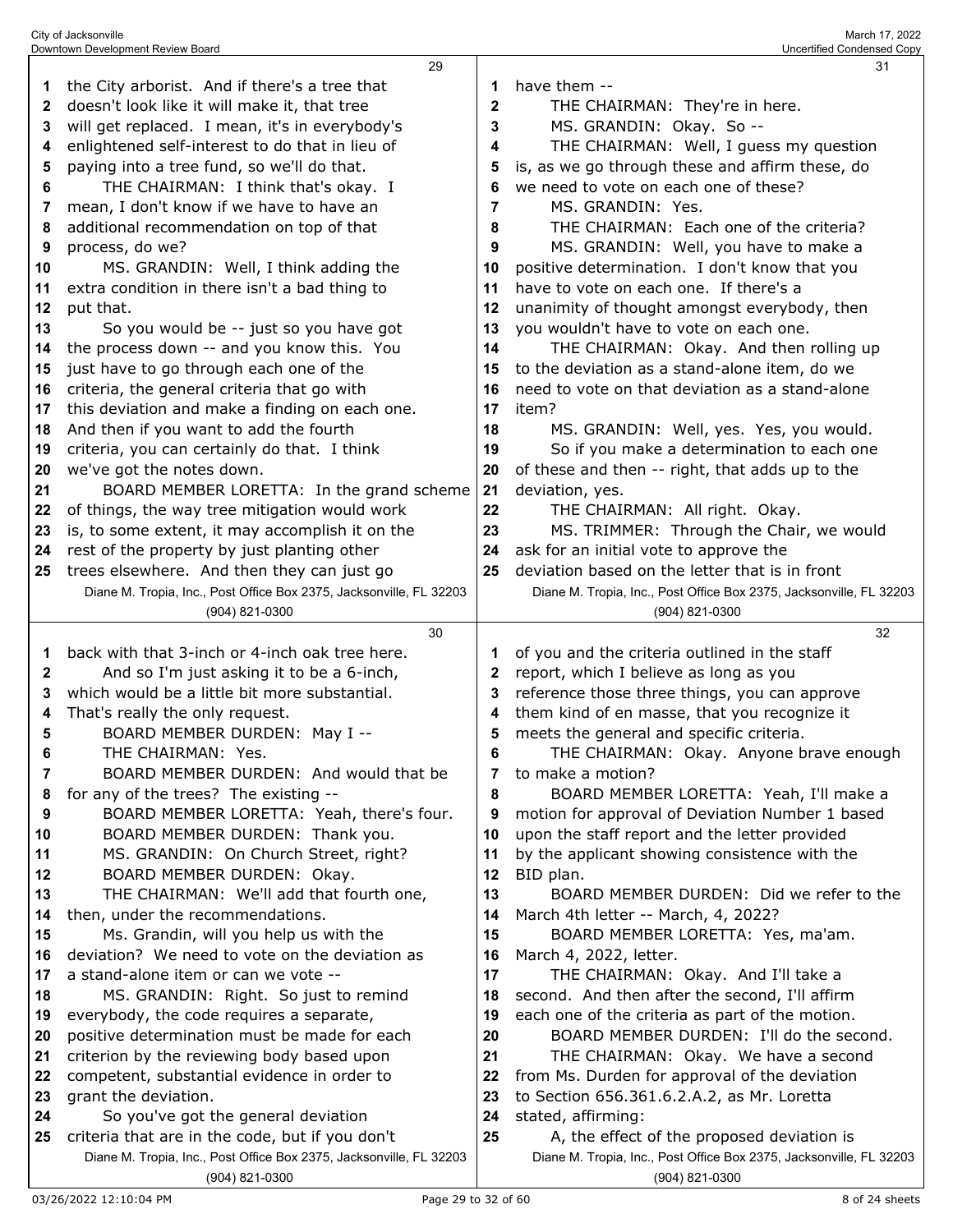|    | Downtown Development Review Board                                   |              | Uncertified Condensed Copy                                          |
|----|---------------------------------------------------------------------|--------------|---------------------------------------------------------------------|
|    | 33                                                                  |              | 35                                                                  |
| 1  | consistent with and furthers the objectives,                        | 1            | one of the trees along Church Street are                            |
| 2  | policies, design, and intention of the BID                          | $\mathbf{2}$ | impacted, then the developer will have to                           |
|    |                                                                     |              |                                                                     |
| 3  | plan;                                                               | 3            | provide a 6-inch live oak tree to replace it.                       |
| 4  | B, the request is not based exclusively                             | 4            | THE CHAIRMAN: Okay. As stated by                                    |
| 5  | upon a desire to reduce the cost of developing                      | 5            | Ms. Grandin, those are the conditions of                            |
| 6  | the site, but would accomplish a substantial                        | 6            | approval.                                                           |
| 7  | public benefit;                                                     | 7            | All those in favor, please say aye.                                 |
| 8  | C, the proposed deviation will not                                  | 8            | BOARD MEMBERS: Aye.                                                 |
|    |                                                                     | 9            | THE CHAIRMAN: Any opposed?                                          |
| 9  | diminish property values in the area                                |              |                                                                     |
| 10 | surrounding the site and will not interfere                         | 10           | BOARD MEMBERS: (No response.)                                       |
| 11 | with or injure the rights of adjacent                               | 11           | THE CHAIRMAN: Motion passes.                                        |
| 12 | properties;                                                         | 12           | MS. TRIMMER: Thank you very much. And                               |
| 13 | D, the request is not a self-imposed                                | 13           | thank you, again.                                                   |
| 14 | hardship;                                                           | 14           | THE CHAIRMAN: All right. We'll move on                              |
| 15 | E, the proposed reduction or deviation                              | 15           | to DDRB 2021-020, the LaVilla Center special                        |
|    |                                                                     |              |                                                                     |
| 16 | will not be detrimental to the public health,                       | 16           | sign exception.                                                     |
| 17 | safety, or welfare, result in additional public                     | 17           | Ms. Radcliff-Meyers, could we have a staff                          |
| 18 | expense or the creation of nuisances;                               | 18           | report, please?                                                     |
| 19 | And, F, either there are unique site                                | 19           | MS. RADCLIFFE-MEYERS: Yes. Thank you,                               |
| 20 | characteristics such as parcel shape, location,                     | 20           | Chairman Lee.                                                       |
| 21 | existing utility easements, et cetera, that                         | 21           | All right. I'll go ahead and get started                            |
| 22 | prevent development consistent with                                 | 22           | on it and let everybody get out of --                               |
| 23 | these regulations or strict compliance with                         | 23           | DDRB application 2021-020 seeks approval                            |
|    |                                                                     |              |                                                                     |
| 24 | these regulations will cause undue economic                         | 24           | for a special sign exception to allow for one                       |
| 25 | hardship to the developer.                                          | 25           | 24-square-foot electronic changing-message                          |
|    | Diane M. Tropia, Inc., Post Office Box 2375, Jacksonville, FL 32203 |              | Diane M. Tropia, Inc., Post Office Box 2375, Jacksonville, FL 32203 |
|    |                                                                     |              |                                                                     |
|    | (904) 821-0300                                                      |              | (904) 821-0300                                                      |
|    | 34                                                                  |              | 36                                                                  |
|    |                                                                     |              |                                                                     |
| 1  | All those in favor, please say aye.                                 | 1            | device sign on a nonstreet frontage wall.                           |
| 2  | BOARD MEMBERS: Aye.                                                 | 2            | As seen on this image, the west-facing                              |
| 3  | THE CHAIRMAN: Any opposed?                                          | 3            | wall of the building is not located on the                          |
| 4  | BOARD MEMBERS: (No response.)                                       | 4            | street frontage. The building wall is facing a                      |
| 5  | THE CHAIRMAN: The deviation carries.                                | 5            | surface parking lot and a vacant lot; however,                      |
| 6  | Thank you.                                                          | 6            | the sign is proposed on this wall because it                        |
| 7  | And then with our motion to approve, we                             | 7            | provides better visibility for the business.                        |
| 8  | will list the other recommendations as part of                      | 8            | Per the ordinance, each building is                                 |
| 9  |                                                                     | 9            |                                                                     |
|    | that motion to approve?                                             | 10           | allowed one building identification sign per                        |
| 10 | MS. GRANDIN: Right. The conditions on --                            |              | side of street frontage. Since this wall does                       |
| 11 | THE CHAIRMAN: Yeah, the conditions.                                 | 11           | not face the street, a special sign exception                       |
| 12 | MS. GRANDIN: I think the motion had                                 | 12           | must be reviewed and approved by DDRB.                              |
| 13 | conditions to it, those four conditions.                            | 13           | This request came to the board in December                          |
| 14 | So it's approved with conditions.                                   | 14           | of 2021 for approval, but was pulled prior to                       |
| 15 | THE CHAIRMAN: So I'll take a motion for                             | 15           | the vote. The board requested additional                            |
| 16 | approval with conditions.                                           | 16           | information regarding the use of the building                       |
| 17 | BOARD MEMBER BROCKELMAN: So moved.                                  | 17           | and what the sign would be advertising. The                         |
| 18 | BOARD MEMBER JONES: Second.                                         | 18           | request is to place an electronic                                   |
| 19 |                                                                     |              |                                                                     |
|    | THE CHAIRMAN: So moved by Mr. Brockelman.                           | 19           | changing-message device sign on a nonstreet                         |
| 20 | Second by Mr. Jones.                                                | 20           | frontage wall.                                                      |
| 21 | Are these conditions required to be read                            | 21           | Again, per the ordinance, an electronic                             |
| 22 | in as part of this motion, or the list that we                      | 22           | changing-message device means any sign with                         |
| 23 | have created, is that sufficient?                                   | 23           | fixed boundaries, frames, or edges visible from                     |
| 24 | MS. GRANDIN: I think the staff                                      | 24           | a public right-of-way or approved private                           |
| 25 | recommendation with the addition of the -- if                       | 25           | street that either, one, displays a verbal or a                     |
|    | Diane M. Tropia, Inc., Post Office Box 2375, Jacksonville, FL 32203 |              | Diane M. Tropia, Inc., Post Office Box 2375, Jacksonville, FL 32203 |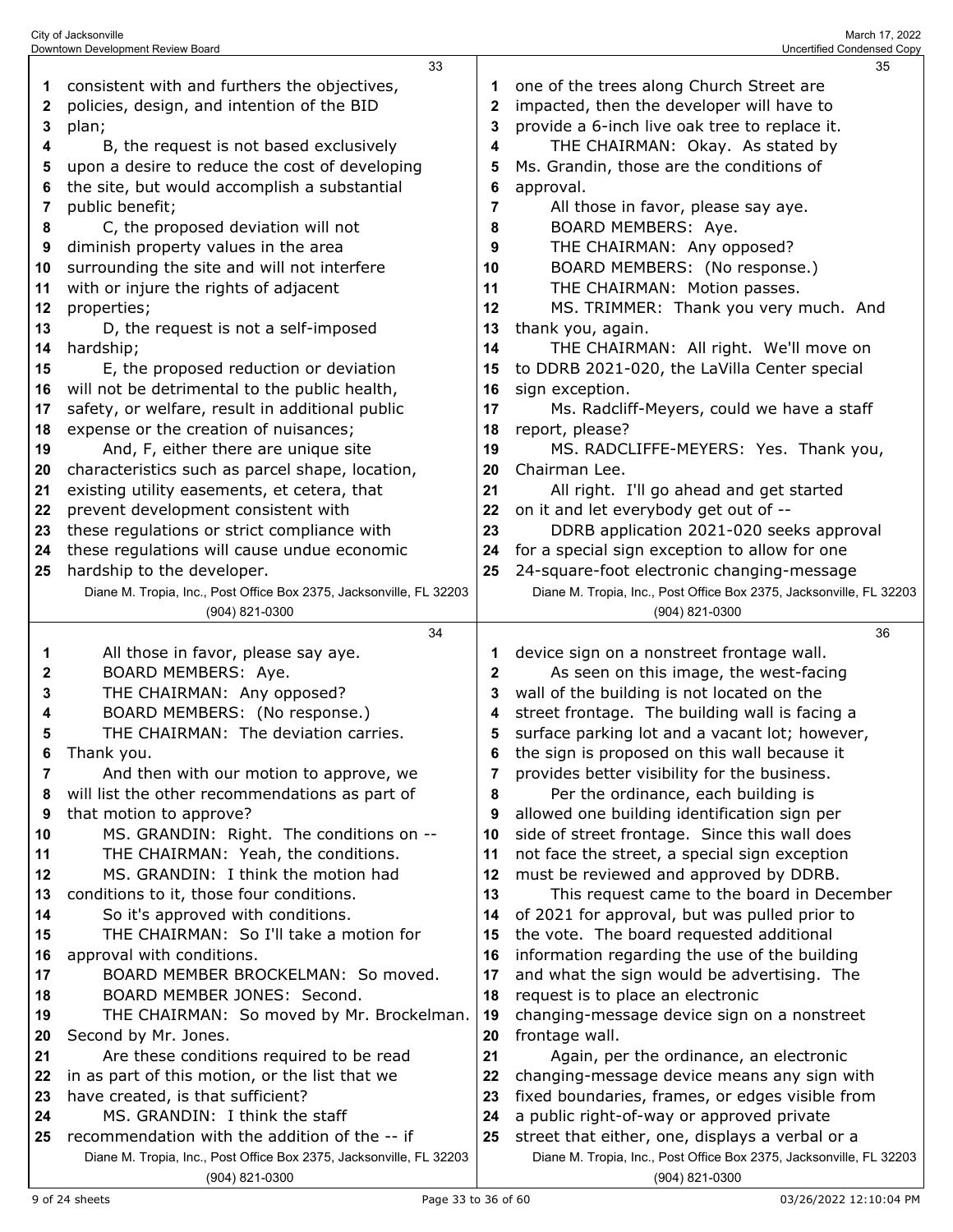| 1            | numerical message that scrolls from left to                                                 | 1      | Thank you.                                                                              |
|--------------|---------------------------------------------------------------------------------------------|--------|-----------------------------------------------------------------------------------------|
| $\mathbf{2}$ | right for no more than eight seconds with an                                                | 2      | THE CHAIRMAN: Thank you,                                                                |
| 3            | eight-second break between messages with all                                                | 3      | Ms. Radcliff-Meyers. Appreciate it.                                                     |
| 4            | other portions of the sign static and                                                       | 4      | If we could have the applicant give their                                               |
| 5            | unchanging; or, two, that can change -- excuse                                              | 5      | presentation. Just a reminder, please state                                             |
| 6            | me, changes electronically under the following                                              | 6      | your name and address for the record.                                                   |
| 7            | conditions.                                                                                 | 7      | (Mr. Taylor approaches the podium.)                                                     |
| 8            | One, the entire portion of the sign that                                                    | 8      | MR. TAYLOR: Good afternoon, ladies and                                                  |
| 9            | can change shall be static and unchanging for                                               | 9      | gentlemen. Randy Taylor, 4162 St. Augustine                                             |
| 10           | at least eight seconds; and, two, the time to                                               | 10     | Road, Jacksonville, Florida.                                                            |
| 11           | completely change the entire portion of the                                                 | 11     | As she mentioned, this LaVilla Center,                                                  |
| 12           | sign that can change is a maximum of one                                                    | 12     | it's really foreign and -- veterans foreign                                             |
| 13           | second; the change shall occur simultaneously                                               | 13     | affairs. And they do have an attorney's                                                 |
| 14           | for the entire portion of the sign that can                                                 | 14     | office, I believe, on site, as well. I'm                                                |
| 15           | change; and, four, there shall be a default                                                 | 15     | referring to -- this is the owner's daughter,                                           |
| 16           | design that will ensure no flashing,                                                        | 16     | Faith. The last time I was here, there were                                             |
| 17           | intermittent message, or any other apparent                                                 | 17     | some questions that I honestly didn't have the                                          |
| 18           | movement that is displayed should a malfunction                                             | 18     | answers for. So she is available for any type                                           |
| 19           | occur.                                                                                      | 19     | of questions pertaining to any of the events                                            |
| 20           | The owner would like the sign to rotate                                                     | 20     | and things that go on in there.                                                         |
| 21           | through images of veterans like these shown                                                 | 21     | So the building -- he has put a lot of                                                  |
| 22           | here on this wall (indicating), not only                                                    | 22     | money into renovations of the building. He has                                          |
| 23           | showing respect to the veteran community, but                                               | 23     | taken care of the outside of it and the                                                 |
| 24           | which would also be in line with the LaVilla                                                | 24     | interior.                                                                               |
| 25           | Center's mission statement.                                                                 | 25     | This, I think, is a great addition for                                                  |
|              | Diane M. Tropia, Inc., Post Office Box 2375, Jacksonville, FL 32203                         |        | Diane M. Tropia, Inc., Post Office Box 2375, Jacksonville, FL 32203                     |
|              | (904) 821-0300                                                                              |        | (904) 821-0300                                                                          |
|              | 38                                                                                          |        | 40                                                                                      |
| 1            | The mission statement is: The purpose of                                                    | 1      | them to advertise what they do. It's -- you                                             |
| 2<br>3       | the LaVilla Center is to preserve and promote<br>the wall of honor, service, and patriotism | 2<br>3 | know, it's not like a business we're looking<br>to -- or restaurant-type advertising or |
| 4            | which honors the contributions of                                                           | 4      | something like that. This is to inform people                                           |
| 5            | African-American veterans from the War of 1812                                              | 5      | of what they do there and what kind of                                                  |
| 6            | to present; to educate, advocate, and pursue                                                | 6      | promotions and things that can help them get                                            |
|              | economic development opportunities in support                                               |        | 7 into the community and serve the community                                            |
| 8            | of veterans; and to establish a friendship/city                                             | 8      | better.                                                                                 |
| 9            | relationship with Vietnam through the San                                                   | 9      | So basically, it's a four-by-six. Some of                                               |
| 10           | Francisco sister cities and the Jacksonville                                                | 10     | the signs that you saw on the pictures up                                               |
| 11           | sister cities program.                                                                      | 11     | there, they are a much larger scale of what                                             |
| 12           | As seen here, there are electronic                                                          | 12     | this is. This is a 24-square-foot sign, so                                              |
| 13           | changing-message device signs found within the                                              | 13     | it's not a huge sign that takes up half the                                             |
| 14           | Downtown Overlay zone. The proposed sign would                                              | 14     | wall or anything like that. This is really for                                          |
| 15           | be similar to these signs and would be                                                      | 15     | informational purposes.                                                                 |
| 16           | regulated under the same requirements.                                                      | 16     | And as far as the images, there was an                                                  |
| 17           | Based on this information, the Downtown                                                     | 17     | example.                                                                                |
| 18           | Development Review Board staff recommends                                                   | 18     | I don't know if you could scroll back to                                                |
| 19           | approval of DDRB application 2021-020 for a                                                 | 19     | that clip.                                                                              |
|              |                                                                                             |        |                                                                                         |
| 20           | special sign exception to the Downtown Overlay                                              | 20     | They do have different things they offer,                                               |
| 21           | district to allow for one electronic                                                        | 21     | and this is a good way to show the public as                                            |
| 22           | changing-message device sign on a nonstreet                                                 | 22     | they drive by.                                                                          |
| 23           | frontage totaling 24 square feet.                                                           | 23     | The street that is in question, if you                                                  |
| 24           | This concludes the staff report, and staff                                                  | 24     | look on the map -- there is a map. There you                                            |
| 25           | is available for questions.                                                                 | 25     | go.                                                                                     |
|              | Diane M. Tropia, Inc., Post Office Box 2375, Jacksonville, FL 32203                         |        | Diane M. Tropia, Inc., Post Office Box 2375, Jacksonville, FL 32203                     |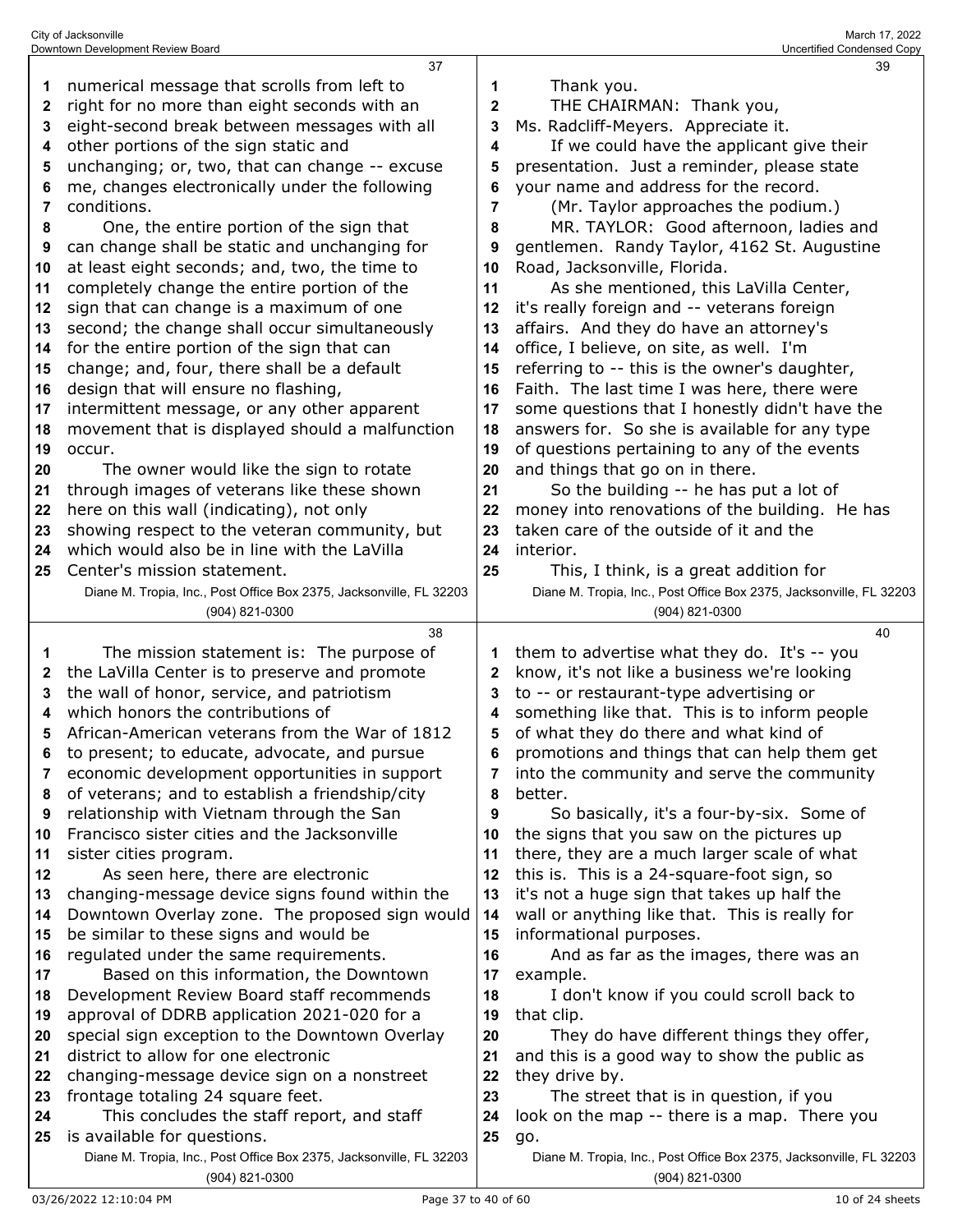|          | 41                                                                                      |          | 43                                                                                     |
|----------|-----------------------------------------------------------------------------------------|----------|----------------------------------------------------------------------------------------|
| 1        | Yeah, as you can see from West Union, the                                               | 1        | know, like LaVilla is right there and the Ritz,                                        |
| 2        | building faces that -- the Broad Street side,                                           | 2        | the Urban League, et cetera. But it's very                                             |
| 3        | you definitely have very good visibility from                                           | 3        | special to just pay homage to the men and the                                          |
| 4        | this intersection. And that's the intent of                                             | 4        | women, you know, African-Americans who served                                          |
| 5        | putting it on this wall, just so -- if you put                                          | 5        | in times of war.                                                                       |
| 6        | it on the front of the building, you can see                                            | 6        | So it's very special to us. So it's                                                    |
| 7        | it's so close to the sidewalk, you don't see a                                          | 7        | special to our father and special to our                                               |
| 8        | sign like that unless you're right there. You                                           | 8        | family.                                                                                |
| 9        | have to turn to look at it.                                                             | 9        | But it just gives, you know, like, light,                                              |
| 10       | So this gives people ample opportunity to                                               | 10       | you know, something positive for, you know,                                            |
| 11       | take a look at the sign and read what's on                                              | 11       | like even the kids in the neighborhood. You                                            |
| 12       | there and know if that's something that can be                                          | 12       | know, like a lot of the communities in the                                             |
| 13       | of assistance to the community. Therefore,                                              | 13       | neighborhood that come by, you know, and just                                          |
| 14       | they were hoping to get this on that side of                                            | 14       | see the women who -- and the men who                                                   |
| 15       | the building just because of that -- because of                                         | 15       | contributed to the war.                                                                |
| 16       | the visibility. It lets the sign do its job                                             | 16       | So it is a great -- I'm not sure of                                                    |
| 17       | basically, and it works.                                                                | 17       | word -- but, you know, like a lot of the news                                          |
| 18       | If anybody has any questions, I do have                                                 | 18       | broadcasts, you know, have come by and, you                                            |
| 19       | the owner's daughter here for any questions. I                                          | 19       | know, looked at this -- looked at the wall, the                                        |
| 20       | know the last time, we had questions as to what                                         | 20       | mural on the wall. It just, you know -- so                                             |
| 21       | they did there and such, and that was a little                                          | 21       | it's really nice.                                                                      |
| 22       | bit out of my realm. So she's here for                                                  | 22       | So he actually wants the screen to be,                                                 |
| 23       | questions if anyone has any.                                                            | 23       | like Mr. Taylor said, on the opposite side so                                          |
| 24       | THE CHAIRMAN: Thank you. Appreciate                                                     | 24       | you know it's there because if you drive by,                                           |
| 25       | that.                                                                                   | 25       | you would have to turn your head and you can't                                         |
|          | Diane M. Tropia, Inc., Post Office Box 2375, Jacksonville, FL 32203                     |          | Diane M. Tropia, Inc., Post Office Box 2375, Jacksonville, FL 32203                    |
|          | (904) 821-0300                                                                          |          | (904) 821-0300                                                                         |
|          | 42                                                                                      |          | 44                                                                                     |
| 1        | MR. TAYLOR: You're welcome.                                                             | 1        | see the wall. So it's just for a digital space                                         |
| 2        | THE CHAIRMAN: Mr. Chisholm, any public<br>comments?                                     | 2<br>3   | so that people would know it is behind our<br>building.                                |
| 3<br>4   | MR. CHISHOLM: Mr. Chair, I have three                                                   | 4        |                                                                                        |
| 5        | speaker request cards, but I believe these are                                          | 5        | If anybody has any questions.<br>THE CHAIRMAN: Thank you.                              |
| 6        | from the applicant. So if you have public                                               |          | And if you wouldn't mind, give us your                                                 |
| 7        | comments, this would be the time to make them.                                          | b<br>7   | name and address for the record.                                                       |
| 8        | But if not --                                                                           | 8        | MS. DANFORD: Sure.                                                                     |
| 9        | (Ms. Danford approaches the podium.)                                                    | 9        | Faith Danford, 531 West Union Street,                                                  |
| 10       | MS. DANFORD: If you have any questions,                                                 | 10       | Jacksonville, Florida 32202.                                                           |
| 11       | my name is Faith Danford. As Mr. Taylor said,                                           | 11       | THE CHAIRMAN: Thank you. I appreciate                                                  |
| 12       | my father and I are the owners of the LaVilla                                           | 12       | that.                                                                                  |
| 13       | Center. It's very important to us. It's very                                            | 13       | MS. DANFORD: Thank you.                                                                |
| 14       | important to him especially. He is a Vietnam                                            | 14       | THE CHAIRMAN: We'll move on to board                                                   |
| 15       | veteran. It tells the story of how he                                                   | 15       | comments, Mr. Chisholm, if there are no other                                          |
| 16       | graduated college on Friday and drafted on                                              | 16       | public comments.                                                                       |
| 17       | Monday to Vietnam.                                                                      | 17       | MR. CHISHOLM: We do not have any,                                                      |
| 18       | You know, he and my sister actually just                                                | 18       | Mr. Chair.                                                                             |
| 19       | went back to Vietnam two years ago. So he                                               | 19       | THE CHAIRMAN: Thank you.                                                               |
| 20       |                                                                                         | 20       | And we'll start with you Mr. Monahan.                                                  |
|          |                                                                                         |          |                                                                                        |
|          | celebrated his 50th anniversary in Vietnam. So                                          |          |                                                                                        |
| 21       | it's very special to him. And we put a lot of                                           | 21       | BOARD MEMBER MONAHAN: No comments at this                                              |
| 22<br>23 | work into this mural (inaudible) the wall and a                                         | 22<br>23 | time.<br>THE CHAIRMAN: Mr. Loretta.                                                    |
| 24       | lot of money and time and dedication.                                                   | 24       |                                                                                        |
| 25       | So if you're ever in the Union and Broad<br>area, you know, it's a historical area. You | 25       | BOARD MEMBER LORETTA: You know, I had<br>comments at the first go-round. I'm still not |

(904) 821-0300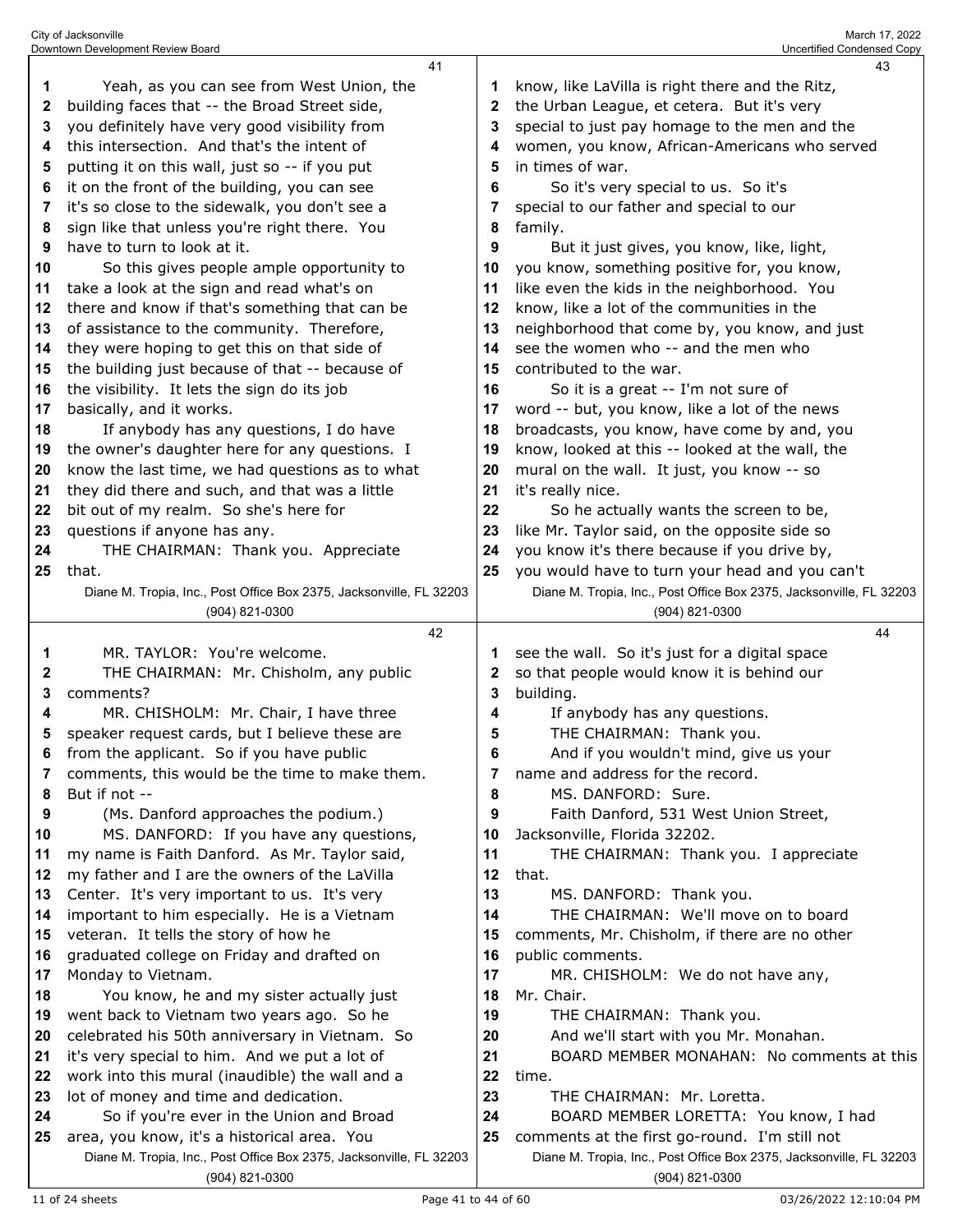|          | 45                                                                                                                     |              | 47                                                                  |
|----------|------------------------------------------------------------------------------------------------------------------------|--------------|---------------------------------------------------------------------|
| 1        | a thousand percent desirous of having a digital                                                                        |              | So we wanted additional (inaudible) on the                          |
| 2        | sign downtown. I think we can claim this as a                                                                          | $\mathbf{2}$ | opposite side of the building to maybe show                         |
| 3        | unique location that would not be one that we                                                                          | 3            | some of those -- yes, some of those photos as                       |
| 4        | should just use as a precedence for other                                                                              | 4            | well, but photos of, you know, different                            |
| 5        | locations.                                                                                                             | 5            | veterans in the wars, not just specifically                         |
|          |                                                                                                                        | 6            | those.                                                              |
| 6        | And so with that, I think I could -- I can                                                                             |              | BOARD MEMBER DURDEN: So this is what is                             |
| 7        | get around to approval of this. Maybe we can                                                                           | 7            |                                                                     |
| 8        | think about making, you know, a request that                                                                           | 8            | currently --                                                        |
| 9        | if -- if the parcel to the west of this does                                                                           | 9            | MS. DANFORD: Yes.                                                   |
| 10       | ever get developed that -- you know, we ask                                                                            | 10           | BOARD MEMBER DURDEN: -- on the eastern                              |
| 11       | them to come back and reevaluate the message                                                                           | 11           | side of the --                                                      |
| 12       | sign onto the street frontage or something.                                                                            | 12           | MS. DANFORD: Yes.                                                   |
| 13       | But other than that, I think we can -- I                                                                               | 13           | BOARD MEMBER DURDEN: -- elevation,                                  |
| 14       | could approve to that.                                                                                                 | 14           | correct?                                                            |
| 15       | THE CHAIRMAN: Thank you, Mr. Loretta.                                                                                  | 15           | MS. DANFORD: Yes.                                                   |
| 16       | Ms. Durden.                                                                                                            | 16           | BOARD MEMBER DURDEN: Okay. I was a                                  |
| 17       | BOARD MEMBER DURDEN: Thank you,                                                                                        | 17           | little bit confused when I got this, you know,                      |
| 18       | Mr. Chairman.                                                                                                          | 18           | in relation to the sign. I didn't understand                        |
| 19       | I do have a question about the -- I know                                                                               | 19           | the connection. Okay.                                               |
| 20       | that we received yesterday some additional                                                                             | 20           | Back to the sign. And so I'm looking at                             |
| 21       | information, and one of them is a photograph.                                                                          | 21           | Page 2 of the staff report and, you know, I --                      |
| 22       | And I saw it up on the screen.                                                                                         | 22           | it's not a very big sign.                                           |
| 23       | Could you bring that back up, whoever is                                                                               | 23           | MS. DANFORD: Right.                                                 |
| 24       | controlling?                                                                                                           | 24           | BOARD MEMBER DURDEN: That's probably why                            |
| 25       | Thank you.                                                                                                             | 25           | I would be willing to vote in favor of it.                          |
|          | Diane M. Tropia, Inc., Post Office Box 2375, Jacksonville, FL 32203                                                    |              | Diane M. Tropia, Inc., Post Office Box 2375, Jacksonville, FL 32203 |
|          | (904) 821-0300                                                                                                         |              | (904) 821-0300                                                      |
|          |                                                                                                                        |              |                                                                     |
|          | 46                                                                                                                     |              | 48                                                                  |
| 1        | MS. RADCLIFFE-MEYERS: It's in my                                                                                       | 1            | MS. DANFORD: Okay.                                                  |
| 2        | presentation, Xzavier.                                                                                                 | $\mathbf{2}$ | BOARD MEMBER DURDEN: I have a lot of                                |
| 3        | MR. CHISHOLM: Okay.                                                                                                    | 3            | respect for what your purposes are --                               |
| 4        | BOARD MEMBER DURDEN: Thank you.                                                                                        | 4            | MS. DANFORD: Thank you.                                             |
| 5        | MS. RADCLIFFE-MEYERS: It's the one with                                                                                | 5            | BOARD MEMBER DURDEN: -- and can                                     |
|          | all the paintings.                                                                                                     |              | definitely support -- feel that I can support                       |
| 7        | BOARD MEMBER DURDEN: Right. So what I'm                                                                                | 7            | that.                                                               |
| 8        | trying to understand is, is this what the sign                                                                         | 8            | I like Mr. Loretta's idea about possibly,                           |
| 9        | itself is going to look like --                                                                                        | 9            | you know -- if something is built on that                           |
| 10       | MS. DANFORD: No.                                                                                                       | 10           | corner, that we come back and readdress that.                       |
| 11       | BOARD MEMBER DURDEN: -- or is this a                                                                                   | 11           | That seems like it could be a fairly simple                         |
| 12       | picture of what the whole --                                                                                           | 12           | condition to be added if the board feels                            |
| 13       | MS. DANFORD: I think that's the western                                                                                | 13           | strongly about it.                                                  |
| 14       | elevation.                                                                                                             | 14           | It's a big deal for me to say okay to not                           |
| 15       | BOARD MEMBER DURDEN: You're going to                                                                                   | 15           | only an interior-lit sign but to one that's                         |
| 16       | paint the whole western elevation like this?                                                                           | 16           | going to be moving.                                                 |
| 17       | MS. DANFORD: No. Like, on the back of                                                                                  | 17           | MS. DANFORD: Right.                                                 |
| 18       | the building, this is what you see. So if it's                                                                         | 18           | BOARD MEMBER DURDEN: And like I said, I                             |
| 19       | on the west side of the building, this is                                                                              | 19           | think because of the size and because of the                        |
| 20       | actually a mural that was painted on the                                                                               | 20           | specific location, we have a one-way street                         |
| 21       | building.                                                                                                              | 21           | there, that I can -- I will support it.                             |
| 22       | BOARD MEMBER DURDEN: Okay.                                                                                             | 22           | MS. DANFORD: Thank you.                                             |
| 23       | MS. DANFORD: So this -- so this was                                                                                    | 23           | BOARD MEMBER DURDEN: Thank you.                                     |
| 24<br>25 | completed about a year and a half ago, where we                                                                        | 24<br>25     | THE CHAIRMAN: Thank you, Ms. Durden.<br>Mr. Brockelman.             |
|          | had a dedication ceremony and things like that.<br>Diane M. Tropia, Inc., Post Office Box 2375, Jacksonville, FL 32203 |              | Diane M. Tropia, Inc., Post Office Box 2375, Jacksonville, FL 32203 |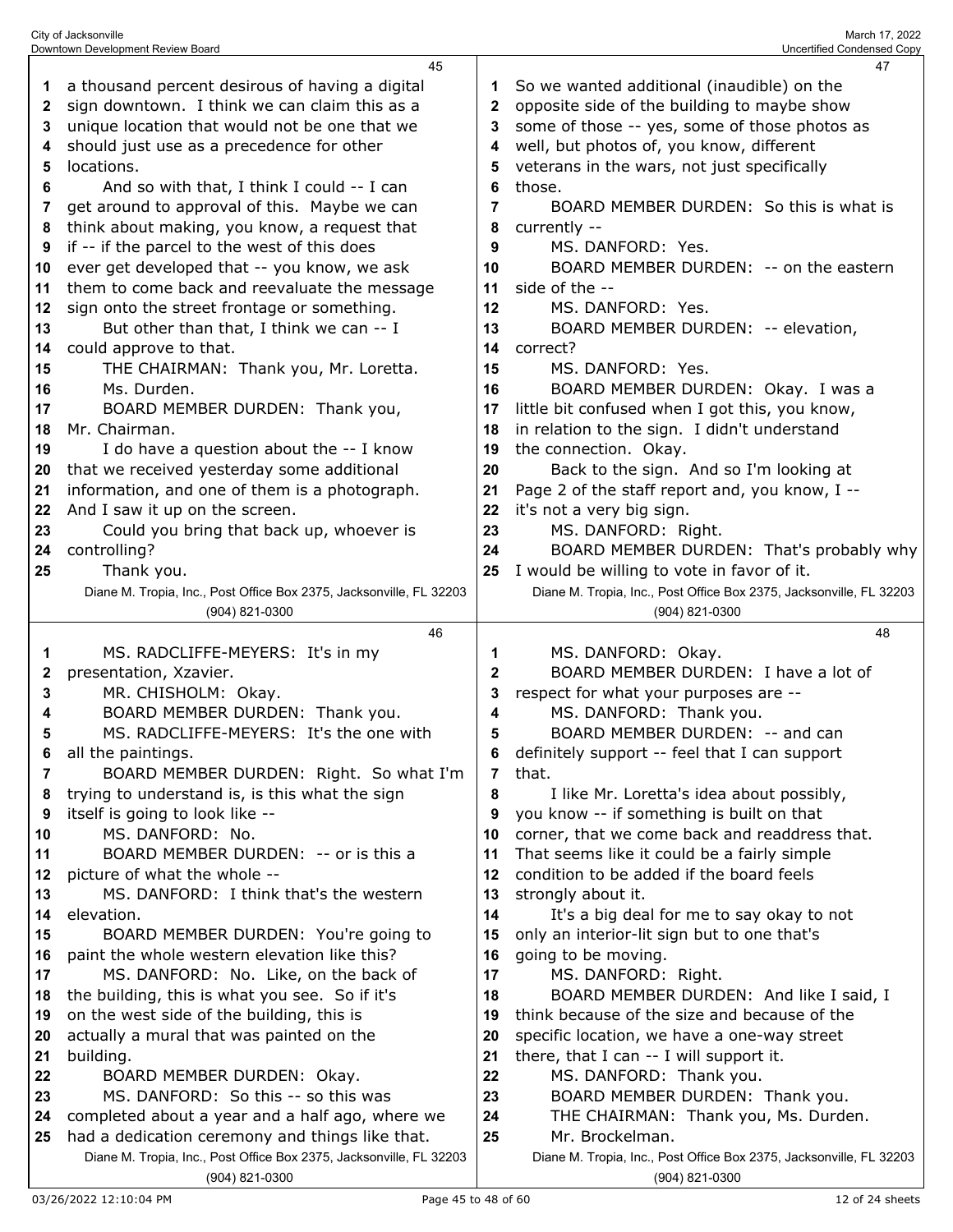|              | 49                                                                                              |          | 51                                                                                             |
|--------------|-------------------------------------------------------------------------------------------------|----------|------------------------------------------------------------------------------------------------|
| 1            | BOARD MEMBER BROCKELMAN: Thank you,                                                             | 1        | it bifurcates the historic district from the                                                   |
| $\mathbf{2}$ | Mr. Chairman.                                                                                   | 2        | rest of the core.                                                                              |
| 3            | I'm not totally against electronic signs                                                        | 3        | So that's why we're even having this                                                           |
| 4            | downtown. I mean, I think there's a tasteful                                                    | 4        | conversation, because if it was a magnificent                                                  |
| 5            | way to do it and a tacky way to do it. I trust                                                  | 5        | street, we probably wouldn't even be seeing it                                                 |
| 6            | that you and your dad, with the pride that you                                                  | 6        | or having the need for a variable message sign.                                                |
| 7            | have in this building, that you'll take a                                                       | 7        | So in this case, I side completely with                                                        |
| 8            | tasteful route with it. So I'm happy to                                                         | 8        | the applicant. I would have to do the same                                                     |
| 9            | support it today. And also, I appreciate your                                                   | 9        | thing.                                                                                         |
| 10           | dad's service in Vietnam.                                                                       | 10       | MS. DANFORD: Thank you.                                                                        |
| 11           | MS. DANFORD: Thank you.                                                                         | 11       | BOARD MEMBER JONES: You're welcome.                                                            |
| 12           | THE CHAIRMAN: Thank you, Mr. Brockelman.                                                        | 12       | THE CHAIRMAN: Thank you, Mr. Jones.                                                            |
| 13           | Mr. Harden.                                                                                     | 13       | Council Member Boylan.                                                                         |
| 14           | BOARD MEMBER HARDEN: So I would say what                                                        | 14       | COUNCIL MEMBER BOYLAN: I'm fine.                                                               |
| 15           | Mr. Loretta said in a different way. I think                                                    | 15       | Thank you.                                                                                     |
| 16           | that I would approve it, but make sure that for                                                 | 16       | BOARD MEMBER HARDEN: I make a motion to                                                        |
| 17           | future applicants, they know that it's because                                                  | 17       |                                                                                                |
| 18           |                                                                                                 | 18       | approve.<br>BOARD MEMBER MONAHAN: Second.                                                      |
|              | of the unique nature, we appreciate what                                                        |          |                                                                                                |
| 19           | they're doing there. I don't think that it's                                                    | 19       | THE CHAIRMAN: Okay.<br>BOARD MEMBER DURDEN: Is there a                                         |
| 20           | something that we want to offer up anybody                                                      | 20       | condition?                                                                                     |
| 21           | downtown. So that's really important that that                                                  | 21<br>22 |                                                                                                |
| 22           | come up.                                                                                        | 23       | (Simultaneous speaking.)<br>THE CHAIRMAN: Well, we have a motion to                            |
| 23           | But also, if the building was to ever                                                           | 24       |                                                                                                |
| 24           | change uses, that it would probably -- we --<br>yes, so I guess if that's addressed under the   | 25       | approve and we have a second. Let's move to<br>the discussion, and let's have discussion about |
| 25           | Diane M. Tropia, Inc., Post Office Box 2375, Jacksonville, FL 32203                             |          | Diane M. Tropia, Inc., Post Office Box 2375, Jacksonville, FL 32203                            |
|              | (904) 821-0300                                                                                  |          | (904) 821-0300                                                                                 |
|              | 50                                                                                              |          | 52                                                                                             |
|              |                                                                                                 |          |                                                                                                |
|              |                                                                                                 |          |                                                                                                |
| 1            | certificate of occupancy or however staff deems                                                 | 1        | the condition or the potential condition. I                                                    |
| $\mathbf{2}$ | it appropriate so that if it becomes -- I mean,                                                 | 2        | mean, I heard two, one of which I question                                                     |
| 3            | not that you guys are looking to sell it, but                                                   | 3        | because, can we really take this sign approval                                                 |
| 4            | if it becomes a different use one day, we don't                                                 | 4        | away if another building is built in the                                                       |
| 5            | want it to be used for tacky purposes --                                                        | 5        | future? I mean, is that feasible or no?                                                        |
| 6            | MS. DANFORD: Right.                                                                             |          | MS. GRANDIN: Do you mean another building                                                      |
| 7            | BOARD MEMBER HARDEN: -- if that makes                                                           | 7        | to the west --                                                                                 |
| 8            | sense. So if that's okay with the applicant,                                                    | 8        | THE CHAIRMAN: On the corner --                                                                 |
| 9            | that's how I'd -- but I would support it.                                                       | 9        | MS. GRANDIN: -- of this building so that                                                       |
| 10           | Appreciate it.                                                                                  | 10       | it blocks the sign?                                                                            |
| 11           | THE CHAIRMAN: Thank you, Mr. Harden.                                                            | 11<br>12 | THE CHAIRMAN: Yeah.                                                                            |
| 12           | Mr. Jones.                                                                                      |          | MS. GRANDIN: Sure, you can do that. I                                                          |
| 13<br>14     | BOARD MEMBER JONES: I don't even think we                                                       | 13<br>14 | think they would probably ask for the sign to                                                  |
| 15           | would be deliberating this issue if it weren't                                                  | 15       | be moved since the building would block                                                        |
| 16           | for Union Street.<br>So the elephant in the room is not the                                     | 16       | probably -- although Union Street's -- yeah,                                                   |
| 17           |                                                                                                 | 17       | it's going that way. So they would probably be                                                 |
| 18           | building, which you have done a magnificent job<br>on, or the need for a variable message sign. | 18       | the ones coming and saying, "Hey, there's a<br>building being built. You can't see our sign    |
| 19           | It's the fact that you have what amounts to a                                                   | 19       | anymore."                                                                                      |
| 20           | "stroad." It's not a street; it's not a road.                                                   | 20       | THE CHAIRMAN: So is it necessary that we                                                       |
| 21           | It's somewhere in the middle.                                                                   | 21       | apply a condition to it, I guess, is --                                                        |
| 22           | It's doesn't (inaudible) -- it's not                                                            | 22       | MS. GRANDIN: Probably not. Probably not                                                        |
| 23           | really supporting value creation, which a great                                                 | 23       | that. But I think the suggestion of making it                                                  |
| 24           | street should do in downtown. It's a massive                                                    | 24       | specific to this use is a good one. You can do                                                 |
| 25           | freeway that runs right through the heart and                                                   | 25       | that.                                                                                          |
|              | Diane M. Tropia, Inc., Post Office Box 2375, Jacksonville, FL 32203                             |          | Diane M. Tropia, Inc., Post Office Box 2375, Jacksonville, FL 32203                            |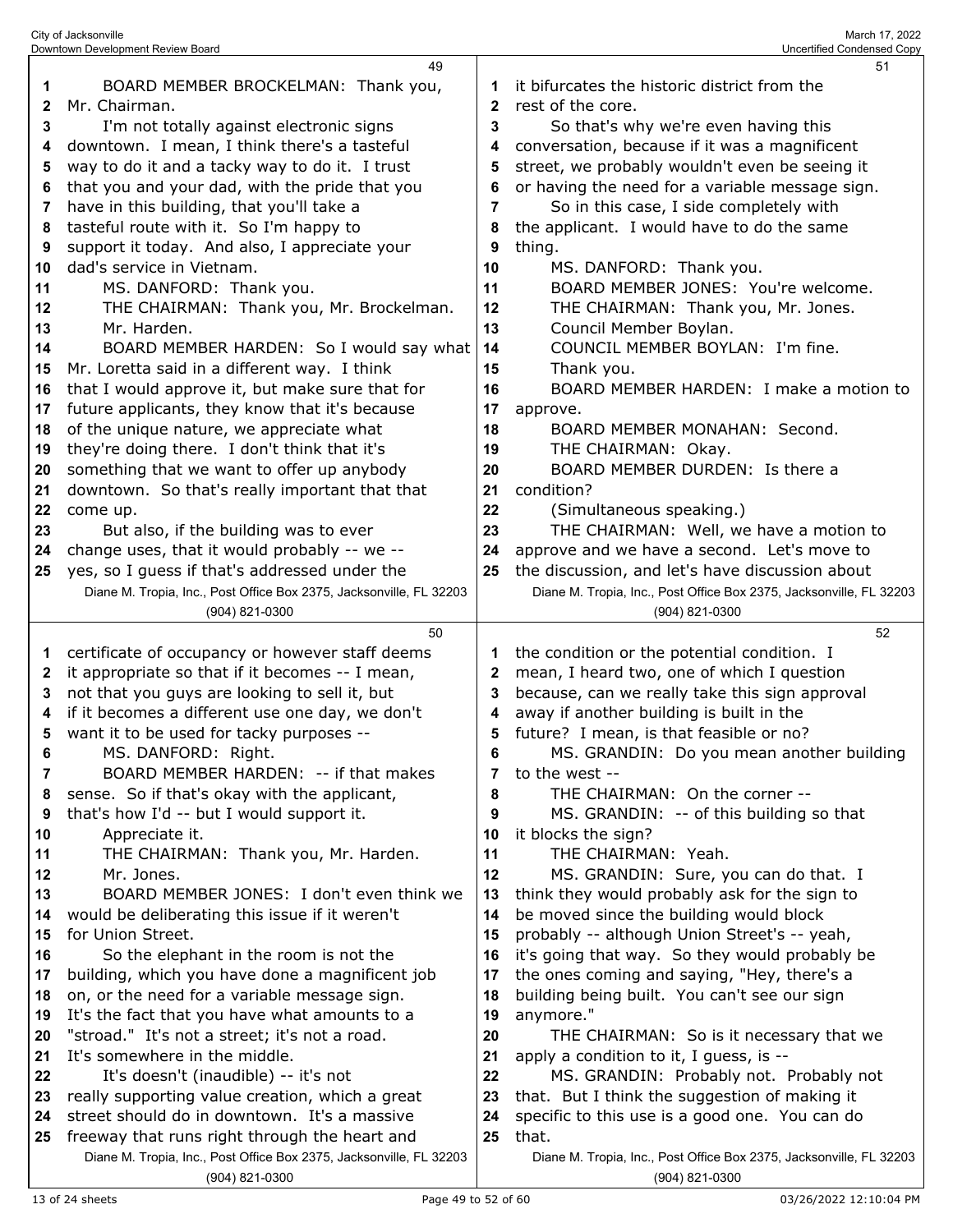|    | 53                                                                  |              | 55                                                                                       |
|----|---------------------------------------------------------------------|--------------|------------------------------------------------------------------------------------------|
| 1  | THE CHAIRMAN: Yeah, I think I would be                              | 1            | motion for approval with the condition that                                              |
| 2  | more in favor, personally, applying a condition                     | $\mathbf{2}$ | we've already listed and letting the staff                                               |
| 3  | that the sign is approved to the current owner                      | 3            | report serve as findings for the deviation --                                            |
| 4  | and runs with the current owner, and once the                       | 4            | or the special exception.                                                                |
| 5  | current owner no longer occupies the building                       | 5            | BOARD MEMBER HARDEN: So moved.                                                           |
| 6  | for the use that they are currently using the                       | 6            | BOARD MEMBER BROCKELMAN: I didn't know if                                                |
|    |                                                                     | 7            | I needed to reread it. Second.                                                           |
| 7  | building for --                                                     |              |                                                                                          |
| 8  | MS. GRANDIN: Right.                                                 | 8            | THE CHAIRMAN: So we have a motion and a                                                  |
| 9  | THE CHAIRMAN: -- that the sign -- or this                           | 9            | second.                                                                                  |
| 10 | sign approval goes away.                                            | 10           | All those in favor, please say aye.                                                      |
| 11 | MS. GRANDIN: Right.                                                 | 11           | BOARD MEMBERS: Aye.                                                                      |
| 12 | MS. DANFORD: Okay.                                                  | 12           | THE CHAIRMAN: Any opposed?                                                               |
| 13 | THE CHAIRMAN: Do I need to phrase that                              | 13           | BOARD MEMBERS: (No response.)                                                            |
| 14 | more succinctly?                                                    | 14           | MS. GRANDIN: Thank you.                                                                  |
| 15 | MS. GRANDIN: I think that's good. We                                | 15           | THE CHAIRMAN: Procedural only.                                                           |
| 16 | have that.                                                          | 16           | BOARD MEMBER HARDEN: Mr. Chair, I had one                                                |
| 17 | THE CHAIRMAN: Okay. So that will be the                             | 17           | more thing I wanted to add. And I don't know                                             |
| 18 | only condition with this approval. And we have                      | 18           | if this falls under old business or new                                                  |
| 19 | a motion. We have a second. Now we have this                        | 19           | business, but just a comment to make.                                                    |
| 20 | condition. And I'll allow the vote to go                            | 20           | THE CHAIRMAN: Give me one second. Let me                                                 |
| 21 | forward now at this point.                                          | 21           | just close out the action items. We have no                                              |
| 22 | All those in favor, please say aye.                                 | 22           | more action items, so we will move into old                                              |
| 23 | BOARD MEMBERS: Aye.                                                 | 23           | business.                                                                                |
| 24 | THE CHAIRMAN: And any opposed?                                      | 24           | If this is an old business item, we can                                                  |
| 25 | BOARD MEMBERS: (No response.)                                       | 25           | certainly hear it.                                                                       |
|    | Diane M. Tropia, Inc., Post Office Box 2375, Jacksonville, FL 32203 |              | Diane M. Tropia, Inc., Post Office Box 2375, Jacksonville, FL 32203                      |
|    |                                                                     |              | (904) 821-0300                                                                           |
|    | (904) 821-0300                                                      |              |                                                                                          |
|    |                                                                     |              |                                                                                          |
|    | 54                                                                  |              | 56                                                                                       |
| 1  | THE CHAIRMAN: You have your approval.                               | 1            | BOARD MEMBER HARDEN: It's not necessarily                                                |
| 2  | MS. DANFORD: Thank you so much.                                     | 2            | old business, it's just of a general                                                     |
| 3  | THE CHAIRMAN: Thank you so much.                                    | 3            | commentary. Does that fall under new business?                                           |
| 4  | MS. GRANDIN: I'm sorry. You need to go                              | 4            | THE CHAIRMAN: Let's do new business.                                                     |
| 5  | through each one of the criteria.                                   | 5            | BOARD MEMBER HARDEN: New business? Okay.                                                 |
| 6  | No?                                                                 | 6            | THE CHAIRMAN: Do we have any old business                                                |
| 7  | MR. PAROLA: And then we'll align with the                           | 7            | from the staff?                                                                          |
| 8  | staff report which goes through each and every                      | 8            | MS. RADCLIFFE-MEYERS: We do not.                                                         |
| 9  | criteria.                                                           | 9            | THE CHAIRMAN: All right. We'll move                                                      |
| 10 | MS. GRANDIN: It's not really required in                            | 10           | right into new business.                                                                 |
| 11 | this part of the code. It's just -- so                              | 11           | Mr. Harden.                                                                              |
| 12 | I would, Mr. Chair, if you don't mind,                              | 12           | BOARD MEMBER HARDEN: So I just wanted to                                                 |
| 13 | just as Guy said, pull out the staff report                         | 13           | make a comment because, being in the brokerage                                           |
| 14 | for -- this part of the code doesn't                                | 14           | business and being an advocate for downtown and                                          |
| 15 | specifically say that you have to find a                            | 15           | speaking to a lot of developers that are coming                                          |
| 16 | positive determination for each criteria.                           | 16           | through downtown -- and people don't miss an                                             |
| 17 | THE CHAIRMAN: Okay.                                                 | 17           | opportunity to make commentary to me about the                                           |
| 18 | MS. GRANDIN: It's just not a bad idea to                            | 18           | DDRB and to try to understand, you know, the                                             |
| 19 | do it. So adopt the staff report with that                          | 19           | role that we serve, particularly people that                                             |
| 20 | condition.                                                          | 20           |                                                                                          |
| 21 | THE CHAIRMAN: So can I say that or do we                            | 21           | are new to Jacksonville and are trying to get<br>some perspective.                       |
| 22 |                                                                     | 22           |                                                                                          |
| 23 | need to redo this approval?                                         | 23           | And I think it's important -- and I've                                                   |
| 24 | MS. GRANDIN: Redo it, please, just to                               | 24           | thought about this before, but I think that the                                          |
| 25 | be safe.<br>THE CHAIRMAN: Okay. So I'll need another                | 25           | conversation about Vestcor's project in<br>particular brought it to my attention. I felt |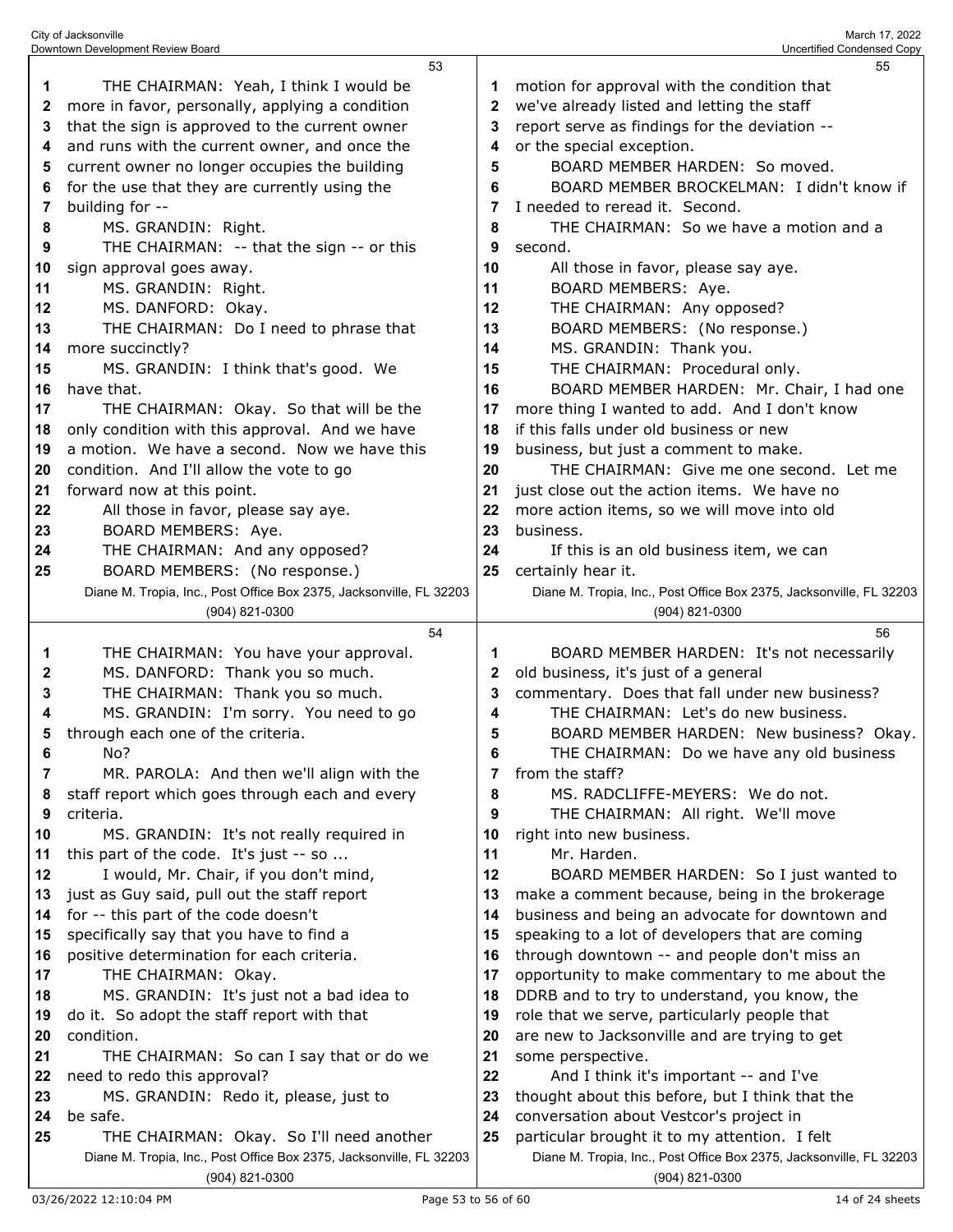|    | 57                                                                                                                    |          | 59                                                                                                          |
|----|-----------------------------------------------------------------------------------------------------------------------|----------|-------------------------------------------------------------------------------------------------------------|
| 1  | the need to bring it up. That we -- we -- I                                                                           | 1        | meeting. You know, maybe it's something we                                                                  |
| 2  | shouldn't say "we ought to" because that would                                                                        | 2        | could do remotely where we can have that                                                                    |
| 3  | be -- my purpose in saying it is that I think                                                                         | 3        | conversation instead of at this venue and get                                                               |
| 4  | we should try to be careful about how we                                                                              | 4        | some feedback from the public of how we'd do                                                                |
| 5  | characterize particular developments and their                                                                        | 5        | that productively.                                                                                          |
| 6  | style and their character because, for example,                                                                       | 6        | But I just don't want to create a guessing                                                                  |
| 7  | with Vestcor, if not for the work that they                                                                           | 7        | game for applicants in the future.                                                                          |
| 8  | have done, we wouldn't have the type of                                                                               | 8        | THE CHAIRMAN: Thank you, Mr. Harden.                                                                        |
| 9  | critical mass we have today.                                                                                          | 9        | Is there any other new business?                                                                            |
| 10 | And so I, as a $-$ the purpose of me $-$ I                                                                            | 10       | BOARD MEMBERS: (No response.)                                                                               |
| 11 | serve on this board because I want to have a                                                                          | 11       | THE CHAIRMAN: Mr. Chisholm, do we have                                                                      |
| 12 | positive impact on downtown Jacksonville and I                                                                        | 12       | any public comments?                                                                                        |
| 13 | believe in all the things we talk about, about                                                                        | 13       | MR. CHISHOLM: No, Mr. Chair.                                                                                |
| 14 | expecting a higher architectural character to                                                                         | 14       | THE CHAIRMAN: Great. Then I'll consider                                                                     |
| 15 | these projects, but the market just doesn't                                                                           | 15       | us adjourned.                                                                                               |
| 16 | allow for it.                                                                                                         | 16       | Thank you so much.                                                                                          |
| 17 | And so I think that if we want to -- we've                                                                            | 17       | (The foregoing proceedings were adjourned                                                                   |
| 18 | brought this up before -- if we want to raise                                                                         | 18       | at 3:05 p.m.)                                                                                               |
| 19 | the standards, then we raise the standards.                                                                           | 19       |                                                                                                             |
| 20 | But if not, I think we have to be careful to be                                                                       | 20       |                                                                                                             |
| 21 | overly subjective about the product that they                                                                         | 21       |                                                                                                             |
| 22 | bring forward. I think it's particularly                                                                              | 22       |                                                                                                             |
| 23 | sensitive on the riverfront, and I, for one,                                                                          | 23       |                                                                                                             |
| 24 | will be much more stringent on our expectations                                                                       | 24       |                                                                                                             |
| 25 | for projects on the riverfront.                                                                                       | 25       |                                                                                                             |
|    | Diane M. Tropia, Inc., Post Office Box 2375, Jacksonville, FL 32203                                                   |          | Diane M. Tropia, Inc., Post Office Box 2375, Jacksonville, FL 32203                                         |
|    | (904) 821-0300                                                                                                        |          | (904) 821-0300                                                                                              |
|    |                                                                                                                       |          |                                                                                                             |
|    | 58                                                                                                                    |          | 60                                                                                                          |
| 1  | And I think that we need to do a better                                                                               | 1        | <b>CERTIFICATE OF REPORTER</b>                                                                              |
| 2  | job of conveying that to staff so that as                                                                             |          |                                                                                                             |
| 3  | projects start to come through the pipeline --                                                                        | 2        |                                                                                                             |
| 4  | I think we're reaching that tipping point to                                                                          | 3.       | STATE OF FLORIDA)                                                                                           |
| 5  | where the expectations will be higher. And I                                                                          |          |                                                                                                             |
| 6  | believe we have had conversations about                                                                               | 4        | COUNTY OF DUVAL)                                                                                            |
| 7  | changing the standards. And if we want to do                                                                          | 5        |                                                                                                             |
| 8  | that, we should do it. We should sit down and                                                                         | 6        |                                                                                                             |
| 9  | talk about it instead of creating a guessing                                                                          | 7<br>8   | I, Diane M. Tropia, Florida Professional                                                                    |
| 10 | game with applicants that come to this board in                                                                       | 9        | Reporter, certify that I was authorized to and did<br>stenographically report the foregoing proceedings and |
| 11 | the future because that's --                                                                                          | 10       | that the transcript is a true and complete record of my                                                     |
| 12 | The commentary I get is, well, we're not                                                                              | 11       | stenographic notes.                                                                                         |
| 13 | really sure what the expectation is going to be                                                                       | 12       |                                                                                                             |
| 14 | of the board. And we've seen some things pass;                                                                        | 13       |                                                                                                             |
| 15 | we've seen some things get shot down. And so I                                                                        | 14<br>15 |                                                                                                             |
| 16 | think it's detracting people from trying to                                                                           | 16       | DATED this 26th day of March 2022.                                                                          |
| 17 | invest in downtown. And we absolutely do not                                                                          | 17       |                                                                                                             |
| 18 | want this.                                                                                                            | 18       | Diane M. Tropia                                                                                             |
| 19 | This board wants to find a way, just like                                                                             |          | Florida Professional Reporter                                                                               |
| 20 | staff, to move things forward and find progress                                                                       | 19<br>20 |                                                                                                             |
| 21 | without the -- you know, without creating a                                                                           | 21       |                                                                                                             |
| 22 | negative impact down the road because of the                                                                          | 22       |                                                                                                             |
| 23 | choices we make.                                                                                                      | 23       |                                                                                                             |
| 24 | So I felt it was important to bring that                                                                              | 24       |                                                                                                             |
| 25 | up. And perhaps it would serve to have another<br>Diane M. Tropia, Inc., Post Office Box 2375, Jacksonville, FL 32203 | 25       | Diane M. Tropia, Inc., Post Office Box 2375, Jacksonville, FL 32203                                         |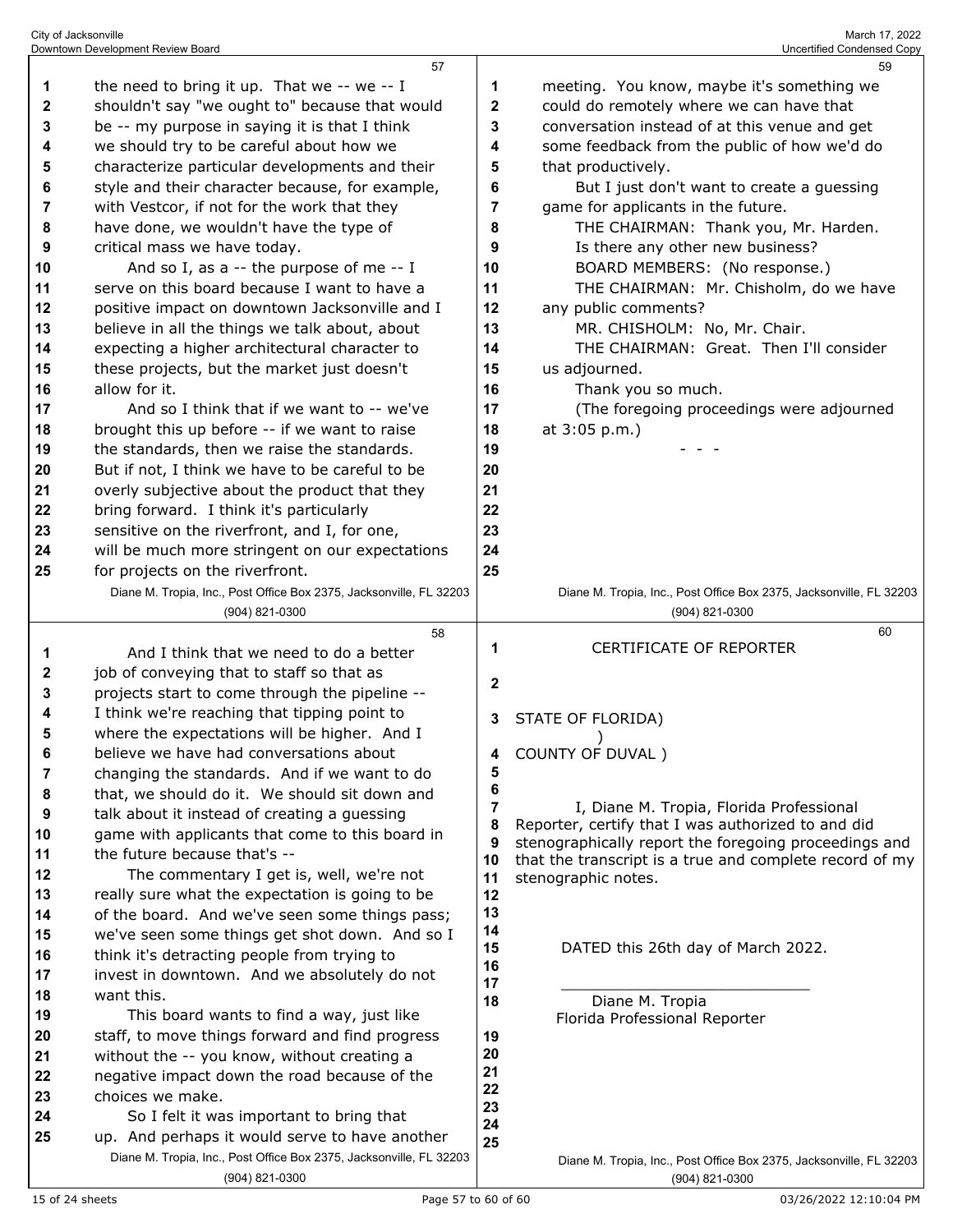| \$                                           | 13:12, 23:15, 32:14,<br>32:16              | 39:25<br>additional $[13] - 6.6$ ,               | 42:20<br><b>answers</b> [1] - 39:18              | area [5] - 24:22, 25:15,<br>33:9, 42:25                         |
|----------------------------------------------|--------------------------------------------|--------------------------------------------------|--------------------------------------------------|-----------------------------------------------------------------|
| $$1,752,430$ [1] - 6:7                       | 4-inch [1] - 30:1                          | 6:15, 7:21, 11:5,                                | anyway [1] - 17:6                                | areas [2] - 7:20, 8:20                                          |
| \$28 $[1] - 18:2$                            | 40 $[1] - 5:12$                            | 12:10, 12:14, 12:16,                             | apartment [1] - 18:24                            | argue [1] - 16:20                                               |
| $$50,000$ [1] - 6:8                          | 4162 [1] - 39:9                            | 12:25, 29:8, 33:17,                              | apartments [1] - 18:1                            | articulation [1] - 17:1                                         |
|                                              | 4446 [1] - 17:15                           | 36:15, 45:20, 47:1                               | apparent [1] - 37:17                             | assignment [1] -                                                |
| 1                                            | 4th [2] - 5:20, 32:14                      | address [5] - 14:5,                              | applicant [12] - 5:13,                           | 13:15                                                           |
|                                              |                                            | 17:14, 26:23, 39:6,                              | 5:16, 5:22, 9:3, 9:17,                           | <b>assistance</b> $[1] - 41:13$                                 |
| $1$ [2] - 9:16, 32:9                         | 5                                          | 44:7                                             | 20:10, 20:25, 32:11,                             | <b>Assistant</b> [1] - 1:20                                     |
| $10$ [1] - 6:15                              | $50$ [2] - 5:18, 6:2                       | addressed [2] - 7:8,<br>49:25                    | 39:4, 42:6, 50:8,                                | <b>assistant</b> $[1] - 2:23$                                   |
| 117 $[1] - 1:8$<br>$12$ [1] - 24:14          | 50-plus [1] - 18:25                        | adds [2] - 7:1, 31:20                            | 51:8                                             | attention $[2] - 13:3$ ,                                        |
| 1200 $[1] - 9:16$                            | 50th [1] - 42:20                           | adjacent [1] - 33:11                             | applicants [3] - 49:17,<br>58:10, 59:7           | 56:25<br>attentive [1] - 25:18                                  |
| 121 $[1] - 4:16$                             | $531$ [1] - 44:9                           | adjourned [2] - 59:15,                           | application $[5] - 4:13$ ,                       | attorney's [1] - 39:13                                          |
| $13$ [1] - 5:2                               |                                            | 59:17                                            | 8:11, 20:20, 35:23,                              | attracted [1] - 22:14                                           |
| 13th $[1] - 3.13$                            | 6                                          | adjustments [1] -                                | 38:19                                            | Audience [1] - 15:15                                            |
| $16$ [1] - 24:15                             |                                            | 24:16                                            | apply [1] - 52:21                                | <b>AUDIENCE</b> [2] - 14:8,                                     |
| $17$ [2] - 1:6, 2:1                          | $6$ [2] - 5:10, 8:16                       | Administrative [1] -                             | applying [1] - 53:2                              | 15:16                                                           |
| 17th $[1] - 2:4$                             | 6-inch $[6] - 24:13$ ,                     | 1:20                                             | <b>appreciate</b> $[26] - 3:10$ ,                | <b>Augustine [1] - 39:9</b>                                     |
| $1807$ [1] - 14:8                            | 28:6, 28:7, 28:16,<br>30:2, 35:3           | admit [1] - 22:20                                | 9:2, 9:20, 13:23,                                | authorized [1] - 60:8                                           |
| $1812$ [1] - 38:5                            | 656.361.6.2.A.2 [1] -                      | adopt [2] - 13:9, 54:19                          | 14:25, 15:13, 15:19,                             | <b>available</b> $[5] - 8:24$ ,                                 |
| 1848 [1] - 15:16                             | 32:23                                      | advance [1] - 22:12<br>advertise [1] - 40:1      | 17:8, 17:18, 19:10,<br>20:14, 20:15, 20:22,      | 10:14, 13:20, 38:25,                                            |
| $1949$ [1] - 4:18                            | 656.361.6.2.A.2(m [2]                      | advertising [2] -                                | 24:23, 25:11, 25:12,                             | 39:18                                                           |
| $\mathbf{2}$                                 | $-5:7, 8:14$                               | 36:17, 40:3                                      | 25:15, 26:10, 26:13,                             | Avenue [3] - 15:17,<br>17:15, 18:16                             |
|                                              | 66 $[1] - 18:3$                            | advocate [3] - 2:16,                             | 26:16, 39:3, 41:24,                              | awnings $[1] - 7:2$                                             |
| $2$ [1] - 47:21                              |                                            | 38:6, 56:14                                      | 44:11, 49:9, 49:18,                              | aye [9] - 3:24, 34:1,                                           |
| $20$ [1] - 6:16                              | 7                                          | affairs [1] - 39:13                              | 50:10                                            | 34:2, 35:7, 35:8,                                               |
| 2021 [3] - 4:22, 5:20,                       |                                            | affecting [1] - 21:16                            | approaches [3] -                                 | 53:22, 53:23, 55:10,                                            |
| 36:14                                        | $7$ [1] - 7:16                             | affirm $[2] - 31.5, 32.18$                       | 15:15, 39:7, 42:9                                | 55:11                                                           |
| $2021 - 017$ [3] - 4:6,                      | 9                                          | affirming $[1] - 32.24$                          | approaching [1] -                                | Aye [1] - 3:25                                                  |
| 4:13, 8:12                                   |                                            | affordable [3] - 17:23,                          | 12:20                                            |                                                                 |
| <b>2021-020</b> [3] - 35:15,<br>35:23, 38:19 | $92$ [1] - 4:24                            | 18:10, 18:11                                     | appropriate $[4] - 11:7$ ,<br>11:25, 13:18, 50:2 | В                                                               |
| 2022 [11] - 1:6, 2:1,                        |                                            | African [2] - 38:5, 43:4<br>African-American [1] | approval [23] - 3:13,                            | <b>backhoe</b> $[1] - 27:18$                                    |
| 2:4, 3:13, 5:2, 13:5,                        | A                                          | $-38:5$                                          | 3:19, 3:20, 4:7, 4:14,                           | <b>bad</b> [2] - 29:11, 54:18                                   |
| 13:12, 13:14, 32:14,                         |                                            | African-Americans [1]                            | 5:2, 7:25, 8:11, 13:8,                           | balconies $[2] - 8:7$ ,                                         |
| 32:16, 60:15                                 | ability [1] - 22:25                        | $-43:4$                                          | 32.9, 32.22, 34.16,                              | 11:7                                                            |
| $24$ [1] - 38:23                             | able $[2] - 9:9$<br>absolutely [1] - 58:17 | afternoon [1] - 39:8                             | 35.6, 35.23, 36:14,                              | barricades $[1]$ - 27:15                                        |
| 24-square-foot [2] -                         | accomplish [2] -                           | ago [2] - 42:19, 46:24                           | 38:19, 45:7, 52:3,                               | base [1] - 6:24                                                 |
| 35:25, 40:12                                 | 29:23, 33.6                                | ahead $[5] - 2.3, 9.13$ ,                        | 53:10, 53:18, 54:1,                              | <b>based</b> [8] - 8:9, 19:16,                                  |
| <b>26th</b> [1] - 60:15                      | accordance [1] - 8:21                      | 11:18, 12:3, 35:21                               | 54:22, 55:1<br><b>approve</b> [8] - 31:24,       | 26.6, 30.21, 31.25,                                             |
| $27$ [1] - 4:21                              | <b>accounts</b> $[1] - 24:15$              | <b>align</b> [1] - 54:7                          | 32:3, 34:7, 34:9,                                | 32.9, 33.4, 38.17                                               |
| $28$ [1] - 13:13<br>$29$ [1] - 4:19          | <b>action</b> $[4] - 2.6, 4.5,$            | <b>allow</b> $[8] - 5.8$ , 8.15,                 | 45:14, 49:16, 51:17,                             | <b>beautiful</b> $[2] - 12:18$ ,<br>22:8                        |
| $2:06$ [2] - 1:7, 2:1                        | 55:21, 55:22                               | 23:23, 28:1, 35:24,<br>38:21, 53:20, 57:16       | 51:24                                            | <b>becomes</b> $[2] - 50:2$ ,                                   |
|                                              | <b>activated</b> $[1]$ - 22:13             | <b>allowed</b> [3] - 5:10,                       | approved [6] - 4:21,                             | 50:4                                                            |
| 3                                            | <b>active</b> $[1] - 2:17$                 | 8:16, 36.9                                       | 5:3, 34:14, 36:12,                               | <b>bedroom</b> $[1] - 4:25$                                     |
|                                              | ADA [1] - 11:23<br>ADA-compliant [1] -     | <b>allows</b> [1] - 17:25                        | 36:24, 53:3                                      | <b>beginning</b> [1] - 28:24                                    |
| $3$ [1] - 7:18                               | 11:23                                      | alone [4] - 18:8, 30:17,                         | <b>arborist</b> [1] - 29:1                       | behalf [1] - 9:16                                               |
| 3-foot $[1]$ - 11:21                         | add $[8] - 6:15$ , 23.22,                  | 31:15, 31:16                                     | architect [2] - 22:21,<br>28:24                  | <b>behind</b> $[2] - 12:12$ ,                                   |
| <b>3-inch</b> $[2] - 28.4, 30.1$             | 24.9, 25.8, 27.23,                         | ALSO $[1] - 1:17$                                | architects $[1]$ - 23:16                         | 44.2                                                            |
| 32202 $[1] - 44.10$<br>32207 $[1]$ - 17:15   | 29:18, 30:13, 55:17                        | amazing [1] - 9:23                               | architectural $[5]$ - 7:4,                       | <b>belabor</b> $[1] - 12:6$                                     |
| 35 $[1] - 6.6$                               | added $[6] - 5:24, 8:3,$                   | <b>amenity</b> $[2] - 7:11$ ,                    | 11.2, 11.6, 13.1,                                | benefit [2] - 7:20, 33:7                                        |
| $3:05$ [1] - 59:18                           | 8.6, 11.4, 12.10,                          | 11:15<br><b>American</b> [1] - 38:5              | 57:14                                            | <b>best</b> $[2] - 3:7, 16:18$<br><b>better</b> $[4] - 12.24$ , |
|                                              | 48:12                                      | <b>Americans</b> [1] - 43:4                      | architecturally [1] -                            | 36:7, 40:8, 58:1                                                |
| 4                                            | adding $[1] - 29:10$                       | <b>amounts</b> [1] - 50:19                       | 20:18                                            | <b>between</b> $[3] - 7:12$ ,                                   |
|                                              | addition $[5]$ - $7:2$ ,                   | <b>ample</b> [1] - 41:10                         | architecture [3] -                               | 16:10, 37:3                                                     |
| $4$ [6] - 9:22, 13:5,                        | 16:6, 16:7, 34:25,                         | anniversary [1] -                                | 16:19, 22:9, 24:21                               | <b>beyond</b> [1] - 19:20                                       |

Diane M. Tropia, Inc., Post Office Box 2375, Jacksonville, FL 32203

(904) 821-0300

I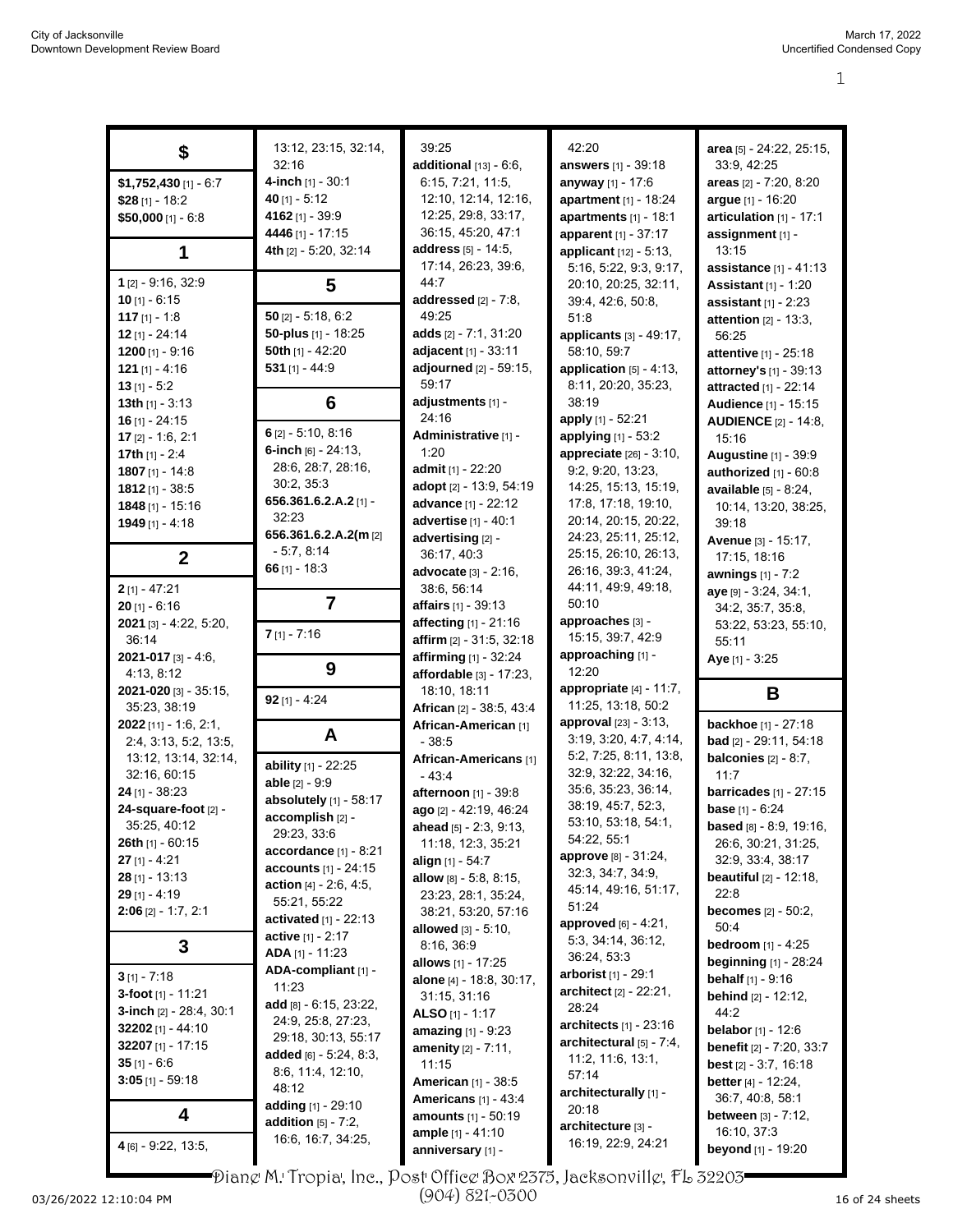| <b>BID</b> $[2] - 32:12, 33:2$   | 26:5                           | Cathedral $[9] - 4:7$ ,         | challenge [1] - 19:18        | 30:25, 54:11, 54:14          |
|----------------------------------|--------------------------------|---------------------------------|------------------------------|------------------------------|
| bifurcates $[1] - 51:1$          | briefly [1] - 13:3             | 6:25, 14:16, 17:14,             | change [7] - 37:5.           | colleagues $[1]$ - 25:2      |
| big [3] - 15:24, 47:22,          | bring [6] - 21:1, 23:22,       | 18:2, 18:7, 18:13,              | 37:9, 37:11, 37:12,          | collection [1] - 18:19       |
| 48:14                            | 45:23, 57:1, 57:22,            | 18:18, 19:2                     | 37:13, 37:15, 49:24          | college [1] - 42:16          |
| <b>biggest</b> [1] - 19:25       | 58:24                          | caution [1] - 25:12             | changed $[2] - 9:7$ ,        | color $[3] - 8.7, 14.19,$    |
|                                  | <b>bringing</b> $[1]$ - 11:24  | celebrated [1] - 42:20          | 16:14                        | 14:22                        |
| <b>bit</b> $[3] - 30:3, 41:22,$  |                                |                                 |                              |                              |
| 47:17                            | <b>Broad</b> [2] - 41.2, 42.24 | Center [4] - 35:15,             | changes [7] - 6:22,          | coloring [1] - 11:5          |
| <b>blend</b> [1] - 14:23         | broadcasts $[1] - 43.18$       | 38:2, 39:11, 42:13              | 8:7, 9:24, 15:20,            | colors [5] - 6:22,           |
| <b>blending</b> [1] - 14:20      | Brockelman [5] -               | center [1] - 7:14               | 17:17, 17:18, 37:6           | 16:16, 16:17, 16:21,         |
| <b>block</b> $[2] - 20:20$ ,     | 3:22, 21:3, 34:19,             | Center's [1] - 37:25            | changing [6] - 35:25,        | 17:4                         |
| 52:14                            | 48:25, 49:12                   | CEO [1] - 17:13                 | 36:19, 36:22, 38:13,         | comfortable [1] -            |
| <b>blocks</b> $[1] - 52:10$      | <b>BROCKELMAN [6] -</b>        | ceremony [1] - 46:25            | 38:22, 58:7                  | 26:18                        |
| board [20] - 2:13, 3:2,          | 1:14, 3:20, 21:4,              | certain [1] - 14:22             | changing-message             | coming [4] - 12:19,          |
| 3.9, 5.24, 19.8,                 | 34:17, 49:1, 55:6              | certainly [4] - 14:13,          | $[5] - 35.25, 36.19,$        | 23.6, 52.17, 56.15           |
| 19:12, 20:21, 21:1,              | <b>brokerage</b> $[1]$ - 56:13 | 15:2, 29:19, 55:25              | 36:22, 38:13, 38:22          | commencing [1] - 1:7         |
| 22:5, 22:6, 23:5,                | brought [3] - 11:1,            | certificate $[1] - 50:1$        | character $[5] - 7.1$ ,      | commend [1] - 25:8           |
| 25:19, 36:13, 36:15,             | 56:25, 57:18                   | <b>CERTIFICATE [1] -</b>        | 14:15, 15:2, 57:6,           | comment [2] - 55:19,         |
| 44:14, 48:12, 57:11,             | <b>build</b> [1] - 20:17       | 60:1                            | 57:14                        | 56:13                        |
| 58:10, 58:14, 58:19              | <b>building</b> [40] - 4:17,   | certify [1] - 60:8              | characteristics [1] -        | commentary [3] -             |
| <b>BOARD</b> [70] - 1:2,         | 4:20, 5:9, 6:18, 6:20,         | cetera [2] - 33:21, 43:2        | 33:20                        | 56:3, 56:17, 58:12           |
| 1:12, 3:4, 3:17, 3:20,           | 6:23, 7:2, 7:6, 7:8,           |                                 | characterize [1] - 57:5      | comments [19] - 14:1,        |
| 3:21, 3:25, 4:2,                 | 8:2, 8:19, 10:9,               | chain [1] - 26:9                | checking $[1]$ - $9.8$       |                              |
|                                  |                                | chair [9] - 14:2, 19:6,         | chief [1] - 6:10             | 15:13, 17:8, 17:9,           |
| 19:14, 20:7, 21:4,               | 14:21, 16:11, 22:1,            | 25:7, 27:2, 42:4,               |                              | 19:4, 19:5, 19:8,            |
| 21:10, 24:2, 24:8,               | 36:3, 36:4, 36:8,              | 44:18, 54:12, 55:16,            | CHISHOLM [10] -              | 19:12, 19:16, 20:3,          |
| 25:1, 27:12, 28:9,               | 36:9, 36:16, 39:21,            | 59:13                           | 1:20, 14:2, 14:7,            | 20:16, 25:9, 42:3,           |
| 28:18, 29:21, 30:5,              | 39:22, 41:2, 41:6,             | <b>Chair</b> $[6] - 3.5, 9.15,$ | 15:14, 17:10, 19:6,          | 42:7, 44:15, 44:16,          |
| 30:7, 30:9, 30:10,               | 41:15, 44:3, 46:18,            | 26:4, 26:17, 28:23,             | 42.4, 44.17, 46.3,           | 44:21, 44:25, 59:12          |
| 30:12, 32:8, 32:13,              | 46:19, 46:21, 47:2,            | 31:23                           | 59:13                        | commercial [1] -             |
| 32:15, 32:20, 34:2,              | 49:7, 49:23, 50:17,            | <b>Chairman</b> $[9] - 1:13$ ,  | Chisholm [6] - 13:25,        | 18:22                        |
| 34.4, 34.17, 34.18,              | 52:4, 52:6, 52:9,              | 2:11, 4:12, 19:14,              | 17:9, 19:5, 42:2,            | communities [1] -            |
| 35:8, 35:10, 44:21,              | 52:14, 52:18, 53:5,            | 21:5, 21:11, 35:20,             | 44:15, 59:11                 | 43:12                        |
| 44.24, 45:17, 46.4,              | 53:7                           | 45:18, 49:2                     | choices [1] - 58:23          | community [7] - 4:15,        |
| 46:7, 46:11, 46:15,              | <b>buildings</b> [5] - 4:16,   | <b>CHAIRMAN</b> [81] - 2:3,     | chosen [1] - 10:16           | 25:10, 25:19, 37:23,         |
| 46:22, 47:7, 47:10,              | 14:17, 15:6, 16:15,            | 3:9, 3:18, 3:22, 4:1,           | <b>CHRISTIAN [1] - 1:15</b>  | 40:7, 41:13                  |
| 47:13, 47:16, 47:24,             | 18:20                          | 4:3, 9:1, 9:11, 13:22,          | Church [15] - 5:15,          | compatibility [1] -          |
| 48:2, 48:5, 48:18,               | <b>built</b> [3] - 48:9, 52:4, | 14:3, 15:12, 17:7,              | 7:16, 8:1, 8:8, 10:23,       | 16:10                        |
| 48:23, 49:1, 49:14,              | 52:18                          | 19:3, 19:7, 20:5,               | 11:11, 11:19, 12:11,         | <b>competent</b> [1] - 30:22 |
| 50:7, 50:13, 51:11,              | bump [1] - 6:21                | 21:2, 21:9, 23:25,              | 12:13, 12:19, 15:23,         | complete [1] - 60:10         |
| 51:16, 51:18, 51:20,             | bump-outs [1] - 6:21           | 24:24, 25:4, 25:23,             | 24:11, 28:14, 30:11,         | completed [1] - 46:24        |
| 53:23, 53:25, 55:5,              | <b>business</b> [15] - 22:19,  | 26:6, 26:22, 29:6,              | 35:1                         | completely [3] -             |
| 55:6, 55:11, 55:13,              | 36:7, 40:2, 55:18,             |                                 | churches [2] - 15:6,         |                              |
| 55:16, 56:1, 56:5,               | 55:19, 55:23, 55:24,           | 30:6, 30:13, 31:2,              |                              | 26:18, 37:11, 51:7           |
| 56:12, 59:10                     | 56:2, 56:3, 56:4,              | 31:4, 31:8, 31:14,              | 18:21                        | complex [3] - 4:23,          |
| <b>Board</b> $[8] - 1.14, 1.14,$ |                                | 31:22, 32:6, 32:17,             | cities $[2] - 38:10$ ,       | 7:24, 18:24                  |
| 1:15, 1:15, 1:16,                | 56.5, 56.6, 56.10,             | 32:21, 34:3, 34:5,              | 38:11                        | compliance [2] -             |
| 8:10, 26:19, 38:18               | 56:14, 59:9                    | 34:11, 34:15, 34:19,            | <b>CITY</b> $[1] - 1:1$      | 11:24, 33:23                 |
|                                  | <b>buying</b> $[1] - 26.8$     | 35.4, 35.9, 35.11,              | city $[5] - 13:17, 21:16$ ,  | compliant [1] - 11:23        |
| body [1] - 30:21                 |                                | 35:14, 39:2, 41:24,             | 21:24, 22:7, 22:21           | concentrated [1] -           |
| <b>bottom</b> $[2] - 23.7, 23.9$ | C                              | 42:2, 44:5, 44:11,              | City [7] - 1:7, 1:18,        | 18:19                        |
| boundaries [2] -                 |                                | 44:14, 44:19, 44:23,            | 6:10, 6:11, 17:19,           | conceptual $[3] - 5:2$ ,     |
| 18:20, 36:23                     | canopy $[3] - 12:1$ ,          | 45:15, 48:24, 49:12,            | 23:8, 29:1                   | 5:24, 7:25                   |
| <b>BOYLAN</b> $[3] - 1:18$       | 26:21, 27:22                   | 50:11, 51:12, 51:19,            | City's $[1]$ - 13:16         | concern [1] - 16:9           |
| 25:6, 51:14                      | capture [1] - 28:17            | 51:23, 52:8, 52:11,             | claim $[1] - 45:2$           | concerns [1] - 19:23         |
| <b>Boylan</b> [4] - 19:9,        | cards $[1] - 42.5$             | 52:20, 53:1, 53:9,              | clear [2] - 11:15, 11:25     | concludes $[2] - 8:23$ ,     |
| 25:5, 25:24, 51:13               | care [3] - 18:5, 22:20,        | 53:13, 53:17, 53:24,            | click $[1] - 9.9$            | 38:24                        |
| <b>brave</b> $[1] - 32:6$        | 39:23                          | 54:1, 54:3, 54:17,              | clip [1] - 40:19             | concur [1] - 24:19           |
| <b>break</b> $[1] - 37:3$        | careful $[2] - 57:4,$          | 54:21, 54:25, 55:8,             | close [4] - 14:18, 26:8,     | condition [17] - 11:17,      |
| <b>BRENNA</b> [1] - 1:13         | 57:20                          | 55:12, 55:15, 55:20,            | 41:7, 55:21                  | 11:21, 24:6, 24:9,           |
| <b>brick</b> $[10] - 6:20$ ,     | carefully [1] - 10:17          | 56:4, 56:6, 56:9,               | <b>clustered</b> [1] - 14:18 |                              |
| 10:11, 11:5, 14:22,              | carries [2] - 4:4, 34:5        | 59:8, 59:11, 59:14              |                              | 26:19, 28:10, 29:11,         |
| 16:22, 16:23, 26:2,              | case [2] - 16:20, 51:7         | <b>Challen</b> [1] - 15:17      | <b>COA</b> [1] - 4:20        | 48:12, 51:21, 52:1,          |
|                                  |                                |                                 | code [4] - 30:19,            | 52:21, 53:2, 53:18,          |
|                                  |                                |                                 |                              |                              |

 $\,$  Dian $\,$ e M. Tropia, Inc., Post Office Box 2375, Jacksonvill $\,$ e, F $\,$ b 32203 $\,$ (904) 821-0300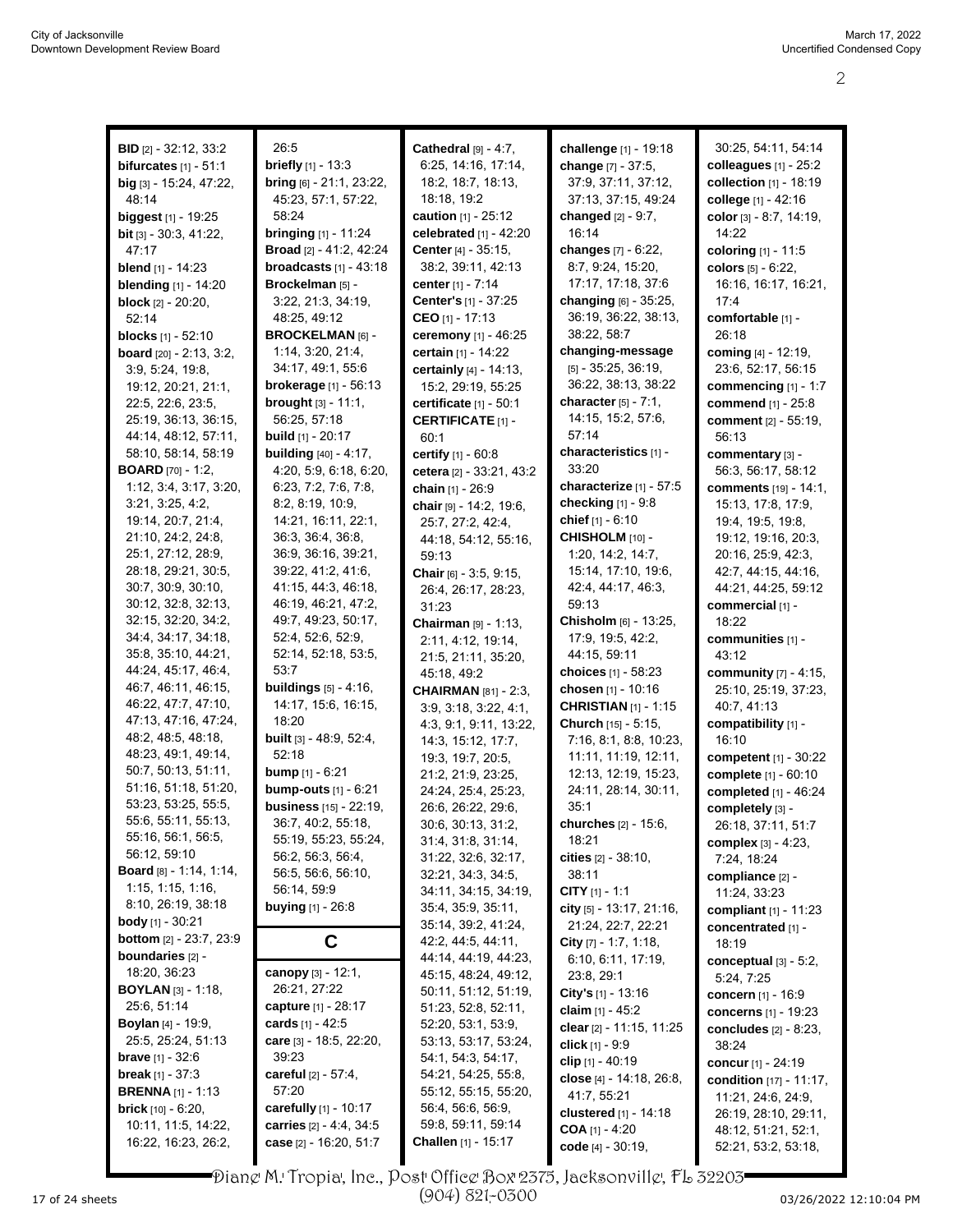| 53:20, 54:20, 55:1                  | 19:9, 23:8, 25:5,                                      | declines $[1] - 27:9$                      | <b>Deviation</b> $[1]$ - 32:9                     | 30:7, 30:10, 30:12,                              |
|-------------------------------------|--------------------------------------------------------|--------------------------------------------|---------------------------------------------------|--------------------------------------------------|
| conditions [11] - 4:21.             | 25:23, 51:13                                           | dedication $[2] - 42:23$ ,                 | device [5] - 36:1,                                | 32:13, 32:20, 45:17,                             |
| 8:13, 34:10, 34:11,                 | Councilwoman [1] -                                     | 46:25                                      |                                                   | 46:4, 46:7, 46:11,                               |
| 34:13, 34:14, 34:16,                | 17:19                                                  |                                            | 36:19, 36:22, 38:13,<br>38:22                     | 46:15, 46:22, 47:7,                              |
| 34:21, 35:5, 37:7                   | Counsel [1] - 1:20                                     | deems $[1] - 50.1$<br>default [1] - 37:15  | $DIA [1] - 1:19$                                  | 47:10, 47:13, 47:16,                             |
| <b>confused</b> [1] - 47:17         | <b>COUNTY [1] - 60:4</b>                               |                                            | <b>DIA's</b> $[1]$ - 18:20                        | 47:24, 48:2, 48:5,                               |
| congratulations [1] -               | couple [2] - 27:2, 27:5                                | deficient [2] - 11:12,<br>11:20            | <b>Diane</b> $[3] - 1.9, 60.7$ ,                  | 48:18, 48:23, 51:20                              |
| 3:1                                 | course [1] - 19:24                                     |                                            |                                                   | during $[1] - 24:10$                             |
| connection [3] - 7:7.               |                                                        | define [1] - 7:5                           | 60:18<br>die $[1] - 27:5$                         | duty [1] - 19:21                                 |
| 7:12, 47:19                         | coverage [1] - 5:13                                    | definitely [4] - 16:22,                    | difference [1] - 15:24                            | <b>DUVAL</b> $[1] - 60.4$                        |
| <b>consider</b> [2] - 23:18,        | create $[5] - 6.23, 7.4,$<br>7:10, 12:17, 59:6         | 20:14, 41:3, 48:6<br>deliberating [1] -    | different $[7] - 10:11$ ,                         | <b>Duval</b> $[5] - 1.8$ , $7.10$ ,              |
| 59:14                               | created [1] - 34:23                                    | 50:14                                      | 17:3, 17:4, 40:20,                                | 10:20, 11:10, 18:15                              |
| consideration [1] -                 | creates [1] - 7:18                                     |                                            | 47:4, 49:15, 50:4                                 | dynamic [1] - 6:23                               |
| 15:4                                |                                                        | delicate [1] - 15:7                        |                                                   |                                                  |
| consistence [1] -                   | creating [3] - 2:17,                                   | deliver [1] - 17:22                        | digital [2] - 44: 1, 45: 1                        | Е                                                |
| 32:11                               | 58:9, 58:21                                            | demonstrate [1] -                          | diminish [1] - 33:9                               |                                                  |
| consistent $[2] - 33:1$ ,           | creation [2] - 33:18,<br>50:23                         | 23:11                                      | <b>director</b> $[1] - 2:24$                      | easements [1] - 33:21                            |
| 33:22                               |                                                        | <b>Department</b> [2] - 6:12,              | discount [1] - 18:1                               | eastern [2] - 11:3,                              |
| consisting $[1] - 4:15$             | creativity [1] - 23:22                                 | 13:17                                      | discussed $[2] - 5:21$ ,                          | 47:10                                            |
| consists [1] - 4:22                 | credit [2] - 20:9, 25:19                               | design [10] - 6:15,                        | 6.9                                               | echo [2] - 20:7, 25:1                            |
| constructed $[1] - 4:18$            | criteria [14] - 13:5,<br>13:10, 26:24, 29:16,          | 6:18, 8:22, 18:6,<br>18:13, 18:17, 23:10,  | discussion $[4]$ - 3:15,<br>8:1, 51:25            | economic [2] - 33:24,                            |
| construction [7] -                  |                                                        |                                            |                                                   | 38:7                                             |
| 4:14, 4:22, 6:11,                   | 29:19, 30:25, 31:8,                                    | 25:17, 33:2, 37:16                         | displayed [1] - 37:18                             | edges [1] - 36:23                                |
| 10:8, 10:15, 24:10,                 | 32:1, 32:5, 32:19,                                     | <b>desire</b> $[1] - 33.5$                 | displays $[1] - 36:25$                            | Edgewood [1] - 18:16                             |
| 27:6                                | 54:5, 54:9, 54:16                                      | desirous [1] - 45:1                        | distinct $[1] - 7.5$                              | educate [1] - 38:6                               |
| <b>contains</b> $[1]$ - 18:20       | criterion [1] - 30:21                                  | destroy [1] - 28:4                         | district [7] - 14:15,                             | <b>effect</b> [1] - 32:25                        |
| <b>continue</b> $[3] - 8:17$ ,      | critical $[1] - 57.9$                                  | detail [1] - 13:11                         | 14:17, 16:10, 16:24,                              | eight [3] - 37:2, 37:3,                          |
| 10:4, 26:14                         | current [3] - 53:3,                                    | detailing [1] - 13:14                      | 25:3, 38:21, 51:1                                 | 37:10                                            |
| <b>continued</b> $[1] - 6.17$       | 53.4, 53.5                                             | details [4] - 6:19, 6:21,                  | <b>District</b> $[6] - 6:25$ ,                    | eight-second [1] -                               |
| Contracting [1] - 6:4               | cutouts [1] - 11:13                                    | 8.3, 8.6                                   | 14:16, 17:14, 18:7,                               | 37:3                                             |
|                                     |                                                        |                                            |                                                   |                                                  |
|                                     | Cyndy [1] - 9:15                                       | determination [4] -                        | 18:18, 19:2                                       |                                                  |
| contrast [2] - 14:23,               |                                                        | 30:20, 31:10, 31:19,                       | <b>Divone</b> [1] - 9:22                          | either [2] - 33:19,                              |
| 16:17                               | D                                                      | 54:16                                      | dog [1] - 18:5                                    | 36:25                                            |
| contributed [1] -                   |                                                        | detracting [1] - 58:16                     | done [2] - 50:17, 57:8                            | <b>elected</b> $[1]$ - 22:7                      |
| 43:15                               | dad $[1] - 49.6$                                       | detrimental [2] -                          | down [7] - 12:19,                                 | electronic [6] - 35:25,                          |
| contributing [1] -                  | dad's [1] - 49:10                                      | 21:19, 33:16                               | 18:14, 29:14, 29:20,                              | 36:18, 36:21, 38:12,                             |
| 18:10                               | Danford [3] - 42:9,                                    | developed [1] - 45:10                      | 58:8, 58:15, 58:22                                | 38:21, 49:3                                      |
| contributions [1] -                 | 42:11, 44:9                                            | developer [11] - 5:5,                      | downtown [27] - 2:15,                             | electronically [1] -                             |
| 38:4                                | DANFORD [20] -                                         | 5:25, 6:3, 6:7, 6:17,                      | 2:16, 2:18, 3:8, 7:3,                             | 37:6                                             |
| control [1] - 27:16                 | 42:10, 44:8, 44:13,                                    | 7:15, 8:2, 17:25,                          | 8:22, 17:21, 17:23,                               | elephant [1] - 50:16                             |
| controlling [1] - 45:24             | 46:10, 46:13, 46:17,                                   | 28:15, 33:25, 35:2                         | 18:4, 18:25, 19:19,                               | elevated [2] - 12:22,                            |
| conversation [4] -                  | 46:23, 47:9, 47:12,                                    | developers $[1]$ - 56:15                   | 21:20, 21:22, 22:13,                              | 24:21                                            |
| 20:12, 51:4, 56:24,                 | 47:15, 47:23, 48:1,                                    | developing [1] - 33:5                      | 22:14, 23:3, 23:7,                                | <b>elevation</b> $[3] - 46:14$ ,<br>46:16, 47:13 |
| 59:3                                | 48:4, 48:17, 48:22,<br>49:11, 50:6, 51:10,             | <b>DEVELOPMENT</b> [1] -                   | 23:11, 23:24, 45:2,                               | elevations $[1] - 10:3$                          |
| conversations [1] -                 |                                                        | 1:2                                        | 49:4, 49:21, 50:24,                               |                                                  |
| 58:6                                | 53:12, 54:2                                            | Development [2] -                          | 56:14, 56:16, 57:12,                              | <b>Elizabeth</b> $[1] - 14.9$                    |
| conveying $[1]$ - 58:2              | <b>DATED</b> $[1]$ - 60:15                             | 8:10, 38:18                                | 58:17                                             | elsewhere [1] - 29:25                            |
| Coordinator $[1] - 1:19$            | daughter [2] - 39:15,<br>41:19                         | development [7] -                          | <b>Downtown</b> $[4] - 8:10$ ,                    | en <sub>[1]</sub> - 32:4                         |
| <b>core</b> [1] - 51:2              |                                                        | 2:24, 18:6, 21:20,                         | 38:14, 38:17, 38:20                               | end [4] - 23:6, 27:13,                           |
| corner [3] - 7:9, 48:10,            | <b>Davis</b> $[1] - 4.17$                              | 22:10, 22:23, 33:22,                       | <b>DOWNTOWN</b> $[1] - 1:2$                       | 28:25                                            |
| 52:8                                | <b>DDRB</b> [17] - 2:4, 2:21,<br>3:13, 4:6, 4:13, 5:1, | 38:7                                       | drafted $[1] - 42:16$                             | engaging $[1] - 22:13$                           |
| cornice [2] - 6:21, 8:6             | 8:11, 17:17, 17:20,                                    | developments [1] -<br>57:5                 | draw $[1] - 13.3$<br>drawings [1] - 14:11         | engineer $[2] - 6:10$ ,<br>13:17                 |
| <b>correct</b> $[4] - 24:6,$        | 17:22, 18:4, 18:5,                                     |                                            |                                                   | engineering $[1]$ - $6:10$                       |
| 24:7, 28:13, 47:14                  | 35:15, 35:23, 36:12,                                   | <b>deviation</b> $[21] - 5:7$ ,            | drive [2] - 40.22, 43:24                          | enhance [1] - 6:19                               |
| <b>correctly</b> $[1] - 24:3$       | 38:19, 56:18                                           | 5:21, 5:23, 8:12,                          | <b>Drive</b> $[1] - 9:16$                         | <b>enhanced</b> $[3] - 7:18$ ,                   |
| cost $[5] - 5.25, 6.4,$             | <b>DDRB's</b> [1] - 19:1                               | 8:14, 13:5, 29:17,                         | dropped [1] - 18:14                               | 9:25, 12:14                                      |
| 6.7, 6.16, 33.5                     | deal [1] - 48:14                                       | 30:16, 30:23, 30:24,                       | Durden [7] - 3:23,                                |                                                  |
| <b>costing</b> $[1] - 6.8$          | <b>December</b> [1] - 36:13                            | 31:15, 31:16, 31:21,                       | 21:9, 23:25, 25:12,                               | enhancements [1] -<br>10:22                      |
| <b>COUNCIL</b> $[2] - 25:6$ ,       | decision $[1]$ - 28:19                                 | 31:25, 32:22, 32:25,<br>33:8, 33:15, 34:5, | 32:22, 45:16, 48:24                               | enlightened $[1]$ - 29:4                         |
| 51:14<br><b>Council</b> [6] - 1:18, | decisions $[1]$ - 23:6                                 | 55:3                                       | <b>DURDEN</b> $[25] - 1:13$<br>3:21, 21:10, 30:5, | ensure [4] - 5:14,                               |

Ц Piane M. Tropia, Inc., Post Office Box 2375, Jacksonville, FL 32203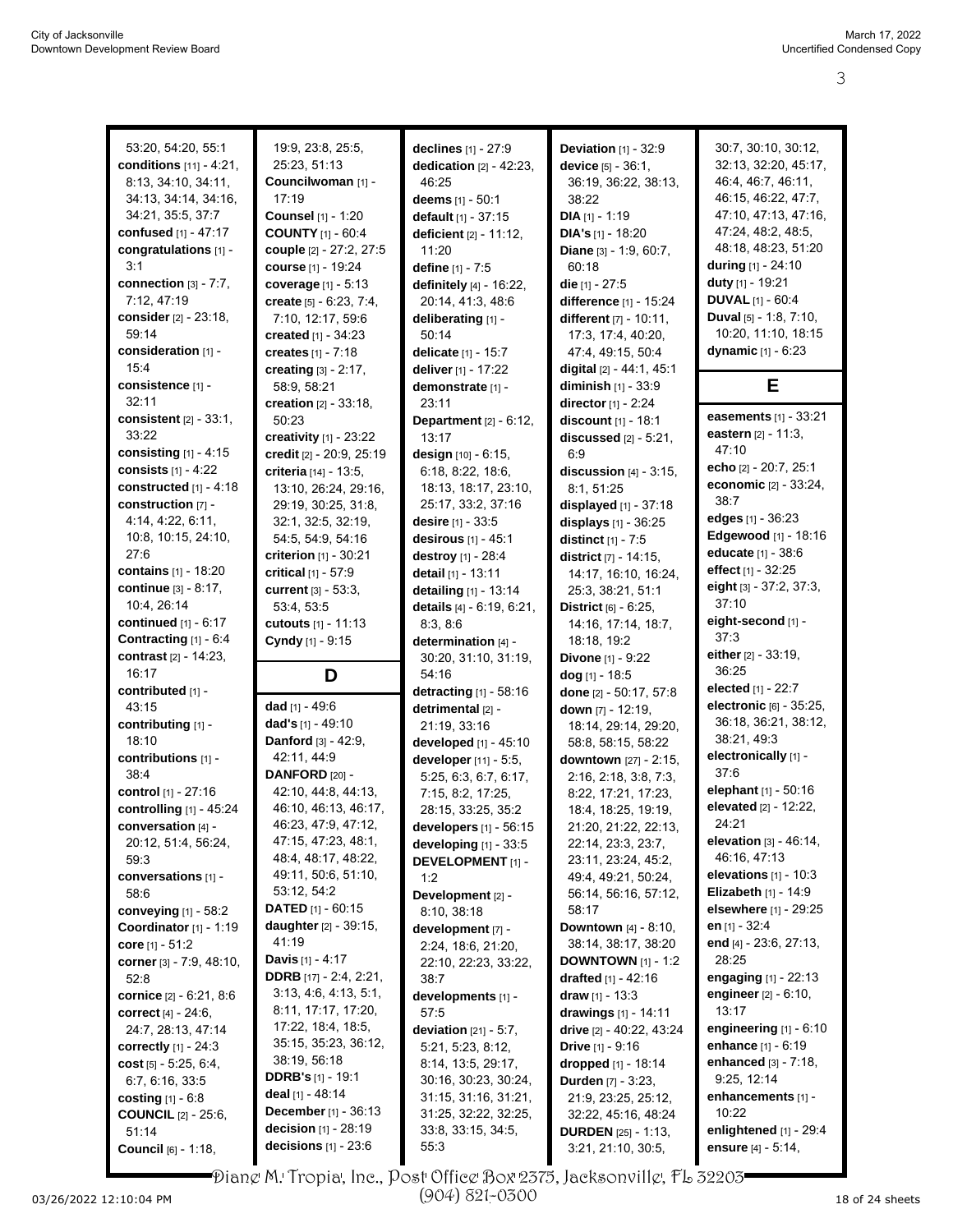| 6:18, 7:22, 37:16                                      | falls $[1] - 55:18$                               | four-by-six [1] - 40:9                           | 27:2, 28:6, 28:10,                                  | 22:16, 30:15, 40:6                         |
|--------------------------------------------------------|---------------------------------------------------|--------------------------------------------------|-----------------------------------------------------|--------------------------------------------|
| entire $[3] - 37:8$ ,                                  | familiar $[1] - 2:14$                             | fourth [2] - 29:18.                              | 29:10, 30:11, 30:18,                                | Hendricks [1] - 17:15                      |
| 37:11, 37:14                                           | family [1] - 43:8                                 | 30:13                                            | 31:3, 31:7, 31:9,                                   | high [1] - 9:24                            |
| entrances $[3] - 16:1$ ,                               | far [1] - 40:16                                   | <b>FPR</b> $[1] - 1:9$                           | 31:18, 34:10, 34:12,                                | higher [2] - 57:14,                        |
| 16:2, 16:6                                             | father [2] - 42:12, 43:7                          | frame [2] - 27:7, 27:23                          | 34:24, 52:6, 52:9,                                  | 58.5                                       |
| envisioning [1] -                                      | faux $[2] - 8.7, 11.6$                            | frames $[1] - 36:23$                             | 52:12, 52:22, 53:8,                                 | $Hill$ [1] - 18:16                         |
| 27:18                                                  | favor [7] - 3:24, 34:1,                           | <b>Francisco</b> [1] - 38:10                     | 53:11, 53:15, 54:4,                                 | historic [12] - 4:20,                      |
| especially $[3] - 14:21$ ,                             | 35:7, 47:25, 53:2,                                | frankly [2] - 21:12,                             | 54:10, 54:18, 54:23,                                | 6:25, 10:18, 14:15,                        |
| 15:23, 42:14                                           | 53:22, 55:10                                      | 23:2                                             | 55:14                                               | 16:10, 16:11, 16:23,                       |
| establish [1] - 38:8                                   | feasibility [1] - 5:17                            | <b>FREDERICK [1] - 1:14</b>                      | Grandin [2] - 30:15,                                | 18:18, 18:19, 18:21,                       |
| estimate [3] - 6:1, 6:9,                               | feasible [1] - 52:5                               | freeway [1] - 50:25                              | 35.5                                                | 51:1                                       |
| 6:13                                                   | features $[4] - 7:4$ ,                            | <b>Friday</b> [1] - 42:16                        | grant [1] - 30:23                                   | historical $[1]$ - 42:25                   |
| et $[2] - 33.21, 43.2$                                 | 11:2, 11:6, 13:1                                  | friendship/city [1] -                            | great [12] - 2:21, 2:22,                            | <b>homage</b> $[1] - 43.3$                 |
| events $[1] - 39.19$                                   | February [1] - 13:13                              | 38:8                                             | 3:4, 17:22, 19:10,                                  | home $[2] - 23:17$                         |
| evidence $[1] - 30:22$                                 | feedback $[2] - 10:24$ ,                          | front [6] - 11:10, 12:6,                         | 21:6, 26:7, 26:11,                                  | homework [1] - 13:14                       |
| <b>exactly</b> $[1] - 26:23$                           | 59:4                                              | 26:2, 26:3, 31:25,                               | 39:25, 43:16, 50:23,                                | honestly [1] - 39:17                       |
| example [4] - 11:19,                                   | feet [5] - 5:10, 7:16,                            | 41:6                                             | 59:14                                               | <b>honor</b> $[2] - 3.6, 38.3$             |
| 12:21, 40:17, 57:6                                     | 7:18, 8:16, 38:23                                 | frontage $[9] - 8.6$ ,                           | <b>greatest</b> $[1] - 23:22$                       | honors [1] - 38:4                          |
| <b>exceeding</b> $[1] - 11:13$                         | felt [3] - 6:12, 56:25,                           | 11:14, 12:11, 36:1,                              | Group [2] - 6:4, 9:22                               | Hoover [2] - 9:21, 12:8                    |
| <b>excellence</b> $[1] - 17:23$                        | 58:24                                             | 36:4, 36:10, 36:20,                              | group [1] - 24:20                                   | hope [4] - 14.22, 16:3,                    |
| <b>exception</b> $[5] - 35.16$ ,                       | fenestration [1] - 15:7                           | 38:23, 45:12                                     | guess [5] - 27:10,<br>27:17, 31:4, 49:25,           | 20:21, 27:14                               |
| 35:24, 36:11, 38:20,                                   | fewer [1] - 16:21                                 | frontages [1] - 12:15                            | 52:21                                               | hoping [3] - 14:19,                        |
| 55:4                                                   | final $[6] - 4.7, 4.13$ ,                         | fund [2] - 2:25, 29:5                            | guessing [2] - 58:9,                                | 22:7, 41:14                                |
| exclusively $[1]$ - 33:4                               | 4:20, 5:5, 8:11,                                  | fund-raising $[1]$ - 2:25                        | 59:6                                                | house $[2] - 4:23, 7:13$                   |
| excuse [1] - 37:5                                      | 19:22                                             | funding [1] - 17:25                              | guest [1] - 3:3                                     | housing [3] - 17:23,<br>18:11, 18:12       |
| <b>execution</b> $[1] - 19:21$<br>existing [6] - 10:9, | financial $[1]$ - 22:18<br>findings $[4] - 5.6$ , | furnishings $[2] - 8:21$ ,<br>24:5               | guidelines $[1] - 8:22$                             | huge $[1] - 40:13$                         |
| 10:18, 11:16, 11:20,                                   | 5:23, 13:9, 55:3                                  | furthers [1] - 33:1                              | Guy [2] - 28:11, 54:13                              | hurtful [1] - 21:19                        |
| 30:8, 33:21                                            | fine [2] - 27:13, 51:14                           | future [8] - 16:13,                              | <b>GUY</b> $[1]$ - 1:19                             |                                            |
| expectation $[1]$ -                                    | first $[6] - 3:12, 4:8,$                          | 22:9, 23:12, 23:18,                              | guys [2] - 26:10, 50:3                              |                                            |
|                                                        |                                                   |                                                  |                                                     |                                            |
| 58:13                                                  | 14:7, 17:16, 25:8,                                |                                                  |                                                     |                                            |
| expectations [2] -                                     | 44:25                                             | 49:17, 52:5, 58:11,<br>59:7                      | н                                                   | idea [3] - 12:24, 48:8,                    |
| 57:24, 58:5                                            | fitness [1] - 7:14                                |                                                  |                                                     | 54:18                                      |
| expecting [1] - 57:14                                  | five [3] - 4:23, 5:9,                             | G                                                | half [3] - 27:19, 40:13,                            | identification [1] -                       |
| expense [1] - 33:18                                    | 18:21                                             |                                                  | 46:24                                               | 36.9                                       |
| experience $[5]$ - $7:19$ ,                            | five-story [2] - 4:23,                            | <b>Gabriel</b> [1] - 9:22                        | <b>Hall</b> $[1] - 1:7$                             | image [1] - 36:2                           |
| 12:12, 12:18, 12:24,                                   | 5.9                                               | Gabriel's [1] - 10:10                            | <b>handed</b> $[1]$ - 13:4                          | imagery [1] - 10:15                        |
| 22:23                                                  | fixed [1] - 36:23                                 | game [2] - 58:10, 59:7                           | happy [2] - 27:25, 49:8                             | images [3] - 7:19,                         |
| expound [1] - 3:2                                      | flashing [1] - 37:16                              | gap [1] - 17:25                                  | hard [3] - 16:4, 17:17,                             | 37:21, 40:16                               |
| extent [1] - 29:23                                     | floors [1] - 12:23                                | GARY [1] - 1:16                                  | 26:13                                               | impact [4] - 27:6,                         |
| extra [1] - 29:11                                      | Florence [1] - 4:17                               | Gary [7] - 2:13, 2:15,                           | <b>HARDEN</b> $[10] - 1.15$ ,<br>20:7, 49:14, 50:7, | 57:12, 58:22                               |
| extremely [1] - 21:19                                  | <b>FLORIDA</b> $[1] - 60:3$                       | 2:19, 2:22, 2:23, 3:1                            | 51:16, 55:5, 55:16,                                 | impacted [5] - 24:12,                      |
| exurban [1] - 18:14                                    | <b>Florida</b> $[8] - 1.8, 1.10,$                 | general [4] - 29:16,                             | 56:1, 56:5, 56:12                                   | 24:18, 27:10, 28:15,<br>35:2               |
|                                                        | 2:25, 15:17, 39:10,                               | 30:24, 32:5, 56:2<br>General [1] - 1:20          | <b>Harden</b> [7] - 20:6,                           |                                            |
| F                                                      | 44:10, 60:7, 60:18                                | generally [1] - 27:13                            | 21.2, 21.6, 49.13,                                  | impacting [2] - 26:25,<br>27:3             |
| facade $[3] - 6:23, 11:3,$                             | focus $[3] - 9.5, 9.25,$                          | gentlemen [1] - 39:9                             | 50:11, 56:11, 59:8                                  | implications $[1] - 6.4$                   |
| 22:2                                                   | 10:23                                             | Ginny [2] - 17:10,                               | <b>hardship</b> $[2] - 33.14$ ,                     | important [8] - 14:17,                     |
| facades $[3] - 8.4$ ,                                  | foliage [1] - 15:1                                | 17:13                                            | 33:25                                               | 16:3, 16:22, 42:13,                        |
| 10:21, 11:3                                            | following $[4] - 5:3$ ,                           | given [1] - 14:6                                 | harmonious [1] -                                    | 42:14, 49:21, 56:22,                       |
| face $[1] - 36:11$                                     | 8:12, 15:21, 37:6<br>foregoing [2] - 59:17,       | glad [1] - 27:22                                 | 10:17                                               | 58:24                                      |
| faces $[1] - 41.2$                                     | 60.9                                              | go-round [1] - 44:25                             | head $[1] - 43:25$                                  | imposed [1] - 33:13                        |
| facing $[4] - 8.8, 13.2,$                              | foreign [2] - 39:12                               | <b>goals</b> $[2] - 19:18$                       | <b>health</b> $[1] - 33.16$                         | <b>improve</b> [2] - 16:21,                |
| 36:2, 36:4                                             | <b>former</b> $[1] - 17:19$                       | 22:12                                            | <b>hear</b> $[2]$ - 10:25, 55:25                    | 22:12                                      |
| fact $[3] - 14.25, 20.15,$                             | forth [2] - 20:13, 23:22                          | government [3] -                                 | heard [3] - 19:25,                                  | improvements [4] -                         |
| 50:19                                                  | <b>forward</b> $[5] - 3:7, 9:13,$                 | 17:24, 18:3, 18:4                                | 20:11, 52:2                                         | 11:16, 11:23, 14:12,                       |
| fairly $[1] - 48:11$                                   | 53:21, 57:22, 58:20                               | <b>graces</b> $[1] - 28.1$                       | <b>hearing</b> $[1]$ - 10:25                        | 15:10                                      |
| <b>Faith</b> $[3] - 39:16$ ,                           | four [6] - 24:11, 27:21,                          | <b>graduated</b> $[1] - 42:16$                   | <b>heart</b> $[1]$ - 50:25                          | <b>inaudible</b> [7] - 11:12,              |
| 42:11, 44:9<br>fall $[1] - 56:3$                       | 30:9, 34:13, 37:15,<br>40.9                       | grand [1] - 29:21<br><b>GRANDIN</b> [26] - 1:20, | held $[2] - 1.6, 5.20$<br>help [6] - 7:5, 8:4, 9:7, | 13:16, 15:22, 28:23,<br>42:22, 47:1, 50:22 |

Diane M. Tropia, Inc., Post Office Box 2375, Jacksonville, FL 32203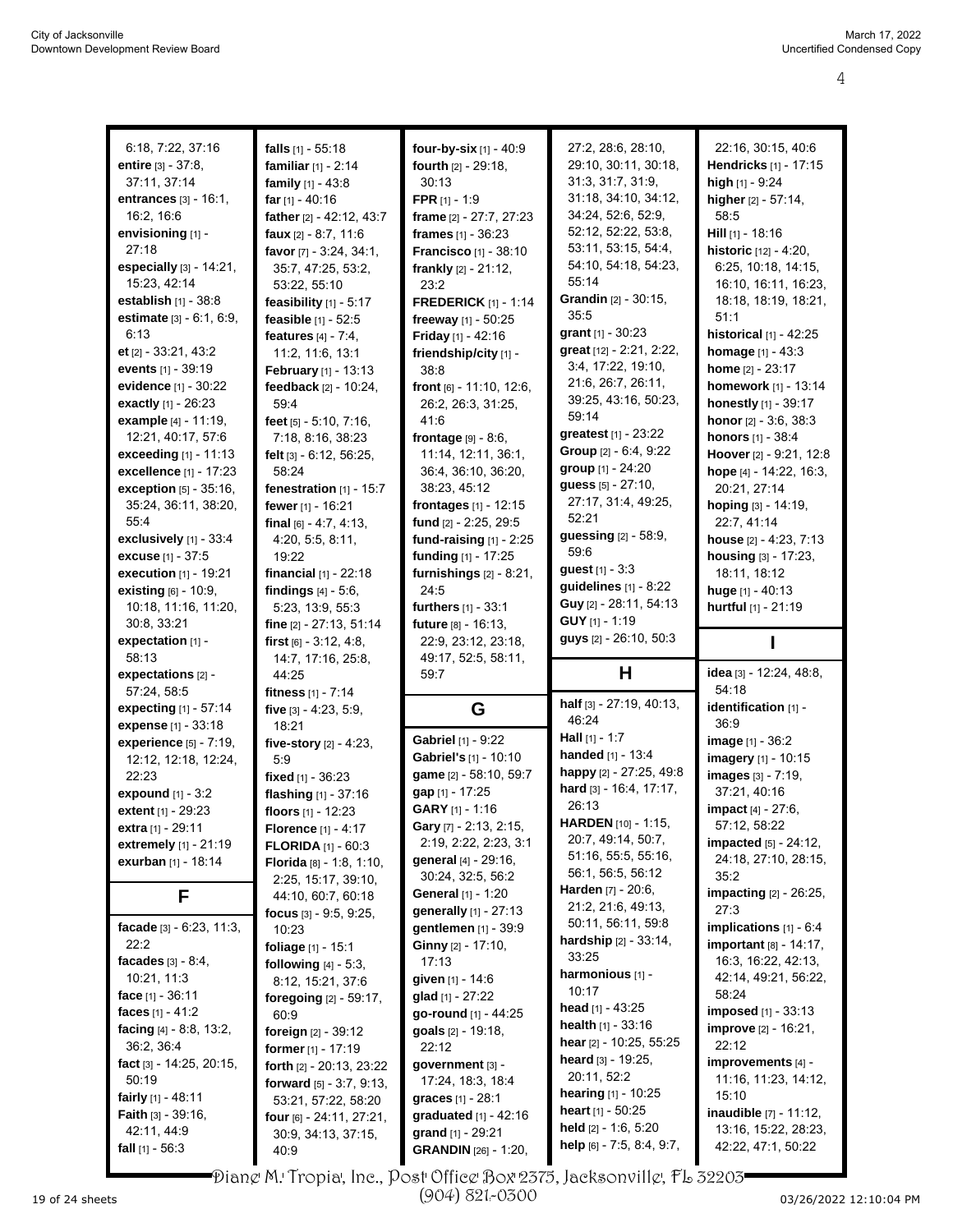| inches [1] - 24:15                        | 39:10, 44:10, 56:20,            | 10:20, 11:11                             | 2:4, 13:5, 13:12,              | 53:23, 53:25, 55:11,                           |
|-------------------------------------------|---------------------------------|------------------------------------------|--------------------------------|------------------------------------------------|
|                                           |                                 |                                          |                                |                                                |
| include $[2] - 4:24$ ,                    | 57:12                           | lieu [1] - 29:4                          | 32:14, 32:16, 60:15            | 55:13, 59:10                                   |
| 6:14                                      | January [2] - 3:13, 5:2         | light $[1] - 43.9$                       | market [5] - 10:13,            | men [2] - 43.3, 43:14                          |
| includes [1] - 4:17                       | Jax [1] - 17:14                 | limestone [1] - 6:24                     | 20:16, 20:17, 20:19,           | mentioned [2] - 20:8,                          |
| <b>including</b> $[1] - 18:23$            | job [6] - 9:23, 20:2.           | line [3] - 23:7, 23:9,                   | 57:15                          | 39:11                                          |
| income [1] - 4:14                         | 21:6, 41:16, 50:17,             | 37:24                                    | <b>mass</b> $[1] - 57.9$       | message [10] - 35:25,                          |
|                                           |                                 |                                          |                                |                                                |
| increased [1] - 14:25                     | 58:2                            | list [2] - 34:8, 34:22                   | masse [1] - 32:4               | 36:19, 36:22, 37:1,                            |
| increasing $[1]$ - $7:15$                 | joining [1] - 19:10             | listed [1] - 55:2                        | massive [1] - 50:24            | 37:17, 38:13, 38:22,                           |
| Independent $[1]$ - $9:16$                | <b>JONES</b> [5] - 1:14,        | listened $[1] - 8.2$                     | <b>match</b> $[1] - 16:23$     | 45:11, 50:18, 51:6                             |
| indicating $[1]$ - 37:22                  | 19:14, 34:18, 50:13,            | $lit$ <sub>[1]</sub> - 48:15             | matching $[2] - 14:20$ ,       | messages $[1] - 37.3$                          |
| indulgence $[1]$ - $9:18$                 | 51:11                           | live [5] - 18:24, 22:15,                 | 20:1                           | <b>MEYERS</b> [8] - 1:19,                      |
| influence [1] - 17:21                     | Jones [6] - 19:13,              | 28:7, 28:16, 35:3                        | material [1] - 10:6            | 2:10, 4:11, 24:7,                              |
|                                           | 20:5, 20:8, 34:20,              | located [1] - 36:3                       | materials $[4] - 6:22$ ,       | 35:19, 46:1, 46:5,                             |
| <b>inform</b> $[1] - 40.4$                |                                 |                                          |                                |                                                |
| information $[5] - 6:1$ ,                 | 50:12, 51:12                    | <b>location</b> $[3] - 33:20$ ,          | 16:16, 17:4, 20:1              | 56:8                                           |
| 8.9, 36.16, 38.17,                        | <b>JOSEPH</b> [1] - 1:15        | 45:3, 48:20                              | <b>MATT</b> $[1] - 1:14$       | Meyers [7] - 2:8, 3:11,                        |
| 45.21                                     |                                 | <b>locations</b> $[1] - 45.5$            | maximum [3] - 5:10,            | 4:9, 9:2, 12:8, 35:17,                         |
| informational [1] -                       | K                               | <b>Lofts</b> $[3] - 4.7, 18.1,$          | 8:16, 37:12                    | 39:3                                           |
| 40:15                                     |                                 | 18:13                                    | mean [10] - 27:12,             | <b>MICHAEL</b> $[1] - 1.18$                    |
|                                           | keep [1] - 9:13                 |                                          | 27:17, 28:18, 29:3,            | middle [1] - 50:21                             |
| initial [1] - 31:24                       | kids [1] - 43:11                | long-term [2] - 21:20,                   |                                | $mid_{[2]}$ - 16:21,                           |
| injure [1] - 33:11                        | <b>kind</b> $[5]$ - 23:1, 24:5, | 22:3                                     | 29:7, 49:4, 50:2,              |                                                |
| inspiration [1] - 23:1                    |                                 | look [20] - 2:14, 3:7,                   | 52:2, 52:5, 52:6               | 28:10                                          |
| inspire [2] - 22:9,                       | 27:7, 32:4, 40:5                | 11:19, 12:9, 16:18,                      | means [1] - 36:22              | <b>million</b> $[1]$ - 18:2                    |
| 22:16                                     |                                 | 17:1, 17:5, 17:21,                       | meet [1] - 19:19               | mind [2] - 44:6, 54:12                         |
| instead [2] - 58:9,                       | L                               | 18:15, 23:8, 23:9,                       | <b>meeting</b> $[7] - 2:4$ ,   | minimum [2] - 24:12,                           |
| 59.3                                      |                                 | 23:11, 23:19, 23:24,                     | 3:14, 3:15, 5:20,              | 24:16                                          |
|                                           | ladies [1] - 39:8               | 26:7, 29:2, 40:24,                       | 5:24, 7:25, 59:1               | <b>minor</b> [1] - 22:1                        |
| integrated $[3] - 8:18$ ,                 | land $[1] - 22:23$              |                                          |                                |                                                |
| 18:9, 18:17                               | landmarked [1] -                | 41:9, 41:11, 46:9                        | <b>MEETING</b> $[1] - 1:3$     | <b>minutes</b> $[4] - 3:14$ ,                  |
| intent $[1] - 41.4$                       |                                 | looked [2] - 43:19                       | meets [2] - 5:12, 32:5         | 3:16, 14:6, 17:11                              |
| intention [1] - 33:2                      | 18:23                           | looking [4] - 14:11,                     | melding [1] - 25:18            | miss $[1] - 56:16$                             |
| interact [1] - 10:8                       | landscape [4] - 5:14,           | 40:2, 47:20, 50:3                        | <b>MEMBER</b> [60] - 3:4,      | mission [2] - 37:25,                           |
|                                           | 7:21, 27:15, 28:24              |                                          |                                |                                                |
|                                           |                                 |                                          |                                |                                                |
| interest [3] - 7:4, 8:5,                  |                                 | looks [1] - 26:11                        | 3:20, 3:21, 14:8,              | 38:1                                           |
| 29:4                                      | landscaping [3] -               | Loretta [7] - 24:1,                      | 15:16, 19:14, 20:7,            | mitigation [1] - 29:22                         |
| interfere [1] - 33:10                     | 10:1, 12:10, 12:15              | 24:24, 26:20, 32:23,                     | 21:4, 21:10, 24:2,             | mixed $[1] - 4:14$                             |
| interior [2] - 39:24,                     | large [2] - 6:24, 27:21         | 44:23, 45:15, 49:15                      | 24:8, 25:1, 25:6,              | mixed-income [1] -                             |
| 48:15                                     | <b>Large</b> $[1] - 1:10$       | LORETTA [11] - 1:15,                     | 27:12, 28:9, 28:18,            | 4:14                                           |
|                                           | largely [4] - 10:21,            | 24:2, 24:8, 27:12,                       | 29:21, 30:5, 30:7,             | $MOCA$ [1] - 2:25                              |
| interior-lit [1] - 48:15                  | 11:22, 12:4, 12:7               |                                          | 30.9, 30.10, 30:12,            |                                                |
| intermittent [1] -                        | larger [1] - 40:11              | 28.9, 28.18, 29:21,                      |                                | modifications [2] -                            |
| 37:17                                     |                                 | 30.9, 32:8, 32:15,                       | 32:8, 32:13, 32:15,            | 20:23, 22:1                                    |
| intersection $[1] - 41.4$                 | last [5] - 10:6, 10:24,         | 44:24                                    | 32:20, 34:17, 34:18,           | modified [1] - 14:12                           |
| <b>introduce</b> $[1] - 2:12$             | 19:17, 39:16, 41:20             | <b>Loretta's</b> $[1] - 48.8$            | 44:21, 44:24, 45:17,           | modules [1] - 7:6                              |
| introduction $[2] - 2.8$ ,                | <b>LaVilla</b> $[6]$ - 35:15,   | <b>Lori</b> $[2] - 9:23, 10:22$          | 46:4, 46:7, 46:11,             | <b>MONAHAN</b> [5] - 1:16,                     |
| 3:5                                       | 37:24, 38:2, 39:11,             | <b>LORI</b> $[1]$ - 1:19                 | 46:15, 46:22, 47:7,            | 3:4, 25:1, 44:21,                              |
|                                           | 42:12, 43:1                     | <b>lounge</b> [1] - 7:13                 | 47:10, 47:13, 47:16,           | 51:18                                          |
| <b>invest</b> $[1]$ - 58:17               | <b>League</b> $[1] - 43.2$      |                                          | 47:24, 48:2, 48:5,             |                                                |
| <b>islands</b> $[1] - 27:15$              | least $[3] - 5.18, 6.2,$        | love $[1] - 24.8$                        | 48:18, 48:23, 49:1,            | <b>Monahan</b> [4] - 2:13,                     |
| <b>issue</b> $[1] - 50:14$                | 37:10                           | lower [1] - 7:9                          |                                | 24:25, 25:4, 44:20                             |
| issues [1] - 26:9                         |                                 | lower-level [1] - 7:9                    | 49:14, 50:7, 50:13,            | <b>Monday</b> [1] - 42:17                      |
| <b>item</b> $[5] - 3:12, 30:17,$          | leave $[1] - 21.8$              | Lynwood [1] - 1:7                        | 51:11, 51:14, 51:16,           | money $[3] - 18:3$ ,                           |
| 31:15, 31:17, 55:24                       | Lee $[4] - 2:11, 4:12,$         |                                          | 51:18, 51:20, 55:5,            | 39:22, 42:23                                   |
|                                           | 19:15, 35:20                    |                                          | 55:6, 55:16, 56:1,             | <b>month</b> $[1] - 20:13$                     |
| itemized [1] - 13:10                      | <b>LEE</b> $[1]$ - 1:13         | Μ                                        | 56:5, 56:12                    |                                                |
| <b>items</b> $[4] - 2.6, 4.5,$            | left [1] - 37:1                 | $ma'am [1] - 32:15$                      | <b>member</b> $[2] - 2:13$ ,   | Moore [1] - 23:14                              |
| 55:21, 55:22                              | legacy $[5] - 19.1$ ,           |                                          | 15:15                          | $most$ [3] - 10:24,                            |
| itself [1] - 46:9                         |                                 | magnificent [2] -                        | Member [11] - 1:14,            | 11:20, 18:19                                   |
|                                           | 23:19, 23:20, 25:14             | 50:17, 51:4                              |                                | <b>motion</b> $[17] - 3:18$ ,                  |
|                                           | lens $[2] - 2.19, 2.22$         | maintained [1] - 24:18                   | 1:14, 1:15, 1:15,              | 3:22, 4:4, 32:7, 32:9,                         |
| J                                         | letter $[5] - 13:12$ ,          | majority $[1] - 24:20$                   | 1:16, 1:18, 19:9,              | 32:19, 34:7, 34:9,                             |
| <b>JACKSONVILLE</b> [1] -                 | 31:25, 32:10, 32:14,            | malfunction $[1]$ -                      | 25:5, 25:23, 26:19,            | 34:12, 34:15, 34:22,                           |
| 1:1                                       | 32:16                           | 37:18                                    | 51:13                          | 35:11, 51:16, 51:23,                           |
|                                           | letting [2] - 9:19, 55:2        | <b>Manager</b> [1] - 1:19                | <b>MEMBERS</b> $[13] - 1:12$ , |                                                |
| Jacksonville [10] -                       | level [2] - 7:9, 9:24           |                                          | 3:17, 3:25, 4:2, 34:2,         | 53:19, 55:1, 55:8                              |
| 1:8, 6:11, 14:14,<br>15:17, 15:18, 38:10, | <b>Liberty</b> $[3] - 7:10$ ,   | map [2] - 40:24<br>March [9] - 1:6, 2:1, | 34.4, 35.8, 35.10,             | move [10] - 3:12, 3:20,<br>19:8, 19:11, 35:14, |

Diane M. Tropia, Inc., Post Office Box 2375, Jacksonville, FL 32203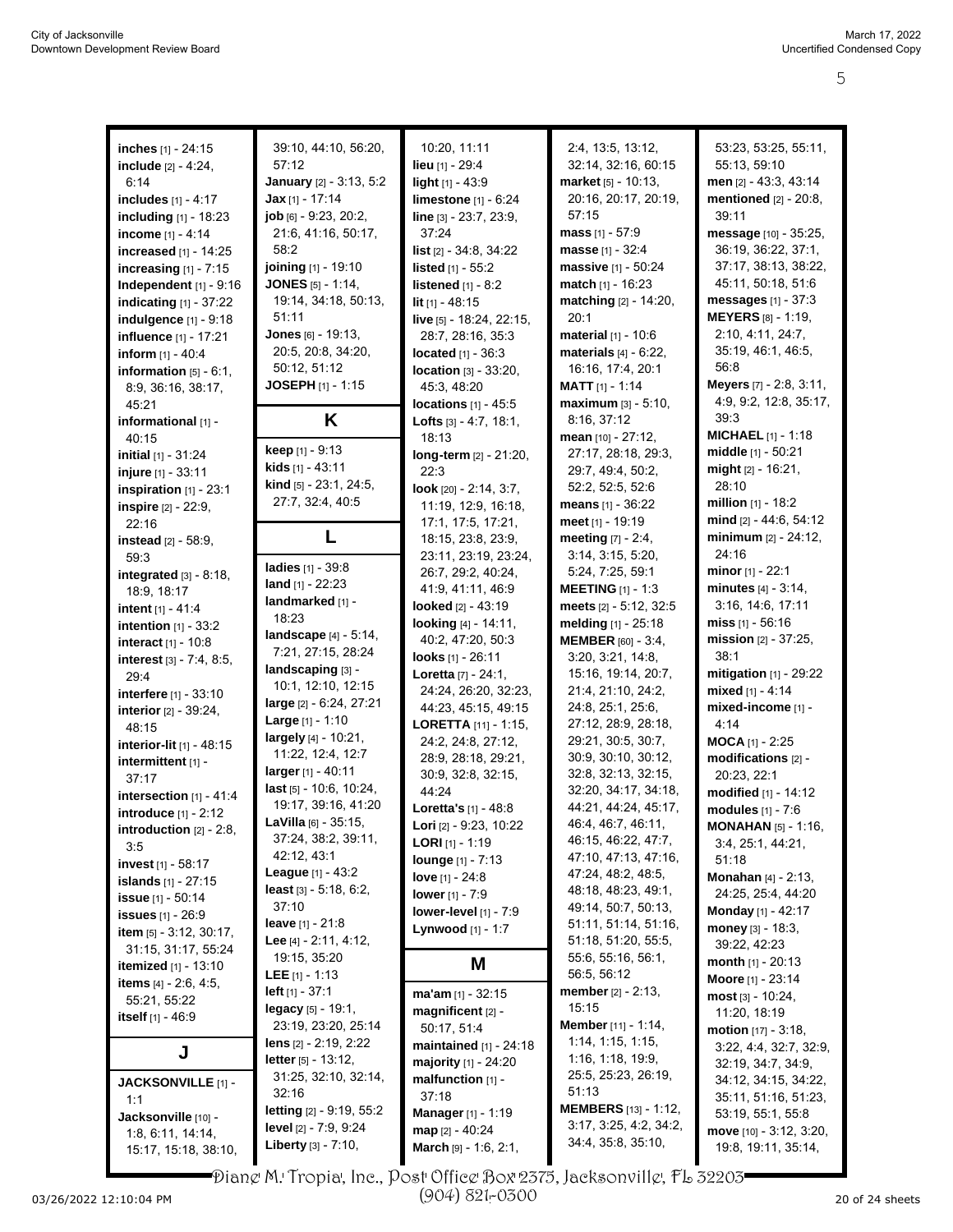| 44:14, 51:24, 55:22,<br>56:9, 58:20<br>moved [4] - 34:17.<br>34:19, 52:14, 55:5<br><b>movement</b> $[1]$ - 37:18<br>moving $[1] - 48:16$<br>MR [13] - 14:2, 14:7,<br>15:14, 17:10, 19:6, | 58:1<br>needed [1] - 55:7<br>negative [1] - 58:22<br>neighborhood [4] -<br>18:10, 18:18, 43:11,<br>43:13<br>neighboring [1] - 7:23<br>new [11] - 2:13, 4:22,                                   | 30:13, 31:6, 31:8,<br>31:11, 31:13, 31:19,<br>32:19, 35:1, 35:24,<br>36:9, 36:25, 37:8,<br>37:12, 38:21, 45:3,<br>45.21, 46:5, 48:15,<br>48:20, 50:4, 52:2,<br>52:24, 54:5, 55:16, | Pappas [3] - 14:7,<br>14:8, 15:12<br>parapets [1] - 6:21<br>parcel [2] - 33:20,<br>45.9<br>parking [8] - 5:16,<br>5:18, 6:3, 6:6, 7:9,<br>7:22, 8:20, 36:5     | Place [1] - 14:9<br>place [2] - 18:9, 36:18<br>place-making [1] -<br>18:9<br>placing [1] - 5:17<br>plan [2] - 32:12, 33:3<br>planner [1] - 22:21<br>planting [1] - 29:24 |
|------------------------------------------------------------------------------------------------------------------------------------------------------------------------------------------|------------------------------------------------------------------------------------------------------------------------------------------------------------------------------------------------|------------------------------------------------------------------------------------------------------------------------------------------------------------------------------------|----------------------------------------------------------------------------------------------------------------------------------------------------------------|--------------------------------------------------------------------------------------------------------------------------------------------------------------------------|
| 28:22, 39:8, 42:1,<br>42:4, 44:17, 46:3,<br>54:7, 59:13<br>MS [59] - 2:10, 4:11,<br>9.8, 9.12, 17:12,<br>24:7, 26:4, 26:17,                                                              | 7:7, 10:7, 16:15,<br>55:18, 56:3, 56:4,<br>56:10, 56:20, 59:9<br>New [1] - 56:5<br>news [1] - 43:17<br>$next$ [5] - 12:2, 12:21,                                                               | 55:20, 57:23<br>one-way [1] - 48:20<br>ones [2] - 12:6, 52:17<br>online [1] - 17:11<br>Operations [1] - 1:19<br>opportunities [2] -                                                | PAROLA [3] - 1:19,<br>28:22, 54:7<br>part [7] - 18:8, 18:15,<br>32:19, 34:8, 34:22,<br>54:11, 54:14<br>partially [1] - 28:2                                    | plantings [1] - 12:16<br>play [2] - 22:15, 25:10<br>pleasure $[1] - 3.6$<br>podium [3] - 15:15,<br>39:7, 42:9<br>point [5] - 15:9, 20:3,                                 |
| 27:2, 28:6, 28:10,<br>29:10, 30:11, 30:18,<br>31:3, 31:7, 31:9,<br>31:18, 31:23, 34:10,<br>34:12, 34:24, 35:12,<br>35:19, 42:10, 44:8,<br>44:13, 46:1, 46:5,                             | 15:14, 22:16, 27:8<br>nice [1] - 43:21<br>nonstreet [3] - 36:1,<br>36:19, 38:22<br>north [1] - 12:13<br><b>North</b> [1] - 2:25<br>northern [1] - 11:3                                         | 12:9, 38:7<br>opportunity [4] -<br>14:10, 25:22, 41:10,<br>56:17<br>opposed [5] - 4:1,<br>34:3, 35:9, 53:24,<br>55:12                                                              | particular [3] - 21:21,<br>56:25, 57:5<br>particularly [3] -<br>15:21, 56:19, 57:22<br><b>parties</b> [1] - 26:15<br>partners [1] - 17:24<br>parts [1] - 21:23 | 26:15, 53:21, 58:4<br>pointed [1] - 10:22<br>points [1] - 11:14<br>policies $[1] - 33:2$<br><b>portion</b> $[3] - 37:8$ ,<br>37:11, 37:14<br>portions [1] - 37:4         |
| 46:10, 46:13, 46:17,<br>46:23, 47:9, 47:12,<br>47:15, 47:23, 48:1,<br>48:4, 48:17, 48:22,<br>49:11, 50:6, 51:10,<br>52.6, 52.9, 52.12,                                                   | Notary [1] - 1:9<br>noted $[1] - 6:14$<br>notes [2] - 29:20,<br>60:11<br>nuisances [1] - 33:18<br>number [1] - 15:1                                                                            | opposite [3] - 22:4,<br>43:23, 47:2<br>order $[4] - 2:5, 2:7,$<br>4:5, 30:22<br>ordinance [2] - 36:8,<br>36:21                                                                     | pass [1] - 58:14<br>passes [1] - 35:11<br>patriotism $[1]$ - 38:3<br>pay [1] - 43:3<br>paying [1] - 29:5<br>pays [1] - 6:24                                    | positive [5] - 30:20,<br>31:10, 43:10, 54:16,<br>57:12<br>possibly [1] - 48:8<br>potential [1] - 52:1<br>Powell [3] - 15:14,                                             |
| 52:22, 53:8, 53:11,<br>53:12, 53:15, 54:2,<br>54:4, 54:10, 54:18,<br>54:23, 55:14, 56:8                                                                                                  | <b>Number</b> [1] - 32:9<br>numbers [1] - 13:18<br>numerical [1] - 37:1                                                                                                                        | originally [1] - 4:18<br>ought [1] - 57:2<br>outline [1] - 13:6                                                                                                                    | pedestrian $[6] - 5:12$ ,<br>7:7, 7:18, 11:15,<br>11:25, 12:18                                                                                                 | 15:16, 17:7<br>power [1] - 17:20<br>precedence [1] - 45:4                                                                                                                |
| multifamily $[3] - 4.7$ ,<br>4:19, 10:7                                                                                                                                                  | O                                                                                                                                                                                              | outlined [2] - 13:11,<br>32:1<br><b>outs</b> $[1] - 6:21$                                                                                                                          | people [8] - 22:14,<br>25:13, 40:4, 41:10,<br>44:2, 56:16, 56:19,                                                                                              | <b>PRESENT</b> [2] - 1:12,<br>1:17<br>present [1] - 38:6                                                                                                                 |
| multiple [2] - 20:11,<br>21:24<br>mural [3] - 42:22,<br>43.20, 46.20<br>Murray [1] - 18:16<br>must $[2] - 30:20$ ,<br>36:12                                                              | oak [8] - 24:11, 24:13,<br>26:25, 28:4, 28:7,<br>28:16, 30:1, 35:3<br>objectives $[1]$ - $33:1$<br>obscure [1] - 12:17<br>obviously [1] - 10:12                                                | outside [1] - 39:23<br>overall [2] - 16:24,<br>27:25<br>overhangs [1] - 6:22<br>overinflated [1] -<br>13:19                                                                        | 58:16<br><b>per</b> $[3]$ - 36:8, 36:9,<br>36:21<br><b>percent</b> $[6] - 5:12$ ,<br>5:18, 6.2, 6:16, 18:3,<br>45:1                                            | presentation [4] - 9:4,<br>13:24, 39:5, 46:2<br><b>presented</b> $[2] - 5:1$ ,<br>6:5<br>preserve [1] - 38:2<br>preserving [1] - 26:20                                   |
| Myrick [3] - 17:10,<br>17:13, 19:4<br><b>MYRICK</b> [1] - 17:12<br><b>Myrick's [1] - 25:9</b><br>N                                                                                       | occupancy [1] - 50:1<br><b>occupies</b> [1] - 53:5<br>occur $[2] - 37:13$ ,<br>37:19<br>October [2] - 4:21,<br>5:20                                                                            | Overlay [2] - 38:14,<br>38:20<br>overly [1] - 57:21<br>owner [4] - 37:20,<br>53.3, 53.4, 53.5<br><b>owner's</b> [2] - 39:15,<br>41:19                                              | perfect [2] - 10:4,<br>10:19<br><b>perfectly</b> $[1] - 9.12$<br>perhaps [1] - 58:25<br>period [1] - 27:9<br>personally [1] - 53:2                             | president [1] - 17:13<br>pressures [1] - 22:19<br>presumptuous [1] -<br>13:8<br><b>pretty</b> $[1] - 27:22$<br>prevent [1] - 33:22                                       |
| name [4] - 14:5, 39:6,<br>42:11, 44:7<br>Nancy [2] - 15:14,<br>15:16                                                                                                                     | OF $[4] - 1:1, 60:1,$<br>60:3, 60:4<br>offer [3] - 25:13,<br>40:20, 49:20<br>Office [1] - 1:20                                                                                                 | <b>owners</b> [1] - 42:12<br>P<br>$p.m$ [3] - 1:7, 2:1,                                                                                                                            | perspective [1] -<br>56:21<br>pertaining [1] - 39:19<br><b>photo</b> [1] - 26:10<br>photograph [1] -                                                           | pride [2] - 23.2, 49:6<br>prideful $[1]$ - 23:23<br><b>primary</b> $[1] - 8.4$<br><b>private</b> $[2] - 7:12$ ,<br>36:24                                                 |
| <b>nature</b> [1] - 49:18<br>necessarily [2] -<br>16:19, 56:1<br><b>necessary</b> $[1] - 52:20$<br>need [15] - 5:21, 5:23,<br>20:8, 25:20, 30:16,<br>31.6, 31.16, 50.18,                 | office [2] - 7:13, 39:14<br>officials $[1] - 22:7$<br>old $[5] - 55:18, 55:22,$<br>55:24, 56:2, 56:6<br>once [1] - 53:4<br>one [40] - 4:24, 9:14,<br>10:6, 10:24, 12:7,<br>16:12, 22:13, 24:9, | 59:18<br><b>packet</b> [1] - 13:4<br>Page $[1] - 47:21$<br>paid [1] - 11:4<br>painfully [1] - 19:1<br><b>paint</b> $[1] - 46.16$<br><b>painted</b> $[1] - 46:20$                   | 45:21<br>photographs [1] -<br>26:1<br>photos [3] - 26:7,<br>47:3, 47:4<br><b>phrase</b> $[2] - 26:24$ ,<br>53:13                                               | procedural [1] - 55:15<br>proceedings [2] -<br>59:17, 60:9<br>Proceedings [1] - 1:6<br>process [4] - 20:13,<br>25:21, 29:9, 29:14<br>product $[4] - 20:18$ ,             |

Diane M. Tropia, Inc., Post Office Box 2375, Jacksonville, FL 32203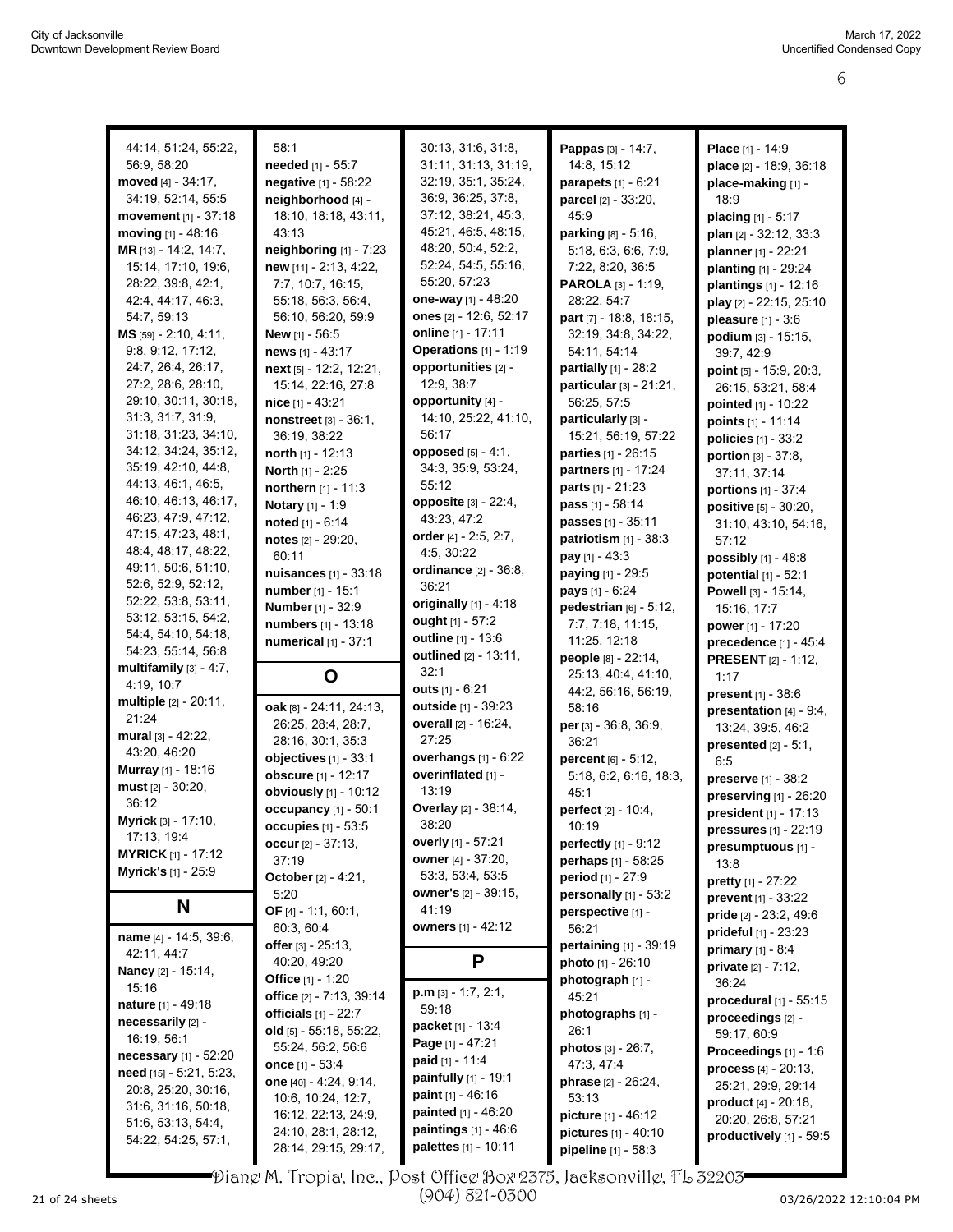| Professional [2] -                            | 41:18, 41:19, 41:20,                                                 | record [4] - 14:5, 39:6,        | reread [1] - 55:7                           | saw [3] - 16:5, 40:10,                     |
|-----------------------------------------------|----------------------------------------------------------------------|---------------------------------|---------------------------------------------|--------------------------------------------|
| 60:7, 60:18                                   | 41:23, 42:10, 44:4                                                   | 44:7, 60:10                     | residential $[5] - 4:15$ ,                  | 45:22                                      |
| program $[1]$ - 38:11                         | quite [2] - 21:12, 23:2                                              | redeveloped [1] - 4:19          | 4:23, 5:8, 7:24, 8:15                       | scale [2] - 15:8, 40:11                    |
| progress [1] - 58:20                          |                                                                      | Redevelopment [1] -             | residents $[1]$ - 20:1                      | Scenic [1] - 15:18                         |
| project $[18] - 4.16, 5.1$ ,                  | R                                                                    | 1:19                            | respect $[4] - 11.4$ ,                      | scheme [1] - 29:21                         |
| 9.5, 12:13, 12:20,                            |                                                                      | redo [2] - 54:22, 54:23         | 25:9, 37:23, 48:3                           | <b>screen</b> [3] - 8:19,                  |
| 15:21, 16:7, 16:21,                           | Radcliff [6] - 3:11, 4:9,                                            | reduce [1] - 33:5               | response [7] - 3:17,                        | 43:22, 45:22                               |
| 18:2, 18:8, 19:22,                            | 9:2, 12:8, 35:17,                                                    | reduction [1] - 33:15           | 4:2, 34:4, 35:10,                           | <b>screened</b> [1] - 7:23                 |
| 21:13, 21:15, 22:17,                          | 39:3                                                                 | reevaluate [1] - 45:11          | 53:25, 55:13, 59:10                         | screening [1] - 8:18                       |
| 25:3, 26:12, 28:25,                           | Radcliff-Meyers [6] -                                                | refer [1] - 32:13               | responsibility [1] -                        | screenings [1] - 19:24                     |
| 56:24                                         | 3:11, 4:9, 9:2, 12:8,                                                | reference [1] - 32:3            | 17:22                                       | <b>screens</b> [1] - 5:15                  |
| <b>projects</b> $[7] - 2:20$ ,                | 35:17, 39.3                                                          | referring [1] - 39:15           | rest [2] - 29:24, 51:2                      | <b>scroll</b> $[1]$ - 40:18                |
| 18:6, 21:18, 21:24,                           | <b>RADCLIFFE</b> [8] - 1:19,                                         | regarding $[2] - 8.1$ ,         | <b>restaurant</b> $[1] - 40:3$              | scrolls [1] - 37:1                         |
| 57:15, 57:25, 58:3                            | 2:10, 4:11, 24:7,                                                    | 36:16                           | restaurant-type [1] -                       | second [17] - 3:21,                        |
| promote [1] - 38:2                            | 35:19, 46:1, 46:5,                                                   | regular $[1] - 3:14$            | 40:3                                        | 3:23, 12:23, 32:18,                        |
| promotions $[1] - 40:6$                       | 56:8                                                                 | regulated [1] - 38:16           | result [1] - 33:17                          | 32:20, 32:21, 34:18,                       |
| proper [2] - 27:14,                           | <b>Radcliffe</b> [1] - 2:8                                           | requlations [2] -               | reverence [1] - 6:24                        | 34:20, 37:3, 37:13,                        |
| 27:16                                         | <b>RADCLIFFE-</b>                                                    | 33:23, 33:24                    | <b>REVIEW</b> $[1] - 1.2$                   | 51:18, 51:24, 53:19,                       |
| properties $[1]$ - 33:12                      | <b>MEYERS</b> [8] - 1:19,                                            | relation [1] - 47:18            | <b>Review [2] - 8:10,</b>                   | 55:7, 55:9, 55:20                          |
| property [2] - 29:24,                         | 2:10, 4:11, 24:7,                                                    | relationship [1] - 38:9         | 38:18                                       | <b>seconds</b> $[2] - 37:2,$               |
| 33:9                                          | 35:19, 46:1, 46:5,<br>56:8                                           | relief $[2] - 7.5, 8.5$         | review [1] - 5:5                            | 37:10                                      |
| proportions $[2] - 15:5$                      | Radcliffe-Meyers [1] -                                               | remains [1] - 16:9              | reviewed [1] - 36:12                        | Secretary [1] - 1:13                       |
| proposed $[6]$ - $7:21$ ,                     | 2:8                                                                  | remind [2] - 14:14,             | reviewing [2] - 2:20,                       | Section [3] - 5:7, 8:14,                   |
| 32:25, 33:8, 33:15,                           | raise [2] - 57:18, 57:19                                             | 30:18                           | 30:21                                       | 32:23                                      |
| 36:6, 38:14                                   | raised [2] - 5:9, 8:15                                               | reminder [2] - 5:19,            | right-of-way [1] -                          | section [1] - 24:22                        |
| proud [1] - 23:23<br>provide [8] - 5:11, 6:1, | <b>raising</b> $[1] - 2:25$                                          | 39.5                            | 36:24                                       | see $[21] - 9.8, 10.2,$                    |
| 7:4, 8:4, 23:1, 27:21,                        | Randy [1] - 39:9                                                     | remotely [1] - 59:2             | rights $[1] - 33:11$                        | 10:15, 12:1, 12:16,                        |
| 28:16, 35:3                                   | re [1] - 4:5                                                         | removing [1] - 7:8              | rips [1] - 27:19                            | 12:25, 16:4, 16:5,<br>16:23, 21:15, 21:17, |
| provided [4] - 5:22,                          | re-order [1] - 4:5                                                   | renderings $[1]$ - 16:4         | Ritz $[1] - 43:1$                           | 21:22, 21:24, 24:3,                        |
| 8:9, 10:1, 32:10                              | reaching [1] - 58:4                                                  | renovations [1] -               | riverfront [2] - 57:23,                     | 41:1, 41:6, 41:7,                          |
| <b>provides</b> $[4] - 6.19$ ,                | read [2] - 34:21, 41:11                                              | 39:22                           | 57:25                                       | 43:14, 44:1, 46:18,                        |
| 7:3, 7:11, 36:7                               | readdress $[1] - 48:10$                                              | repetition [2] - 21:18,         | Road [1] - 39:10<br>road [2] - 50:20, 58:22 | 52:18                                      |
| providing $[1]$ - 11:25                       | really [18] - 2:21, 7:2,                                             | 22:11<br>repetitive [1] - 18:17 | Roberts [1] - 1:7                           | seeing [2] - 21:23,                        |
| Public [3] - 1:9, 6:12,                       | 7:20, 9:19, 16:5,                                                    |                                 | Robin [1] - 6:9                             | 51:5                                       |
| 13:17                                         | 19:20, 21:12, 22:25,                                                 | replace [2] - 28:4,<br>35:3     | role [2] - 25:10, 56:19                     | seeks [2] - 4:13, 35:23                    |
| <b>public</b> $[13] - 5:11$ ,                 | 23:5, 30:4, 39:12,                                                   | replaced [1] - 29:3             | rolling [1] - 31:14                         | seem [1] - 17:5                            |
| 7:12, 13:25, 33:7,                            | 40:14, 43:21, 49:21,                                                 | replacement [3] -               | Rood [1] - 23:14                            | self [2] - 29:4, 33:13                     |
| 33:16, 33:17, 36:24,                          | 50:23, 52:3, 54:10,                                                  | 24:14, 28:7, 28:16              | room $[1] - 50:16$                          | self-imposed [1] -                         |
| 40:21, 42:2, 42:6,                            | 58:13                                                                | replacing $[1] - 27:20$         | <b>Room</b> $[1] - 1:8$                     | 33:13                                      |
| 44:16, 59:4, 59:12                            | realm $[4] - 5:11, 5:12,$                                            | report [14] - 4:10,             | rotate [1] - 37:20                          | self-interest [1] - 29:4                   |
| <b>pull</b> $[1] - 54.13$                     | 7:12, 41:22                                                          | 8:23, 13:10, 13:14,             | roughly [1] - 6:8                           | sell $[1]$ - 50:3                          |
| <b>pulled</b> $[1] - 36:14$                   | rear [1] - 12:7                                                      | 32:2, 32:10, 35:18,             | round [1] - 44:25                           | <b>sense</b> [1] - 50:8                    |
| <b>purpose</b> $[3] - 38:1$ ,                 | reasonable $[1]$ - $6:13$                                            | 38:24, 47:21, 54:8,             | route $[1] - 49.8$                          | <b>sensitive</b> [1] - 57:23               |
| 57:3, 57:10                                   | reasonably $[1]$ - 24:21                                             | 54:13, 54:19, 55:3,             | run $[1] - 5:25$                            | <b>sentiment</b> $[1] - 25.9$              |
| <b>purposes</b> [3] - 40:15,                  | <b>received</b> $[1] - 45:20$                                        | 60.9                            | running [1] - 9:23                          | sentiments $[1]$ - 25:2                    |
| 48:3, 50:5                                    | recognize [2] - 19:9,                                                | <b>REPORTER</b> $[1] - 60:1$    | runs $[3] - 27:18$ ,                        | separate [1] - 30:19                       |
| <b>pursue</b> $[1] - 38.6$                    | 32:4                                                                 | <b>Reporter</b> [2] - 60:8,     | 50:25, 53:4                                 | <b>serious</b> [1] - 14:24                 |
| put [7] - 10:10, 20:10,                       | recognizing [1] -                                                    | 60:18                           | rural [1] - 18:14                           | seriously [1] - 14:20                      |
| 20:25, 29:12, 39:21,                          | 25:13                                                                | request [8] - 5.6, 30.4,        | Ryan [2] - 9:21, 23:13                      | serve [6] - 3:6, 40:7,                     |
| 41:5, 42:21                                   | recommendation [4] -                                                 | 33.4, 33.13, 36.13,             |                                             | 55:3, 56:19, 57:11,                        |
| <b>putting</b> $[3] - 16:1$ ,                 | 5:25, 26:24, 29:8,<br>34:25                                          | 36:18, 42:5, 45:8               | S                                           | 58:25                                      |
| 27:7, 41:5                                    | recommendations [4]                                                  | <b>requested</b> $[1] - 36:15$  |                                             | served [1] - 43:4                          |
|                                               | $-5.4, 24.4, 30.14,$                                                 | requests $[1] - 8.3$            | safe [1] - 54:24                            | service [2] - 38:3,                        |
| Q                                             | 34.8                                                                 | required $[3] - 5:22$ ,         | safety [1] - 33:17                          | 49:10                                      |
| quality [1] - 6:20                            | recommended [1] -                                                    | 34:21, 54:10                    | <b>samples</b> $[2] - 26:1$ ,               | <b>several</b> [1] - 20:13                 |
| questions [13] - 8:24,                        | 26:19                                                                | requirement $[1] - 5:13$        | 26:5                                        | several-month [1] -                        |
| 10.5, 13.21, 27:3,                            | recommends [2] -                                                     | requirements [1] -              | San $[1]$ - 38:9                            | 20:13<br>severely [1] - 24:12              |
| 38:25, 39:17, 39:19,                          | 8:11, 38:18                                                          | 38:16                           | saving [1] - 28:1                           | shade [3] - 5:11, 5:13,                    |
|                                               |                                                                      | requires [1] - 30:19            |                                             |                                            |
|                                               | Diang M. Tropia, Inc., Post Office Box 2375, Jacksonvillg, FL 32203= |                                 |                                             |                                            |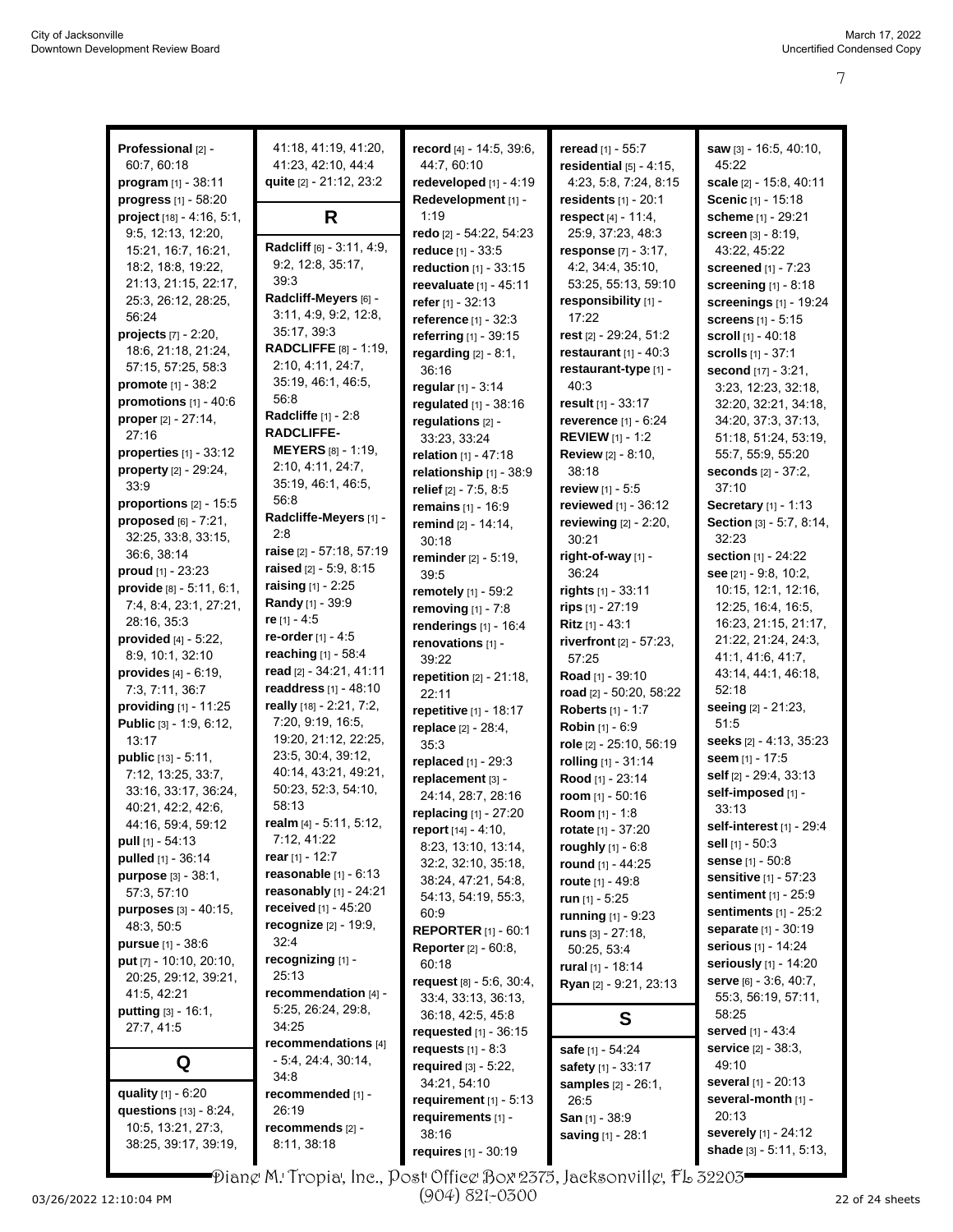| 15:22                                     | slides [2] - 10:10, 12:2                   | story [4] - 4:23, 5:9,                             | т                                         | 49:9, 57:9                        |
|-------------------------------------------|--------------------------------------------|----------------------------------------------------|-------------------------------------------|-----------------------------------|
| <b>shadow</b> $[2] - 7:5, 8:5$            | slip $[1] - 11:10$                         | 7:10, 42:15                                        |                                           | together [2] - 10:10,             |
| <b>shall</b> $[5] - 5.5, 8.21$ ,          | smaller $[1] - 15:7$                       | <b>street</b> [12] - 8:5, 8:20,                    | tacky [2] - 49:5, 50:5                    | 14:18                             |
| 37:9, 37:13, 37:15                        | <b>Smith</b> $[1] - 6:10$                  | 36.4, 36.10, 36:11,                                | talks [1] - 24:5                          | top $[1]$ - 29:8                  |
| shape $[1] - 33:20$                       | somewhere [1] -                            | 36:25, 40:23, 45:12,                               | tasteful [2] - 49:4,                      | totaling [2] - 4:16,              |
| sheet $[2] - 10:2, 11:10$                 | 50:21                                      | 48:20, 50:20, 50:24,                               | 49:8                                      | 38:23                             |
| shortages [1] - 10:12                     | sorry [2] - 28:11, 54:4                    | 51:5                                               | Taylor [4] - 39:7, 39:9,                  | totally [2] - 22:18, 49:3         |
| shot $[1] - 58:15$                        | <b>southern</b> $[1] - 11:2$               | Street [19] - 1:8, 5:15,                           | 42:11, 43:23                              | town [2] - 23:17                  |
| <b>show</b> $[4] - 11.14$ ,               | space [5] - 6:8, 7:11,                     | 7:10, 7:16, 8:1, 8:8,                              | <b>TAYLOR</b> [2] - 39:8,                 | townhomes [2] -                   |
| 12:21, 40:21, 47:2                        | 7:13, 44:1                                 | 10:20, 11:19, 12:11,                               | 42:1                                      | 12:12, 12:22                      |
| <b>showing</b> [3] - 10:10,               | spaces [3] - 6:7, 7:9,                     | 12:13, 12:20, 24:11,                               | team [2] - 23:15, 23:16                   | trained $[1] - 22:20$             |
| 32:11, 37:23                              | 11:22                                      | 28:14, 30:11, 35:1,                                | technique [1] - 8:19                      | training [1] - 22:22              |
| <b>shown</b> $[1] - 37:21$                | speaker [1] - 42:5                         | 41:2, 44:9, 50:15                                  | Ted [2] - 14:7, 14:8                      | transcript $[1] - 60:10$          |
| <b>shows</b> $[1] - 5:12$                 | speaking [4] - 14:3,                       | <b>Street's</b> [1] - 52:15                        | tend [1] - 24:19                          | treatment $[1] - 5:14$            |
| side [12] - 8:1, 10:23,                   | 27:1, 51:22, 56:15                         | streets [2] - 11.9, 16:2                           | tendency [1] - 16:15                      | tree [13] - 12:1, 24:13,          |
| 13:1, 27:19, 36:10,                       | special [10] - 35:15,                      | <b>Streets</b> [1] - 11:11                         | term [2] - 21:20, 22:3                    | 26:20, 26:25, 27:14,              |
| 41:2, 41:14, 43:23,                       | 35:24, 36:11, 38:20,                       | streetscape $[1] - 8:22$                           | terms [5] - 10:25,                        | 28.5, 28.16, 29.1,                |
| 46:19, 47:2, 47:11,                       | 42:21, 43:3, 43:6,                         | strict $[1] - 33:23$                               | 19:19, 19:21, 25:16,                      | 29:2, 29:5, 29:22,                |
| 51:7                                      | 43:7, 55:4                                 | <b>stringent</b> [1] - 57:24                       | 26:20                                     | 30:1, 35:3                        |
| sides [2] - 11:7, 15:24                   | <b>specific</b> [4] - 24:22,               | striving $[1] - 22.8$                              | THE [81] - 2:3, 3:9,                      | trees $[11] - 15:1$ ,             |
| sidewalk [5] - 5:10,                      | 32:5, 48:20, 52:24                         | stroad [1] - 50:20                                 | 3:18, 3:22, 4:1, 4:3,                     | 15:22, 24:11, 27:5,               |
| 7:16, 7:17, 8:17,<br>41:7                 | specifically $[2] - 47:5$ ,                | strongly [1] - 48:13                               | 9:1, 9:11, 13:22,                         | 27:16, 27:21, 28:12,              |
|                                           | 54:15                                      | <b>structure</b> [1] - 10:18                       | 14:3, 15:12, 17:7,                        | 28:14, 29:25, 30:8,<br>35:1       |
| sidewalks [3] - 15:23,                    | <b>square</b> [1] - 38:23                  | structures [1] - 18:22<br>struggle [1] - 21:12     | 19:3, 19:7, 20:5,                         | <b>TREVOR [1] - 1:13</b>          |
| 16:8, 19:23<br>$sign$ $[38] - 35:16$ ,    | St [1] - 39:9                              |                                                    | 21:2, 21:9, 23:25,                        | Trimmer [4] - 9:4,                |
|                                           | staff $[32] - 4.10, 5.17$ ,                | <b>studios</b> $[1] - 4.24$                        | 24:24, 25:4, 25:23,                       | 9:15, 13:22, 25:25                |
| 35:24, 36:1, 36:6,<br>36.9, 36.11, 36.17, | 6:5, 6:18, 8:10, 8:18,                     | study [1] - 5:11                                   | 26.6, 26:22, 29:6,<br>30.6, 30.13, 31.2,  | <b>TRIMMER</b> $[6] - 9.8$        |
| 36:19, 36:22, 37:4,                       | 8:23, 8:24, 13:9,                          | style [2] - 21:25, 57:6                            | 31:4, 31:8, 31:14,                        | 9:12, 26:4, 26:17,                |
| 37:8, 37:12, 37:14,                       | 17:17, 20:9, 20:24,                        | subjective [1] - 57:21                             |                                           | 31:23, 35:12                      |
| 37:20, 38:14, 38:20,                      | 24:4, 26:13, 28:19,<br>28:20, 32:1, 32:10, | submit [1] - 5:5                                   | 31:22, 32:6, 32:17,<br>32:21, 34:3, 34:5, | <b>Tropia</b> $[3] - 1.9, 60.7$ , |
| 38:22, 40:12, 40:13,                      | 34:24, 35:17, 38:18,                       | substantial [5] -                                  | 34:11, 34:15, 34:19,                      | 60:18                             |
| 41.8, 41.11, 41.16,                       | 38:24, 47:21, 50:1,                        | 11:16, 12:1, 30:3,                                 | 35:4, 35:9, 35:11,                        | true $[1] - 60:10$                |
| 45:2, 45:12, 46:8,                        | 54:8, 54:13, 54:19,                        | 30:22, 33:6                                        | 35:14, 39:2, 41:24,                       | truly [2] - 12:17, 22:14          |
| 47:18, 47:20, 47:22,                      | 55:2, 56:7, 58:2,                          | subtleties [2] - 14:19,<br>15.4                    | 42.2, 44.5, 44.11,                        | trust $[1] - 49.5$                |
| 48:15, 50:18, 51:6,                       | 58:20                                      | suburban [1] - 18:14                               | 44:14, 44:19, 44:23,                      | try [4] - 12:23, 26:22,           |
| 52:3, 52:10, 52:13,                       | staff's [1] - 28:20                        |                                                    | 45:15, 48:24, 49:12,                      | 56:18, 57:4                       |
| 52:18, 53:3, 53:9,                        | stand [5] - 18:8.                          | <b>succinctly</b> [1] - 53:14                      | 50:11, 51:12, 51:19,                      | trying [6] - 14:23,               |
| 53:10                                     | 18:11, 30:17, 31:15,                       | sufficient [1] - 34:23<br>sufficiently [2] - 5:15, | 51:23, 52:8, 52:11,                       | 19:19, 22:5, 46:8,                |
| significant $[3] - 14:13$ ,               | 31:16                                      | 7:23                                               | 52:20, 53:1, 53:9,                        | 56:20, 58:16                      |
| 20:19, 27:22                              | stand-alone $[4] - 18.8$ ,                 | suggestion $[1]$ - 52:23                           | 53:13, 53:17, 53:24,                      | turn [2] - 41:9, 43:25            |
| signs $[4] - 38.13$ ,                     | 30:17, 31:15, 31:16                        | Suite [1] - 9:16                                   | 54:1, 54:3, 54:17,                        | two [10] - 4:15, 4:25,            |
| 38:15, 40:10, 49:3                        | <b>standards</b> $[3] - 57:19$ ,           | summed [1] - 26:12                                 | 54:21, 54:25, 55:8,                       | 7:10, 16:2, 27:10,                |
| <b>similar</b> $[1] - 38:15$              | 58:7                                       | <b>summing</b> $[1] - 21:7$                        | 55:12, 55:15, 55:20,                      | 27:23, 37:5, 37:10,               |
| similarity $[1]$ - 21:25                  | start [4] - 9:14, 19:13,                   | <b>Summit</b> [2] - 6:3,                           | 56:4, 56:6, 56:9,                         | 42:19, 52:2                       |
| simple [1] - 48:11                        | 44:20, 58:3                                | 13:14                                              | 59:8, 59:11, 59:14                        | two-bedroom [1] -                 |
| Simultaneous [2] -                        | <b>started</b> [1] - 35:21                 | super [1] - 27:25                                  | therefore $[1] - 41.13$                   | 4:25                              |
| 27:1, 51:22                               | state [2] - 14:4, 39:5                     | supply [1] - 26:9                                  | they've [1] - 8:6                         | two-story [1] - 7:10              |
| simultaneously [1] -                      | State [1] - 1:10                           | support [7] - 5:6, 38:7,                           | thinking [2] - 27:11,                     | two-year [1] - 27:23              |
| 37:13                                     | <b>STATE</b> [1] - 60:3                    | 48:6, 48:21, 49:9,                                 | 28:8                                      | type [3] - 39:18, 40:3,           |
| <b>sister</b> $[3] - 38:10$ ,             | <b>statement</b> [2] - 37:25,              | 50:9                                               | third [2] - 12:23, 24:4                   | 57:8                              |
| 38:11, 42:18                              | 38:1                                       | supporting [2] - 5:23,                             | thoughts [1] - 21:7                       | types [1] - 18:6                  |
| <b>sit</b> $[1] - 58.8$                   | static [2] - 37:4, 37:9                    | 50:23                                              | thousand $[1]$ - 45:1                     | typical [1] - 25:16               |
| site $[8] - 12.9, 19.18,$                 | stenographic [1] -                         | surface [4] - 5:15,                                | three [9] - 14:6, 16:16,                  |                                   |
| 20:11, 24:5, 33:6,                        | 60:11                                      | 7:22, 8:20, 36:5                                   | 17:3, 17:4, 17:11,                        | U                                 |
| 33:10, 33:19, 39:14                       | stenographically [1] -                     | surrounding [3] -                                  | 24:3, 32:3, 42:4                          |                                   |
| $\sin$ [3] - 14:16, 18:21,                | 60.9                                       | 7:20, 24:22, 33:10                                 | Thursday [2] - 1:6, 2:4                   | <b>unanimity</b> $[1] - 31.12$    |
| 40:9                                      | <b>Steve</b> [1] - 23:14                   | <b>SUSAN</b> [1] - 1:20                            | tipping [1] - 58:4                        | unchanged [2] - 12:4,             |
| size [2] - 24:15, 48:19                   | still [2] - 16:14, 44:25                   | swath [1] - 11:21                                  | today [7] - 4:6, 9:19,                    | 12:7                              |
| <b>slide</b> [2] - 11:8, 12:21            | stop [2] - 9:14, 10:19                     |                                                    | 11:23, 14:4, 26:5,                        | unchanging [2] - 37:5,            |

Diane M. Tropia, Inc., Post Office Box 2375, Jacksonville, FL 32203